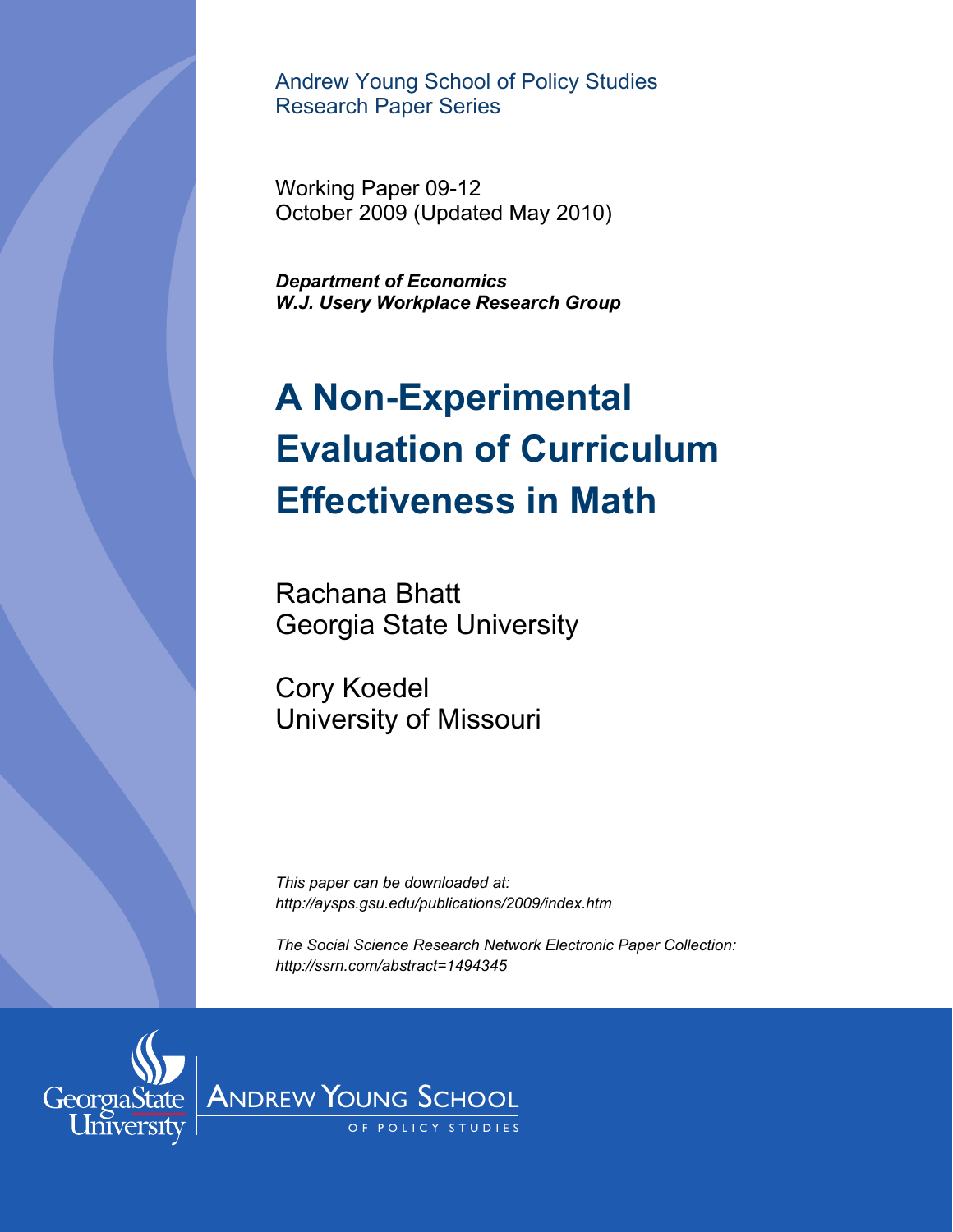W.J. Usery Workplace Research Group Paper Series

Working Paper 2009-10-2 October 2009 (Updated May 2010)

# **A Non-Experimental Evaluation of Curriculum Effectiveness in Math**

Rachana Bhatt Georgia State University

Cory Koedel University of Missouri

*This paper can be downloaded at: http://aysps.gsu.edu/usery/Papers.html* 

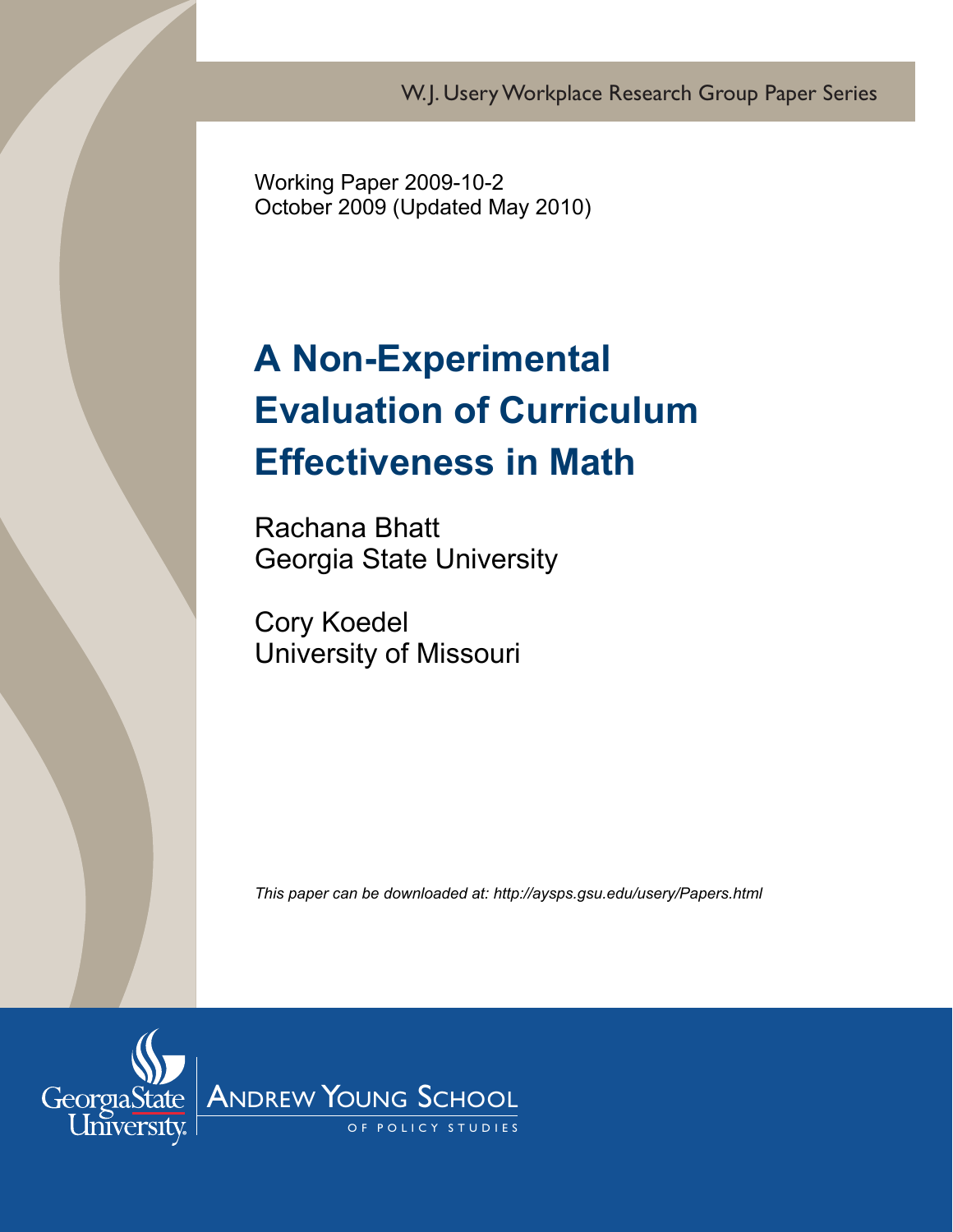## A Non-Experimental Evaluation of Curricular Effectiveness in Math

Rachana Bhatt Georgia State University

Cory Koedel\* University of Missouri

#### May 2010

We use non-experimental data from a large panel of schools and districts in Indiana to evaluate the impacts of math curricula on student achievement. Using matching methods, we obtain causal estimates of curriculum effects at just a fraction of what it would cost to produce experimental estimates. Furthermore, external validity concerns that are particularly cogent in experimental curricular evaluations suggest that our non-experimental estimates may be preferred. In the short term, we find large differences in effectiveness across some math curricula. However, as with many other educational inputs, the effects of math curricula do not persist over time. Across curriculum adoption cycles, publishers that produce less effective curricula in one cycle do not lose market share in the next cycle. One explanation for this result is the dearth of information available to administrators about curricular effectiveness.

\* We thank Emek Basker, Julie Cullen, Gordon Dahl, Barry Hirsch, Josh Kinsler, David Mandy, Peter Mueser, Rusty Tchernis and many seminar and conference participants for useful comments and suggestions. We also thank Karen Lane and Molly Chamberlin at the Indiana Department of Education for help with data. This work was not funded or influenced by any outside entity.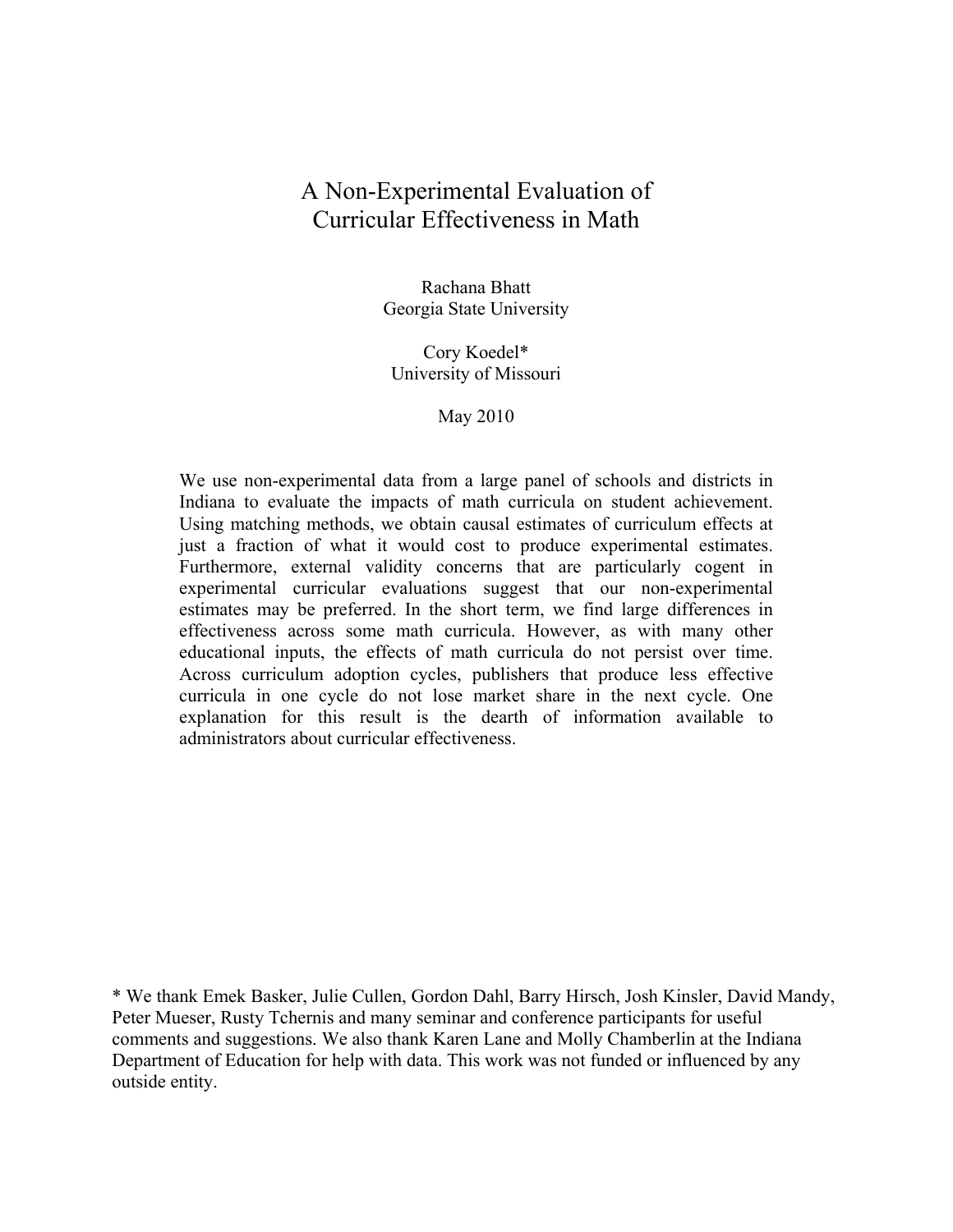#### **I. Introduction**

Curricular effectiveness has received much attention in the education literature, and justifiably so (see, for example, Slavin and Lake, 2008; National Research Board, 2004). The majority of instructional time and homework assignments are textbook oriented, and a substantial amount of school expenditures are devoted to curriculum purchases. According to a 2002 survey sponsored by the National Education Association and the American Association of Publishers, 80% of teachers use textbooks in the classroom, and over half of students' in-class instructional time involves textbook use (Finn, 2004).<sup>1</sup> In 2006 alone, expenditures on K-12 instructional materials totaled close to \$8.1 billion dollars.<sup>2</sup> Different curricula are developed using different theories about how students learn - this results in different content, organization and structure across curricula for the same subject and grade group. Given the central role that curricula play for students and schools, it is of interest to determine the extent to which different curricula differentially affect student achievement.

Hundreds of studies have attempted to evaluate the curricular alternatives facing school administrators. However, much of the literature on curricular effectiveness lacks scientific rigor, raising concerns about the reliability of the findings. For example, in 2007, the What Works Clearinghouse (WWC), which was established by the Institute for Education Sciences (IES) to serve as a filter for education research, evaluated over 200 studies of curricular effectiveness in elementary mathematics and found that over 96 percent of these studies did not meet reasonable quality standards (WWC, 2007).<sup>3</sup> Likely in response to the dearth of reliable evidence in the

 $\overline{a}$ 

<sup>&</sup>lt;sup>1</sup> Textbooks are just one component of the curricula purchased by schools from publishers. Other aspects include teacher instructional support services and supplementary materials such as student workbooks, flashcards, and solution manuals.

<sup>2</sup> See http://www.aapschool.org/vp\_funding.html

<sup>&</sup>lt;sup>3</sup> The WWC reviews the literature on a variety of topics in education, including the effects of curriculum adoptions, and classifies studies as either (1) meets evidence standards, (2) meets evidence standards with reservations or (3) does not meet evidence standards. Generally speaking, studies in category (1) use randomized controlled trials (RCTs) or quasi-experiments (e.g., regression discontinuity designs). Studies in category (2) may employ nonexperimental techniques, but must be deemed by the principal investigator at WWC to have employed appropriate statistical tools such that causal inference is reasonable. Of the 237 studies on elementary math curricula reviewed by the WWC as of July, 2007, just nine were deemed to be of sufficient quality by WWC to be included in categories (1) and (2) (WWC, 2007).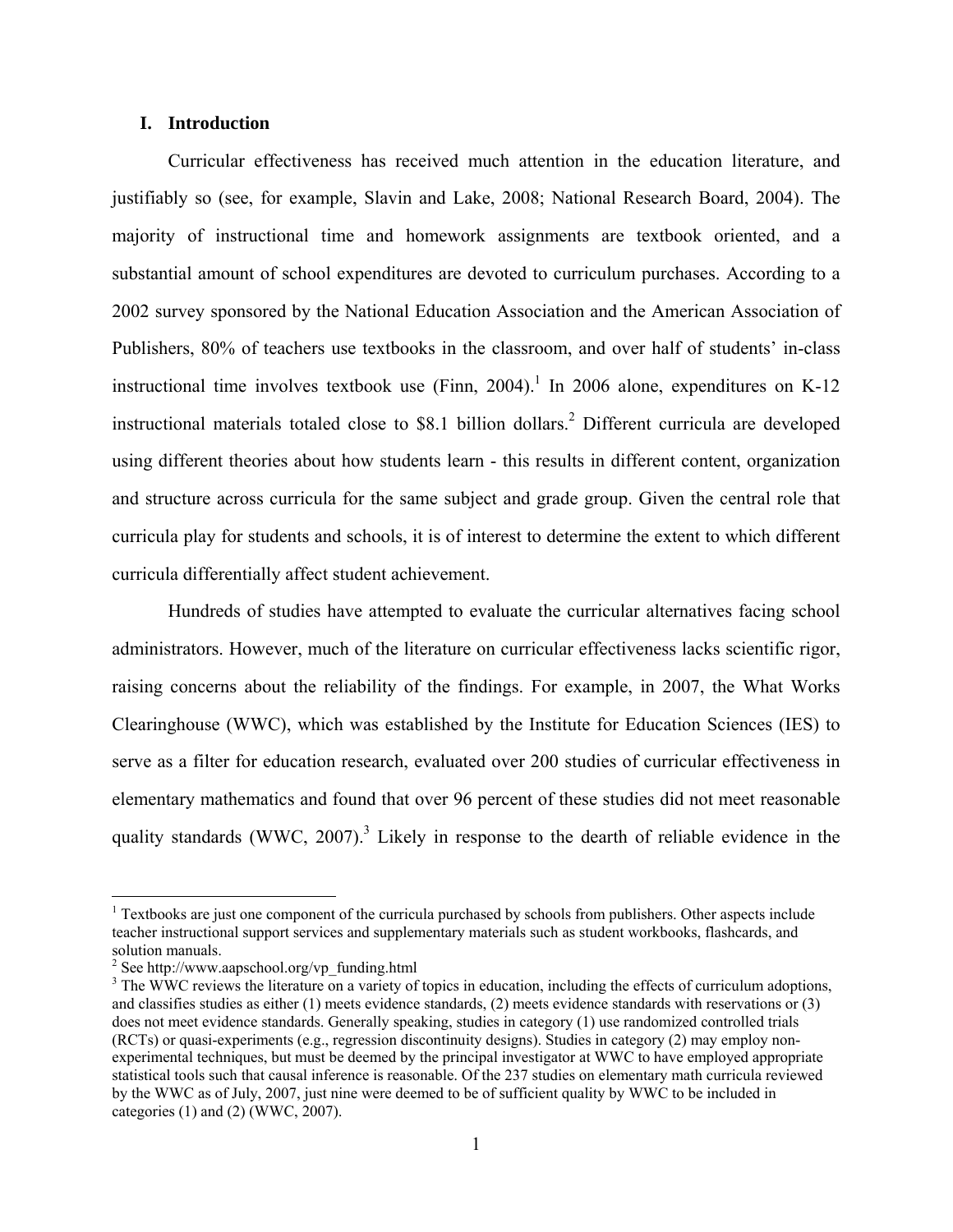literature, recent research has turned to randomized controlled trials (RCTs) to evaluate curricular effectiveness (see, for example, Agodini et al., 2009; Borman et al., 2008; Resendez and Azin, 2007). RCTs randomly assign curricula across schools (and/or classrooms) and produce causal estimates of curriculum effects that are internally valid – that is, valid within the framework of the experiment. However, a general drawback of RCTs that is particularly cogent in the case of curricular evaluation is that the estimates may not extrapolate well outside of the experiment.

We highlight two concerns with RCTs in the context of curricular evaluation that will potentially limit the external validity of their results.<sup>4</sup> First, RCTs require voluntary participation by both *schools and curriculum publishers.* If the schools that select into the experiment differ from the general population of schools, then Manski's (1996) "experimentation on a subpopulation" concern is relevant, and the experimental results will not necessarily reveal anything about curricular effectiveness at schools not represented in the study.<sup>5</sup> Perhaps more importantly, there is also a selection problem with respect to publishers because publishers are typically actively involved in the experiments. For example, in recent experimental studies by Agodini et al. (2009), Borman et al. (2008) and Resendez and Azin (2007), publishers directly provided teacher training and support services.<sup>6</sup> The active role of publishers in experimental studies means that publishers must agree to participate, and only publishers that expect their curricula to be successful in the setting of the RCT are likely to do so. Overall, the requirements of voluntary school and publisher participation limit the extent to which experimental designs can be used to evaluate the full curricular landscape.

1

<sup>&</sup>lt;sup>4</sup> See Heckman and Smith (1995) and Manski (1996) for general discussions about the strengths and weaknesses of experimental research designs.

 $5 \text{ Å}$  common concern in educational experiments is that participating schools may differ in leadership from the average non-participating school. For instance, in Agodini et al's. (2009) study, the authors state "Participating sites are not a representative sample of districts and schools, because interested sites are likely to be unique in ways that make it difficult to select a representative sample. Interested districts were willing to use all four of the study's curricula, allowed the curricula to be randomly assigned to their participating schools, and were willing to have the study team test students and collect other data required by the evaluation."

<sup>&</sup>lt;sup>6</sup> In fact, we are not aware of any experimental curriculum evaluations where the publishers were not actively involved.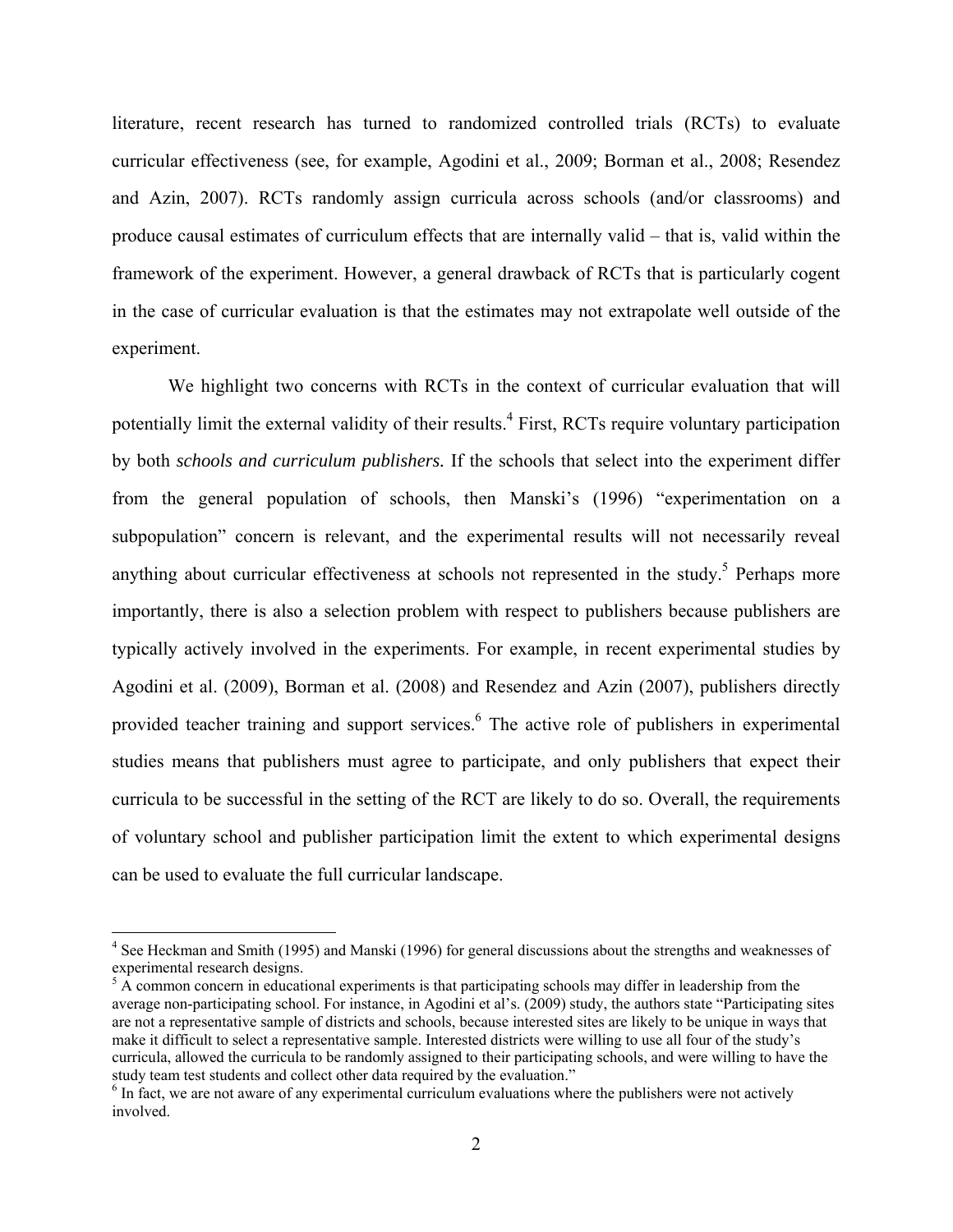A second threat to the external validity of RCTs is publisher responsiveness to evaluation, commonly referred to as Hawthorne effects. In the general experimental literature, Hawthorne effects refer to the subjects of the experiment. In the case of curricular evaluation, the active role of publishers suggests that in addition to schools and students, they *are* subjects. Given that the experimental evaluations are high-stakes competitions for publishers, there is no reason to expect them to take a "business-as-usual" approach. The potential for publisher Hawthorne effects in RCTs raises concerns about how well their results will extrapolate to lower-stakes environments for publishers.<sup>7</sup>

In addition to these threats to external validity, the costs associated with RCTs limit the amount of information that they can provide. For example, because RCTs are expensive, they generally focus on just one or two curricula evaluated at small numbers of schools and districts.<sup>8</sup> The expenses associated with RCTs also limit their usefulness in evaluating long-term impacts because it is costly to maintain the validity of the experiment over time.

Experimental evaluations are informative and offer a number of benefits; however, these issues, some of which are specific to curricular evaluation, suggest that a careful and rigorous non-experimental analysis can make a useful contribution to the literature. This is precisely what we provide in our study, using non-experimental data from the entire state of Indiana to estimate math curriculum effects on student achievement. We evaluate the three most-used curricula in the state from 1998 - 2004, which together, accounted for 86 percent of all curriculum adoptions in the grades that we study. Indiana provides the most detailed information about curriculum adoptions over time of any of the 50 states, and also provides thorough school- and district-level

1

<sup>&</sup>lt;sup>7</sup> In the Agodini et al. (2009) study, the study team "provided logistical and financial support for any level of training the publishers indicated was appropriate." Although publishers typically provide training and support services whenever a new curriculum is adopted, they have added incentive to provide high-quality training and support during a RCT.

<sup>&</sup>lt;sup>8</sup> In what is a relatively large-scale RCT, Agodini et al. (2009) evaluate four different curricula (more than the usual one or two curricula in other studies), but still only evaluate four school districts and 39 schools in the first wave of their study (in the second wave they will scale up to just over 100 schools). Their study was funded by the Institue for Education Sciences for over 21 million dollars. More typical RCTs are even more narrowly focused. Borman et al. (2008) and Resendez and Azin (2007) each evaluate just a single curriculum, looking across only five and four schools, respectively.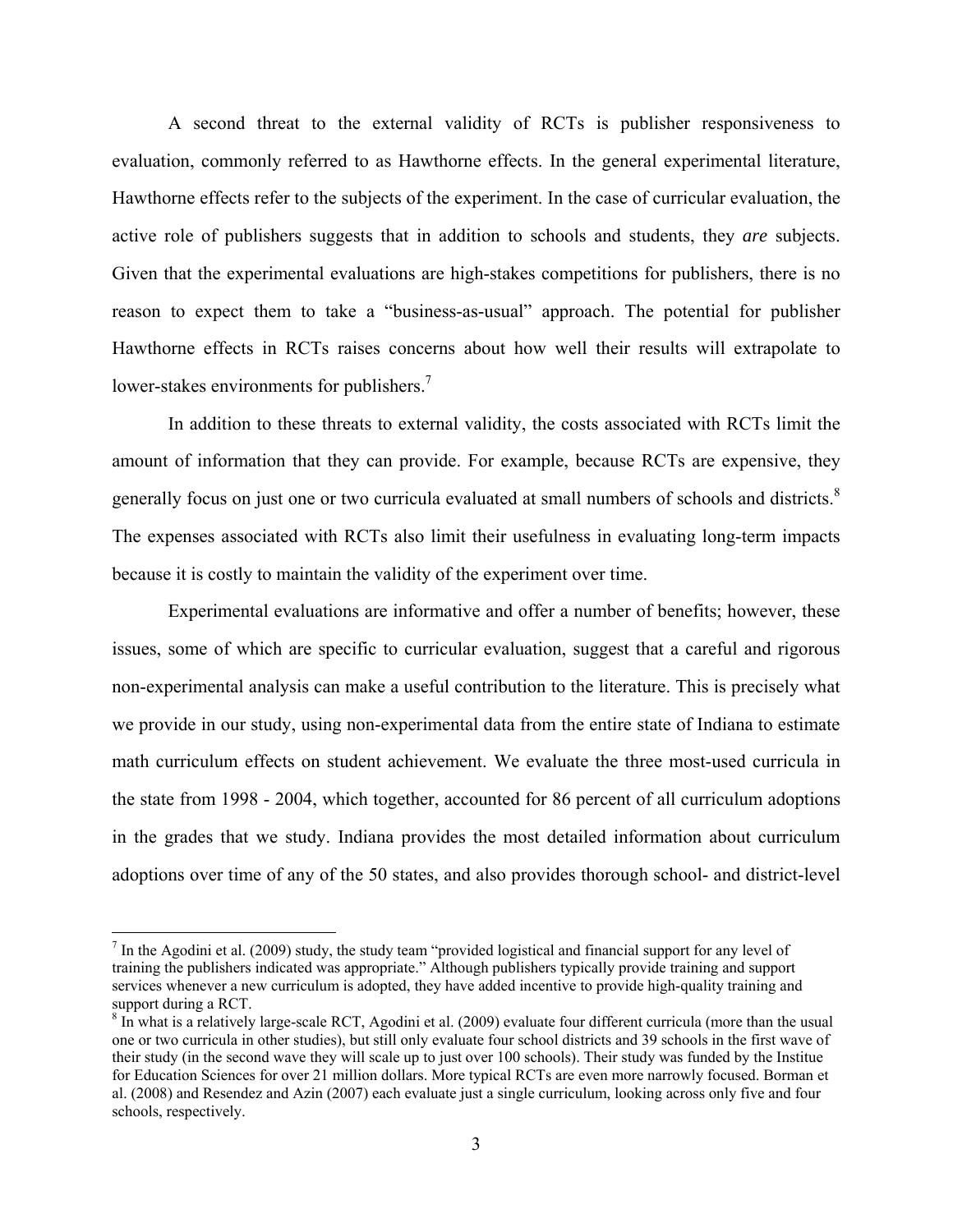data about student achievement, demographics and school finances dating back many years. With the exception of the information about curriculum adoptions, similar data are available in many other states, suggesting that it would be straightforward to replicate our analysis elsewhere $\frac{9}{2}$ 

We use school-level matching estimators in our study, adopting the pairwise-comparison approach suggested by Lechner (2002) to evaluate the three curricula. Drawing on the extensive methodological literature on matching, we show that the data conditions in Indiana are generally favorable to such an approach, particularly in our comparison of the two most popular curricula in the state. A key feature of our study is that we have constructed an extended data panel of Indiana schools containing information from multiple cohorts of students who were never exposed to the curricula that we evaluate. We use data from these cohorts to perform a series of falsification tests for our estimates, which show that our primary findings are unlikely to be driven by selection into the different curricula.

We highlight three primary results from our study: (1) differences across some math curricula have large short-term effects on student achievement, (2) as has been found with other educational inputs (see, e.g., Jacob et al., 2008; U.S. Department of Health and Human Services, 2010), math-curriculum effects do not persist over time, and (3) curriculum publishers that are relatively less effective in one adoption cycle do not lose market share in future adoption cycles. This latter result shares a common theme with prior research suggesting that educational administrators do not make optimal choices (Ballou, 1996). In this case, one explanation is the limited availability of reliable evidence on curricular effectiveness.

#### **II. The Curriculum Selection Process**

 $\overline{a}$ 

Curricula are adopted in Indiana for a single subject in each year across the entire state, and rotate in six-year cycles by subject. For example, Indiana's districts adopted new math curricula in 1998 and 2004, with an upcoming adoption in 2010. Similarly, recent reading

<sup>&</sup>lt;sup>9</sup> It would not be expensive for states to track curriculum adoptions, particularly when compared to the costs of tracking some of the other information that is commonly collected.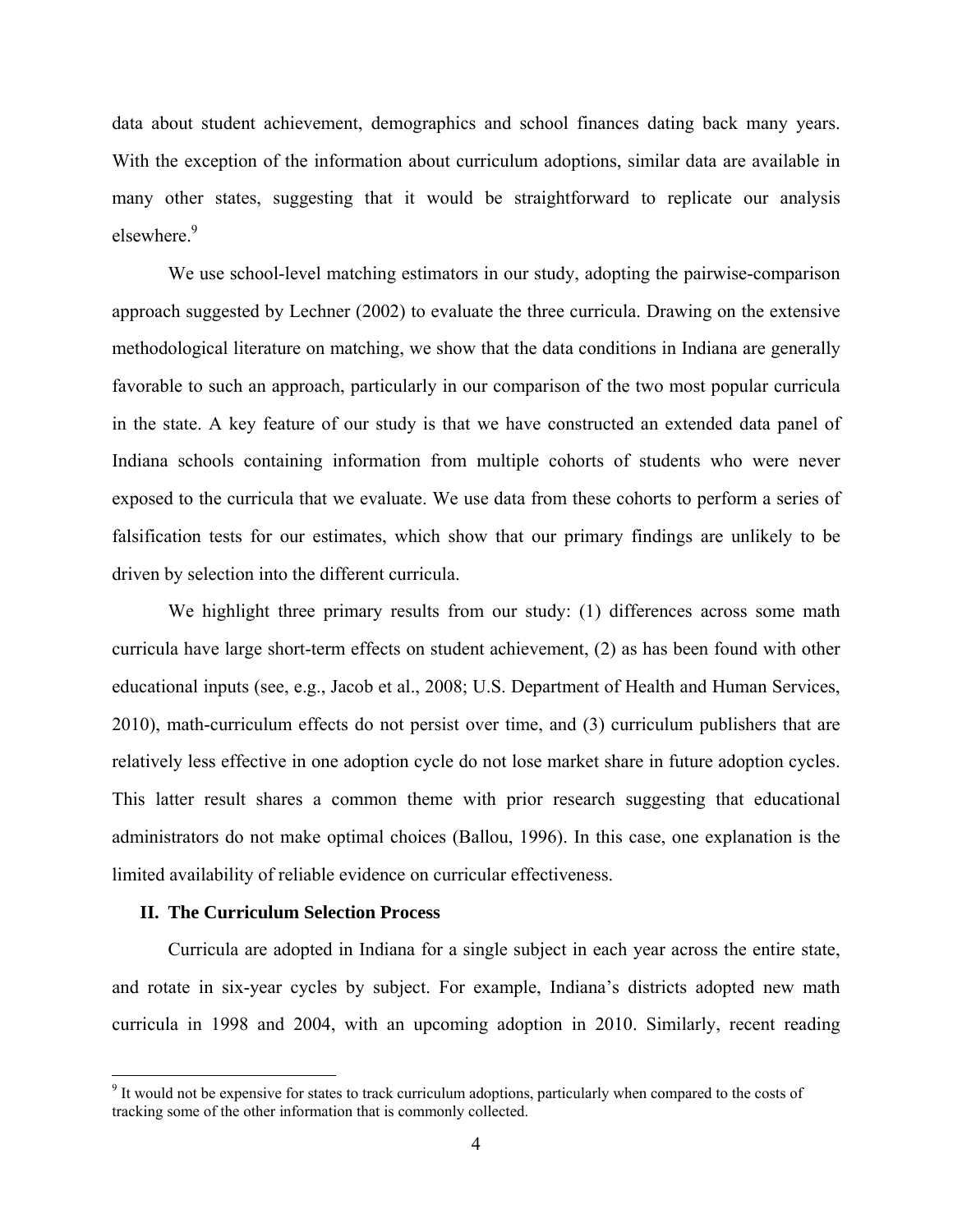adoptions occurred in 1994, 2000 and 2006. We focus our attention primarily on the math curriculum adoption that occurred in 1998.

The curriculum selection process in Indiana has centralized and decentralized components. The process begins with the state of Indiana's Department of Education (DOE) approving a list of selected curricula for use in the state. Upon receiving this list from the DOE, districts have three choices. First, and most commonly, they can adopt one or more of the stateapproved curricula. Second, districts may choose to apply for alternate curricula that are not on the state-approved list, but this option is almost never used (e.g., no more than one out of the roughly 300 districts chooses this option in any grade in our data). Third, districts can apply for "continued use" where they continue to use the curricula that were adopted in the prior adoption cycle in that subject. The "continued use" option is not the same as a district choosing to adopt a new edition from the same publisher. Quite literally, it continues to use the old textbooks from the prior adoption cycle. Overall, over 98 percent of the districts in Indiana adopted new math curricula from the approved list during the 1998 adoption cycle in each grade.

We treat the DOE's approval process as exogenous to the districts, and focus our analysis on identifying differential curriculum effects among the curricula that are included on the DOE's approved list. The centralized approval process adds a constraint to the environment whereby we cannot evaluate curricula that are not approved by the state. However, it is not clear that the DOE's constraint is binding for districts in any meaningful way. For example, although districts can apply to use curricula outside the state-approved list, this rarely happens in practice, suggesting that most districts are content to choose among the available options. Perhaps more telling, the majority of the curriculum market share belongs to just a handful of publishers. Specifically, 86 percent of all curriculum adoptions in the grades that we study involve just three of the ten state-approved curricula during the adoption cycle of interest.<sup>10</sup>

 $\overline{a}$ 

 $10$  Indiana is one of 22 states that have a state-level component to the adoption process. Tulley (1989) finds that in states where there is not a centralized component to the adoption process, the curriculum review processes and lengths of use are similar despite the lack of a formal process dictating textbook choice. In conjunction with the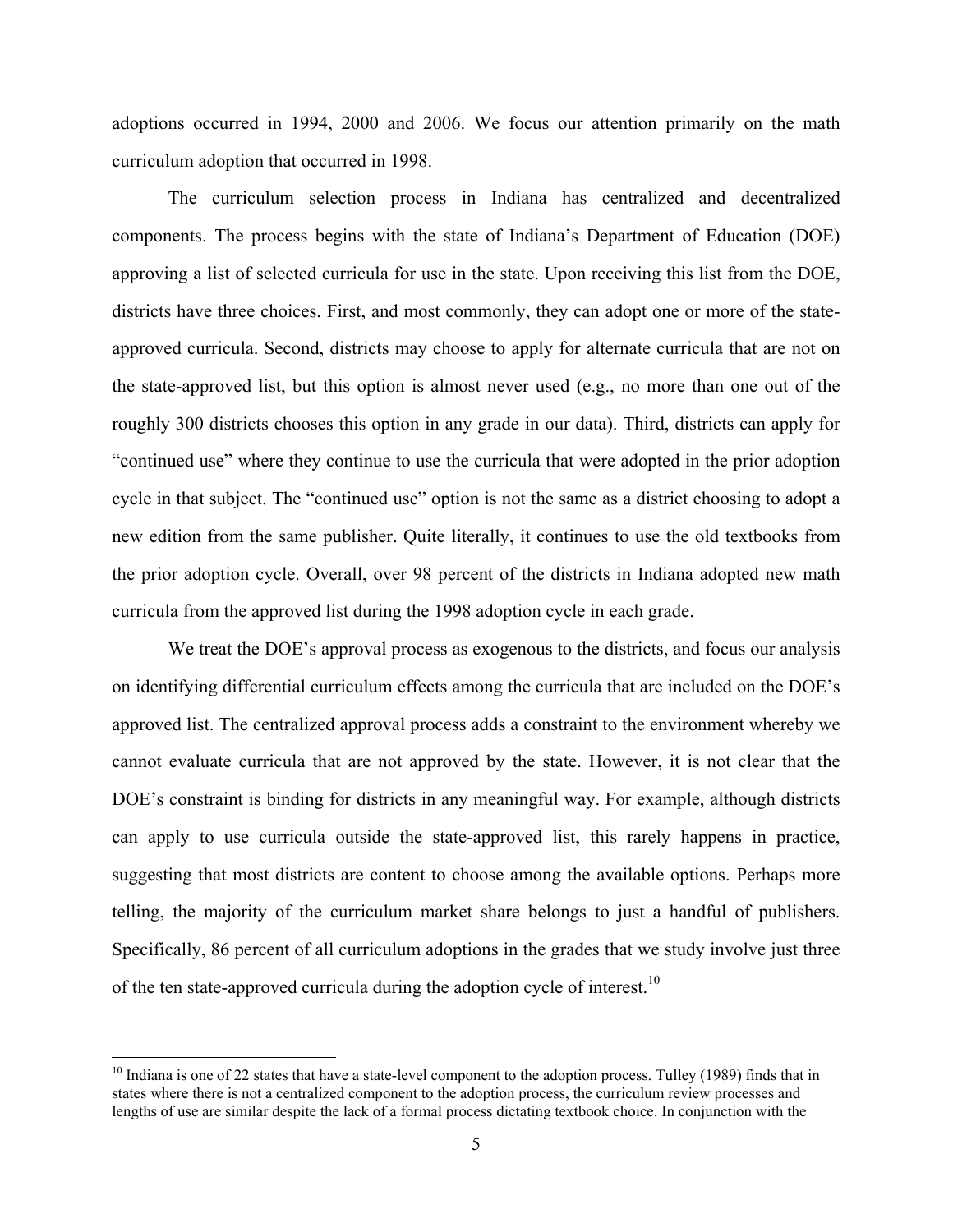#### **III.Data**

We constructed a 17-year data panel of schools and districts in Indiana to evaluate the effects of math curriculum adoptions in grades one, two and three on grade-3 test scores in math (grade-3 is the first time that students are tested in Indiana). Among the 50 states, Indiana is the only state where curriculum-adoption information is available at the district level for multiple statewide adoption cycles.<sup>11</sup> Upon request, Indiana provides detailed school- and district-level information on test scores (from the Indiana state test, the ISTEP), attendance rates and enrollment demographics (including language minorities and students on free and reduced price lunch). Indiana also collects district-level financial information. Details on the district- and school-level information used in our analysis are provided in Table 1.

We evaluate the three curricula that dominated the market during the adoption cycle of interest (1998-2004). These curricula were published by Saxon, Silver-Burdett Ginn and Scott-Foresman, and they accounted for roughly 48, 23 and 15 percent of observed curriculum adoptions in the state, respectively. We denote the Saxon curriculum as curriculum *A*, the Silver-Burdett Ginn curriculum as curriculum *B*, and the Scott-Foresman curriculum as curriculum *C*.

Because we first observe student outcomes in grade 3, our estimates of curriculum effects characterize the impacts of *sequences of treatments*. That is, grade-3 test scores are presumably a function of the curricula to which students are exposed in grades one, two and three. To allow for cleanly identified curriculum effects, we exclude districts that adopted different curricula in different grades from our analysis. To illustrate the assignment problem for these districts, consider a district that adopted curriculum *A* in grade one and curriculum *B* in grades two and three. In identifying the effect of curriculum *A* relative to curriculum *B*, the schools in this district are not well-defined as either treatments or controls.<sup>12</sup>

limited practical importance of the centralized constraint, this suggests that the centralized component to Indiana's

curriculum adoptions should not affect the generalizability of the results.<br><sup>11</sup> In fact, in many states, the DOE does not even have a centralized database indicating which curricula are being used by districts within the

<sup>&</sup>lt;sup>12</sup> Although we want to distinguish our estimates from estimates of single-year curriculum effects, our analysis is not related to the literature on sequences of treatments that also involve sequential decisions (see, for example, Lechner,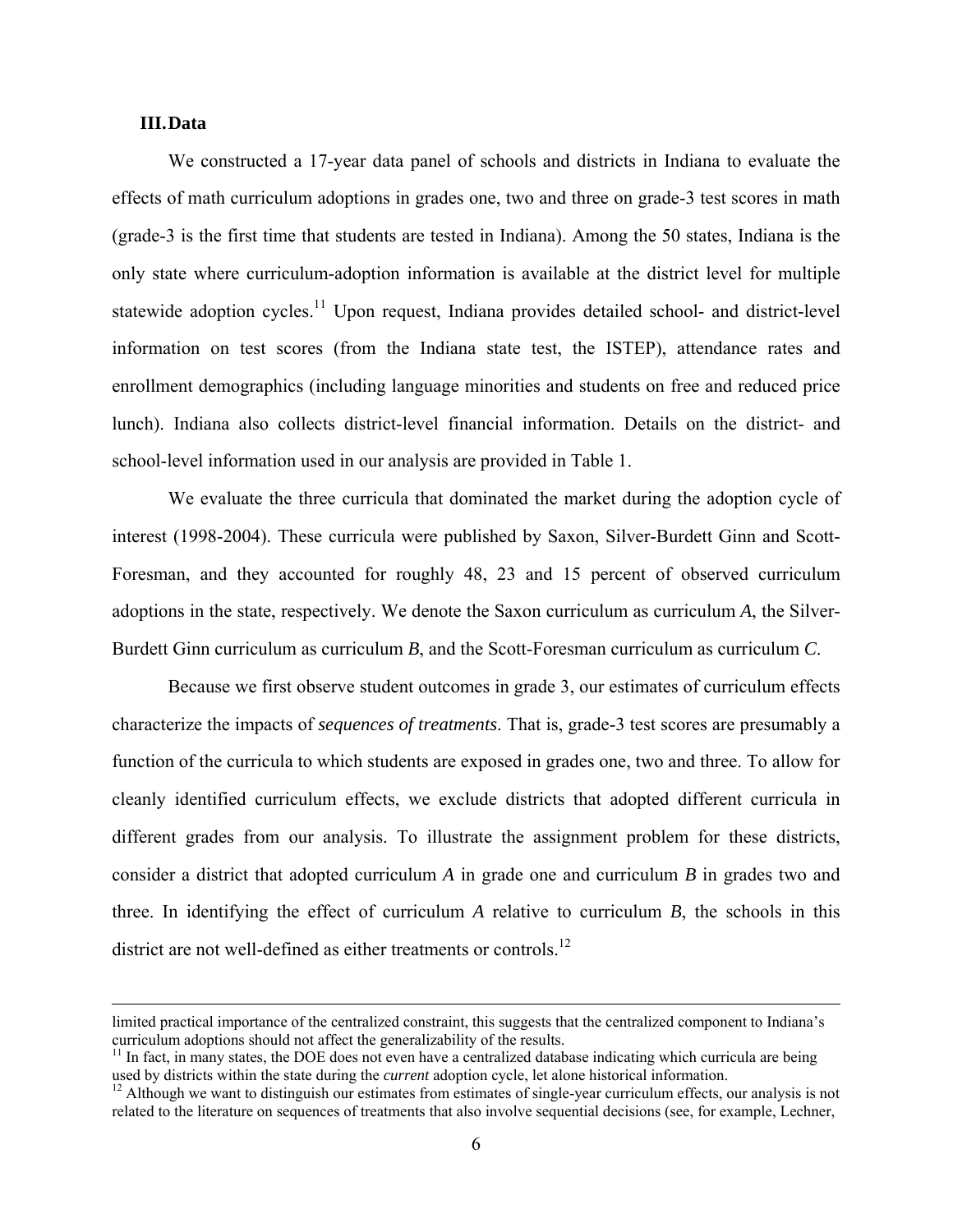We also exclude districts where more than one curriculum was adopted because the data do not indicate which curricula were used by which schools within each district. Only in cases where a district adopted a single curriculum at all schools can we be sure that our treatment and comparison schools are properly identified.

We refer to districts that used the same curriculum at all schools and in all three grades as "uniform curriculum adopters." Restricting our analysis to these districts reduces our district sample size by eight percent and the analogous school sample size by seven percent (complete details on how we arrived at our final data sample are provided in Appendix Table A.1). That is, most districts are "uniform adopters." Overall, our analysis includes data from 213 districts and 716 schools. Contrasted with the experimental literature, where studies often focus on just a handful of schools and districts, our non-experimental design allows for a much broader evaluation of curricular effectiveness.

In Table 1 we report differences in means across the schools and districts that adopted the different curricula, using pre-adoption information from 1997. There are only small differences in test score performance and attendance outcomes across adopters of the different curricula, suggesting that selection into the curricula may be limited. However, there are noticeable differences in terms of school demographics, district size, and to some extent, median household income (measured at the district level from the US Census). Among other things, Table 1 indicates that Saxon adopters are disproportionately rural districts, as evidenced by their much smaller district sizes (and corresponding revenues) and their larger shares of white students.

#### **IV.Curriculum Descriptions**

In 1998, Mathematically Correct (MC), a national organization of mathematicians, scientists and engineers, qualitatively evaluated eight grade-2 math curricula, including the three curricula that we evaluate here. The MC evaluations were sponsored by the Texas Public Policy Foundation, a non-profit, non-partisan research institute. We briefly highlight the key differences

 <sup>2004;</sup> Lechner and Miquel, 2009). In our study, districts make a treatment decision at a single point in time. Thus, methodologically, our evaluation procedure is the same as in the typical one-shot treatment case.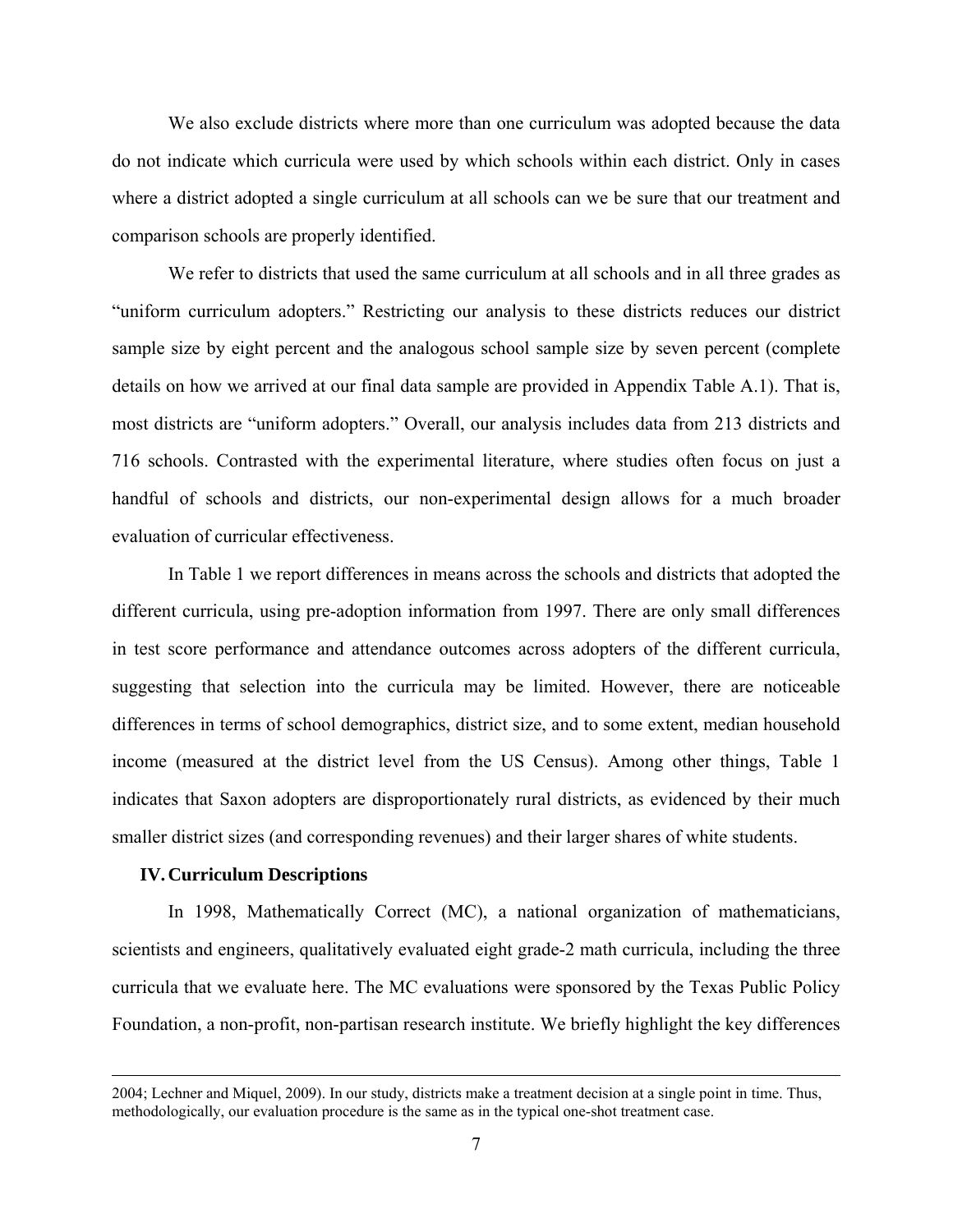between the Saxon, Silver-Burdett Ginn and Scott-Foresman curricula as indicated by MC. We also report the MC rating for each curriculum, which was based on a 5-point scale (all three curricula received a similar rating from MC).

#### *Curriculum A: Saxon Math (overall rating: 3.6)*

The MC evaluation indicates that the program design is "easily implemented by teachers," and instructions to teachers are "clear and direct." In fact, the teacher's manual even includes scripted statements and questions for the teacher to ask to the class. The worksheets that students use are not necessarily related to the daily lesson, and contain a mixture of topics from prior lessons. One side of the worksheet is completed in class and checked, and the other side is assigned for homework. Oral assessments are given to individual students every 10 lessons, and are conducted while other students work on written work. Written assessments occur after every five lessons.

Saxon Math is very thorough in the topics that are covered, but more advanced topics are generally not covered. That is, this program supports learning effectively to a certain level but beyond that, achievement will be "very limited." As one example, of the three curricula of interest here, Saxon math is the only curriculum that does not cover addition and subtraction with three-digit numbers in the second grade. Overall, the MC evaluation suggests that Saxon Math may be the most effective curriculum for low-achieving students given its thorough coverage of the topics it covers, but will be less effective for high-achieving students.

#### *Curriculum B: Silver-Burdett Ginn Math (overall rating: 3.4)*

The teacher's manual provides guidance to teachers, although the guidance is not as direct as in Saxon Math. The teacher is given some discretion over how to present the material. In the example from the MC review, the teacher has two presentation choices for the lesson that are described as "visual/spatial learning" and one presentation choice that is described as "kinesthetic learning." In some cases, there is also a technology-based alternative. Student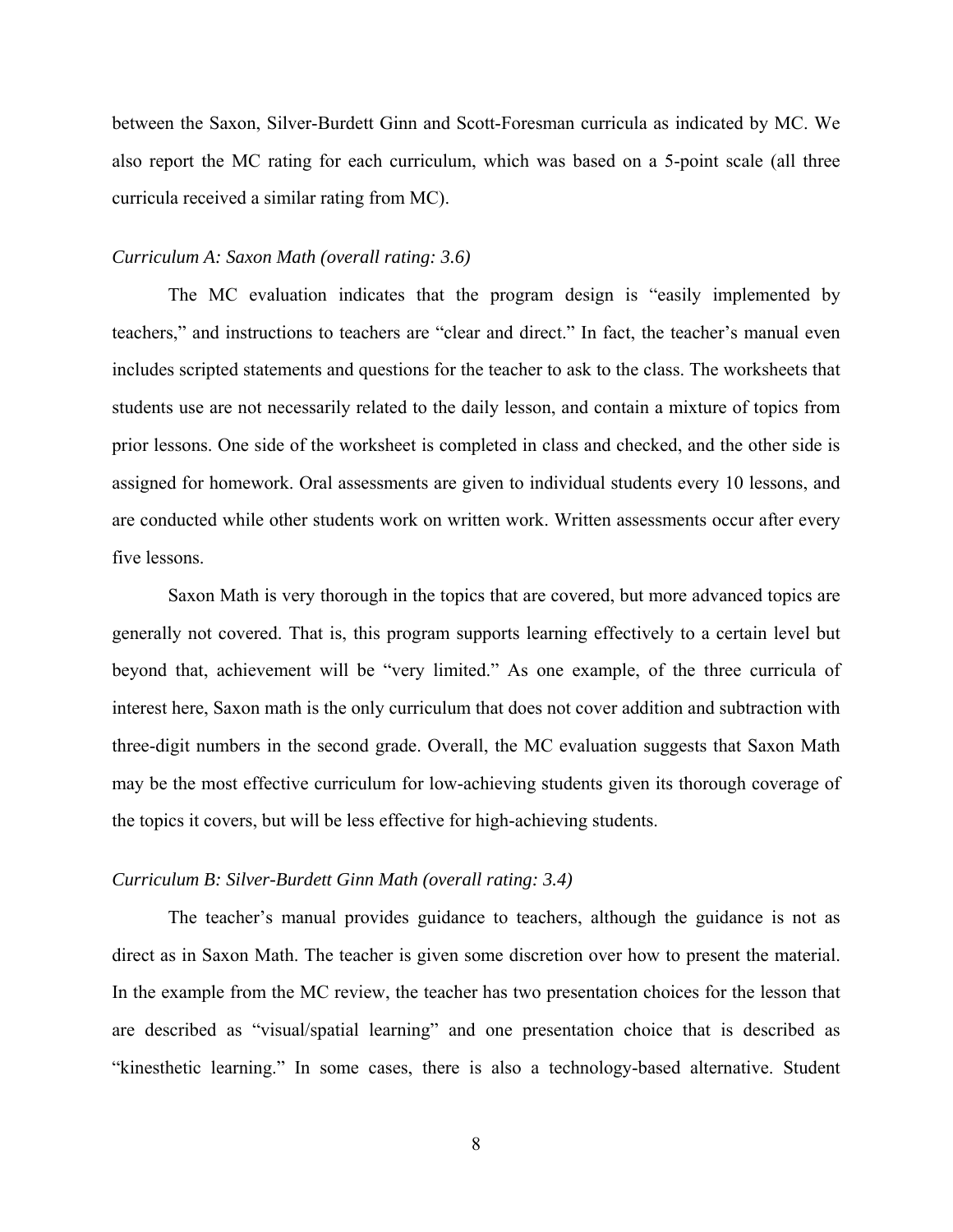worksheets are tied to the daily lesson. No information is given about the regularity of assessments or homework assignments.

The MC review highlights that this curriculum relies heavily on graphics to aid in the calculations (i.e., uses a "models" approach). In teaching addition and subtraction, for example, the curriculum relies heavily on graphics at first, but phases out their use later on. MC identifies the reliance of this curriculum on graphics as a weakness; however, notably, MC still rated curriculum *B* similarly to the other curricula in our study.

The level of this curriculum appears to be higher than that of Saxon Math – MC reports that students using this program have a "reasonable chance of moderate achievement levels" but also that the program is "not seen as supporting high achievement levels."

#### *Curriculum C: Scott-Foresman Addison Wesley Math (overall rating: 3.8)*

The teacher's edition received mixed reviews from the MC evaluation. Like the Silver-Burdett Ginn curriculum, the lessons also involve some discretion for teachers in terms of the activities that they use to teach each lesson (although there appear to be fewer teacher choices). Vocabulary development is an important part of this curriculum – new vocabulary words are introduced at the beginning of each lesson, and a verbal skills assessment occurs after each lesson. A one page homework sheet is also attached to each lesson.

The level of this program appears to be somewhere in between the levels in the prior two curricula. On the one hand, the MC review indicates that "the level is low in a few topics" and "at the top level of students…some topics should be augmented." On the other hand, the review also notes that "some areas are very well taught and at an excellent level."

It is important to note that while the MC reviews provide useful insights, they are not based on analyses of actual implementation, let alone student outcomes. We present the descriptions simply to highlight some of the differences that exist in organization, content, and presentation across these three math curricula.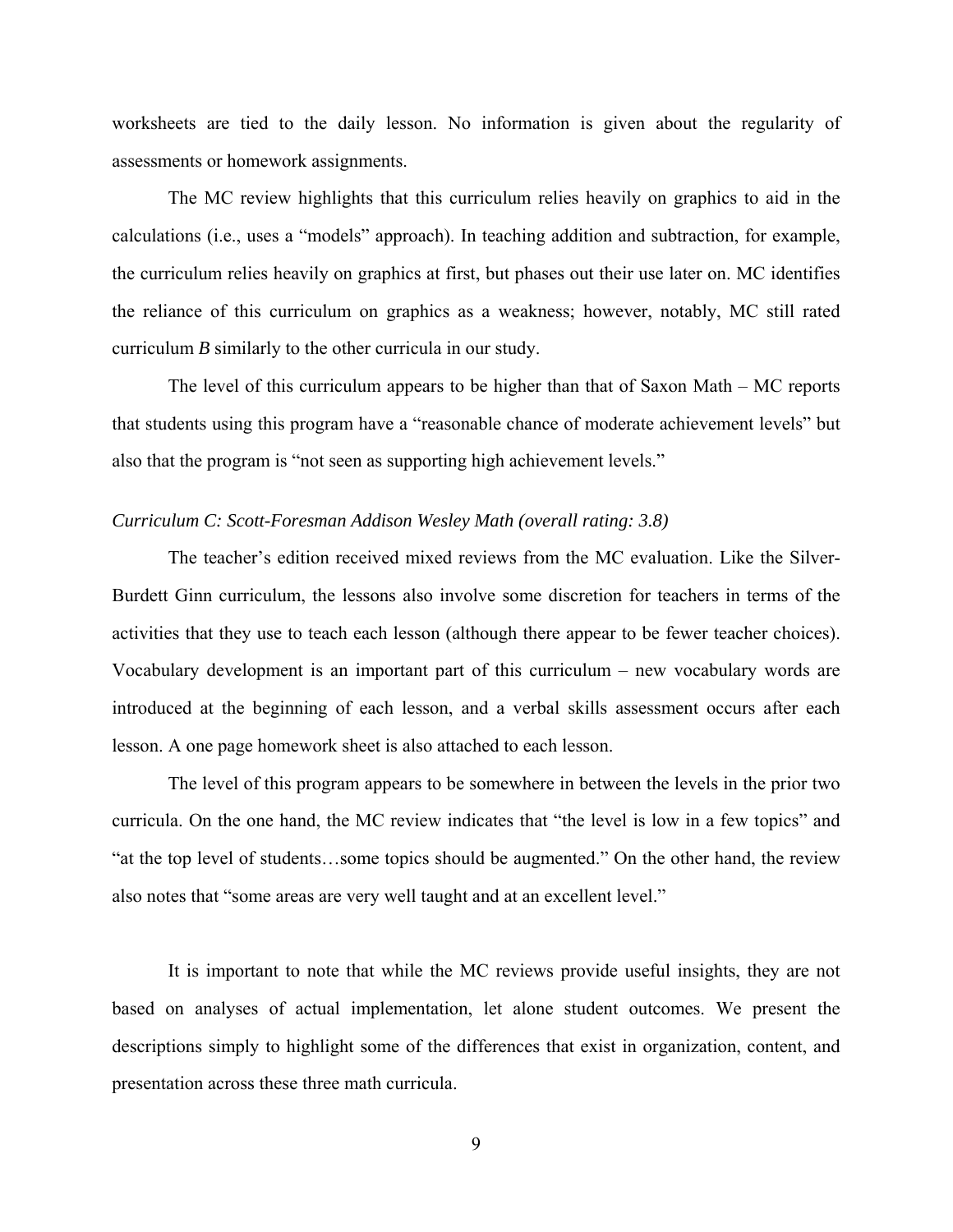#### **V. Methodology**

<u>.</u>

We use school-level matching estimators to identify curriculum effects. Matching is an increasingly common technique employed in empirical work, and the conditions under which matching will identify causal estimates of treatment effects have been well-documented (see, for example, Rosenbaum and Rubin, 1983; Heckman et al., 1997). The key benefits of matching relative to simple regression analysis are (1) matching imposes weaker functional form restrictions and (2) matching resolves any "extrapolation" problems that may arise in regression analysis by limiting the influence of non-comparable treatment and control units in the data (Black and Smith, 2004).

Briefly, the key assumption under which matching will return causal estimates of treatment effects is the conditional independence assumption (CIA). The CIA requires that potential outcomes are independent of the curriculum uptake decision conditional on observable information. Denoting potential outcomes by  ${Y_0, Y_1, ..., Y_K}$ , curriculum treatment options by  $T \in$ {0,1….K}, and *X* as a vector of observable school- and district-level information, the CIA in our multi-treatment context can be written as:<sup>13</sup>

$$
Y_0, Y_1, \ldots, Y_K \perp T \mid X \tag{1}
$$

Conditional independence will not be satisfied if there is unobserved information that influences both treatment and outcomes. For example, if districts have access to information that is unobserved to the econometrician, *Z*, such that  $P(T = k | X, Z) \neq P(T = k | X)$ , and the additional information in *Z* also influences outcomes, matching will produce biased estimates of curriculum effects.

 We estimate average treatment effects (*ATE*s) for the three curricula using a basic pairwise-comparison approach, as suggested by Lechner (2002), and match schools using an estimated propensity score (Rosenbaum and Rubin, 1983). In a comparison between curriculum *j*

 $13$  The CIA is actually a stronger assumption than is required to identify causal treatment effects, although it is difficult to imagine an environment where only the weaker but necessary condition of conditional *mean* independence is satisfied (Heckman et al., 1997; Imbens, 2004).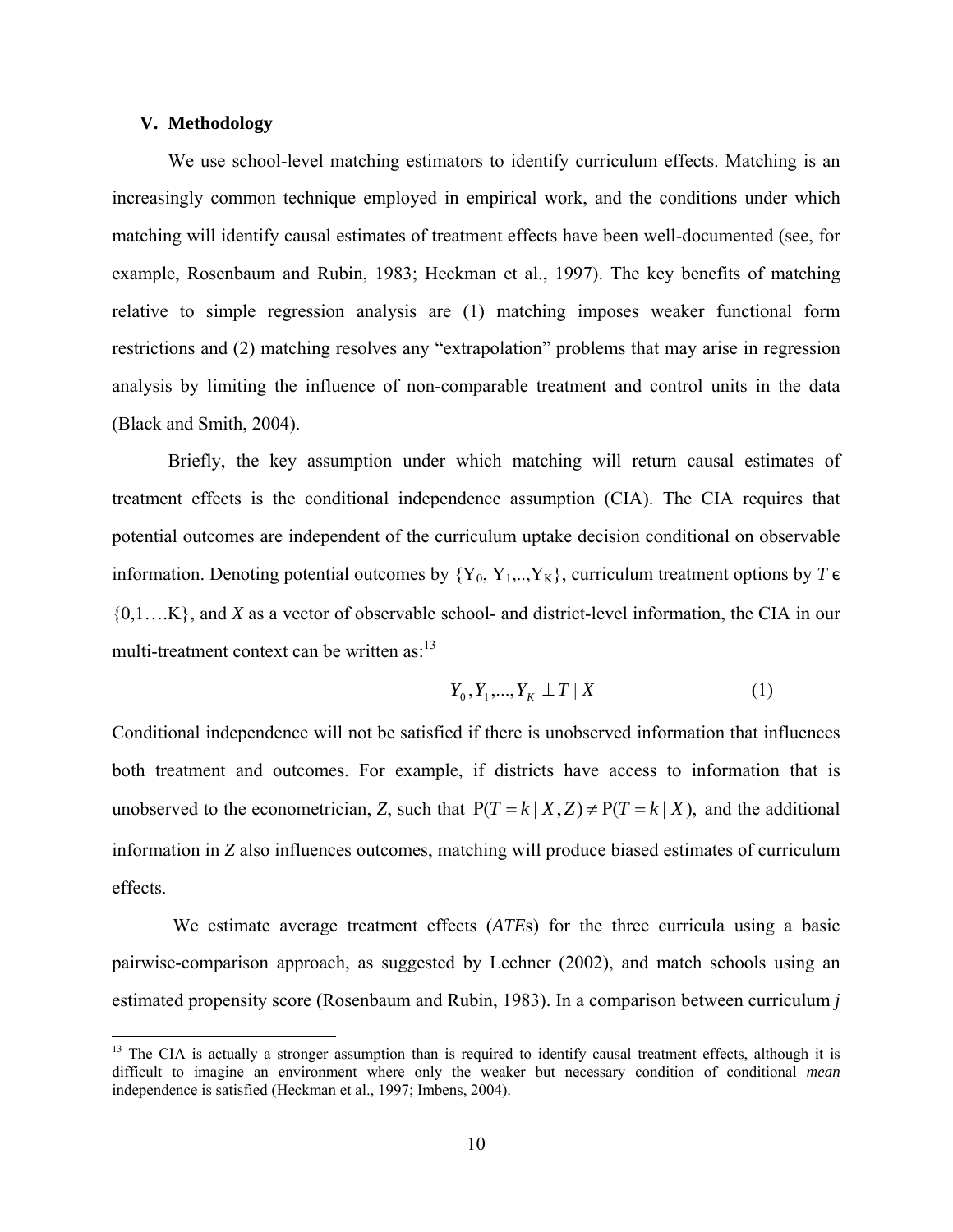and curriculum  $m$ , and defining  $P_j$  as the probability of choosing  $j$ , we match schools by  $\left(\frac{I_j}{I_{\overline{I}}}-\right)$ *j m P*  $P_i + P_i$ , where  $P_j$  and  $P_m$  are estimated using a multinomial probit that simultaneously models

the three treatment options (Lechner, 2002).

1

 We use kernel and local-linear-regression (LLR) matching estimators. These estimators construct the match for each "treated" school using a weighted average over multiple "control" schools, and vice versa. For a given curricular comparison, defining *j* as the treatment and *m* as the control, we estimate  $ATE_{i,m}$  using the following formula:

$$
\hat{\theta}_{j,m} = \frac{1}{N^s} \Big[ \sum_{j \in N_j \cap S_p} \{ Y_j - \sum_{m \in I_{0j} \cap S_p} W(j,m) Y_m \} - \sum_{m \in N_m \cap S_p} \{ Y_m - \sum_{j \in I_{0m} \cap S_p} W(m,j) Y_j \} \Big] \tag{2}
$$

In (2),  $N^s$  is the number of schools using *j* or *m* on the common support,  $S_p$ .  $I_{0j}$  indicates the set of schools that chose  $m$  in the neighborhood of observation  $j$ , and  $I_{0m}$  indicates the set of schools that chose *j* in the neighborhood of observation *m* (where neighborhoods are defined based on propensity scores using a bandwidth parameter – see Appendix B).  $Y_j$  and  $Y_m$  are outcomes for treated and control schools, respectively, and *W(j,m)* and *W(m,j)* weight each comparison school outcome depending on its distance, in terms of estimated propensity scores, from the observation of interest. We omit a more detailed discussion of kernel and LLR matching estimators for brevity. For more information, see Heckman et al. (1997, 1998), and Fan  $(1993).^{14}$ 

 Our matching estimators are conditioned on all of the observable information detailed in Table 1. *Ex ante*, it is unclear how unobserved selection into the different curricula might bias our estimates. For example, we might be worried that the adopters of the different curricula have student populations that differ in unobservable ways, or that differences in administrator quality

<sup>&</sup>lt;sup>14</sup> Our results are robust to alternative matching estimators, and weighting estimators based on propensity scores (for discussions of weighting estimators see Imbens 2004; Millimet and Tchernis, 2009). See Section VIII for more detail.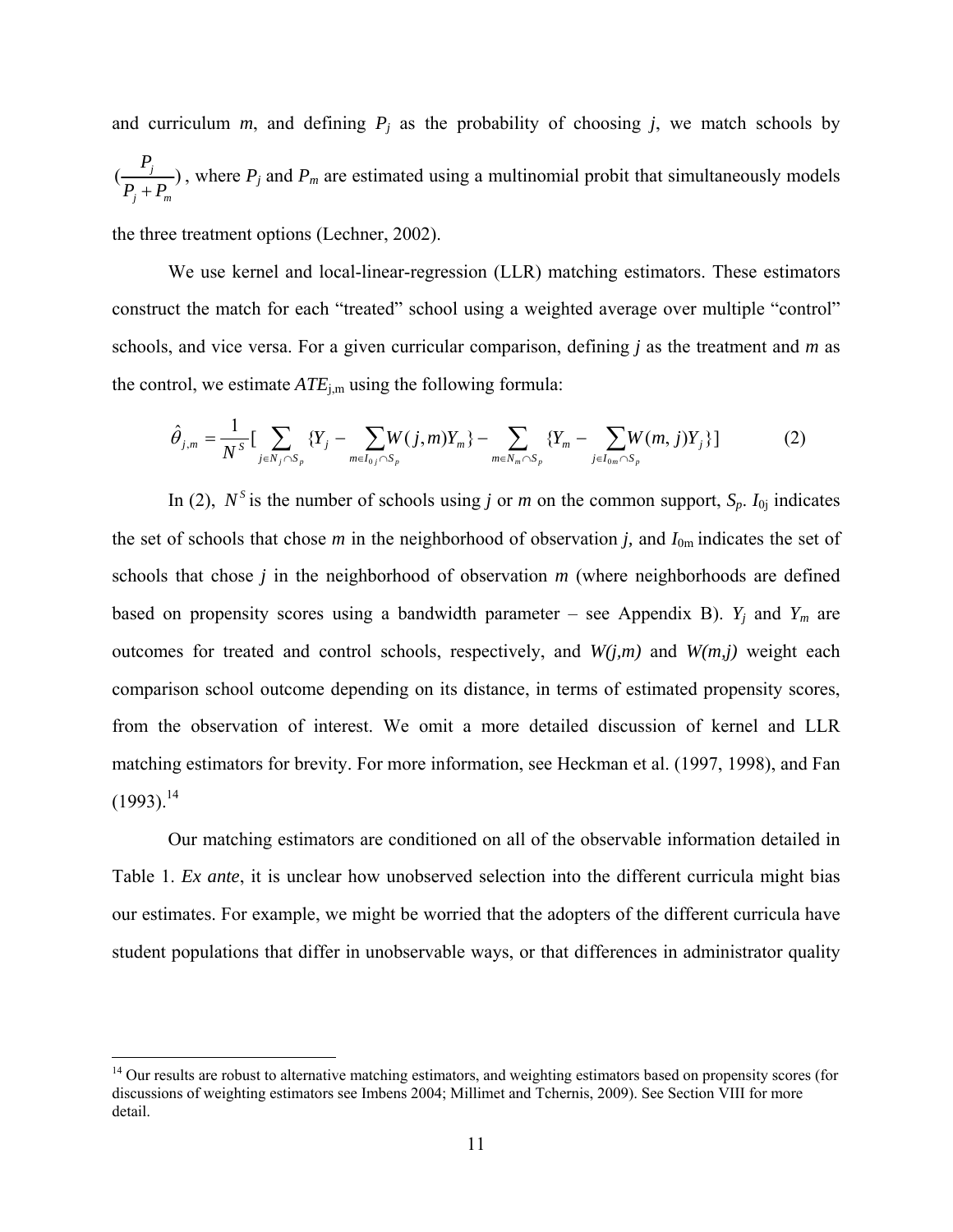that are correlated with curriculum adoptions may bias our results.15 More generally, a limitation of matching analyses is that the CIA is not a testable assumption. However, we can get some indication as to the plausibility of conditional independence in our case by estimating curriculum "effects" for cohorts of students who were never actually exposed to the curricula of interest. If our matching procedure is producing estimates that are not biased by unobserved selection, we should estimate effects of *zero* for these cohorts. In Section IX, we present 80 different falsification estimates along these lines. These tests show that our primary findings are unlikely to be driven by selection on unobservables.

Finally, average treatment-on-the-treated effects (*ATTs*) may also be of interest. *ATT*'s can provide important information if the curricula differentially affect different subgroups of schools. For example, consider a case where  $\theta_{j,m} = 0$ . This could occur even if schools that chose *j* were better off for having chosen *j*, and schools that chose *m* were also better off for having chosen *m*. In addition to our *ATE* estimates, we also estimate *ATT*'s for all of the curricular comparisons and in both directions (that is, for each comparison we estimate both  $ATT_{im}$  and *ATT<sub>m,j</sub>*). We briefly discuss our findings in Section VIII, but in general, we gain little additional insight by estimating the *ATT*s.

#### **VI.Timing and Treatment Definition**

1

Timing is an important issue in our analysis. Our data panel spans 17 years, starting with the 1991-1992 school year and ending with the 2007-2008 school year. The curricula of interest were adopted in the fall of 1998, and replaced with new curricula in the fall of 2004. We observe seven cohorts of grade-3 students who were never exposed to the curricula of interest during the pre-period (1991-1992 through 1997-1998), one cohort that was exposed to the curricula in grade three only (1998-1999), one cohort that was exposed in grades two and three only (1999-2000), four cohorts that used the curricula in grades one, two and three and were thus "fully exposed" (2000-2001 through 2003-2004), one cohort that was exposed in grades one and two only (2004-

<sup>&</sup>lt;sup>15</sup>Another concern would be that students may move across districts in response to curriculum adoptions. In results omitted for brevity, we find no evidence of such movement.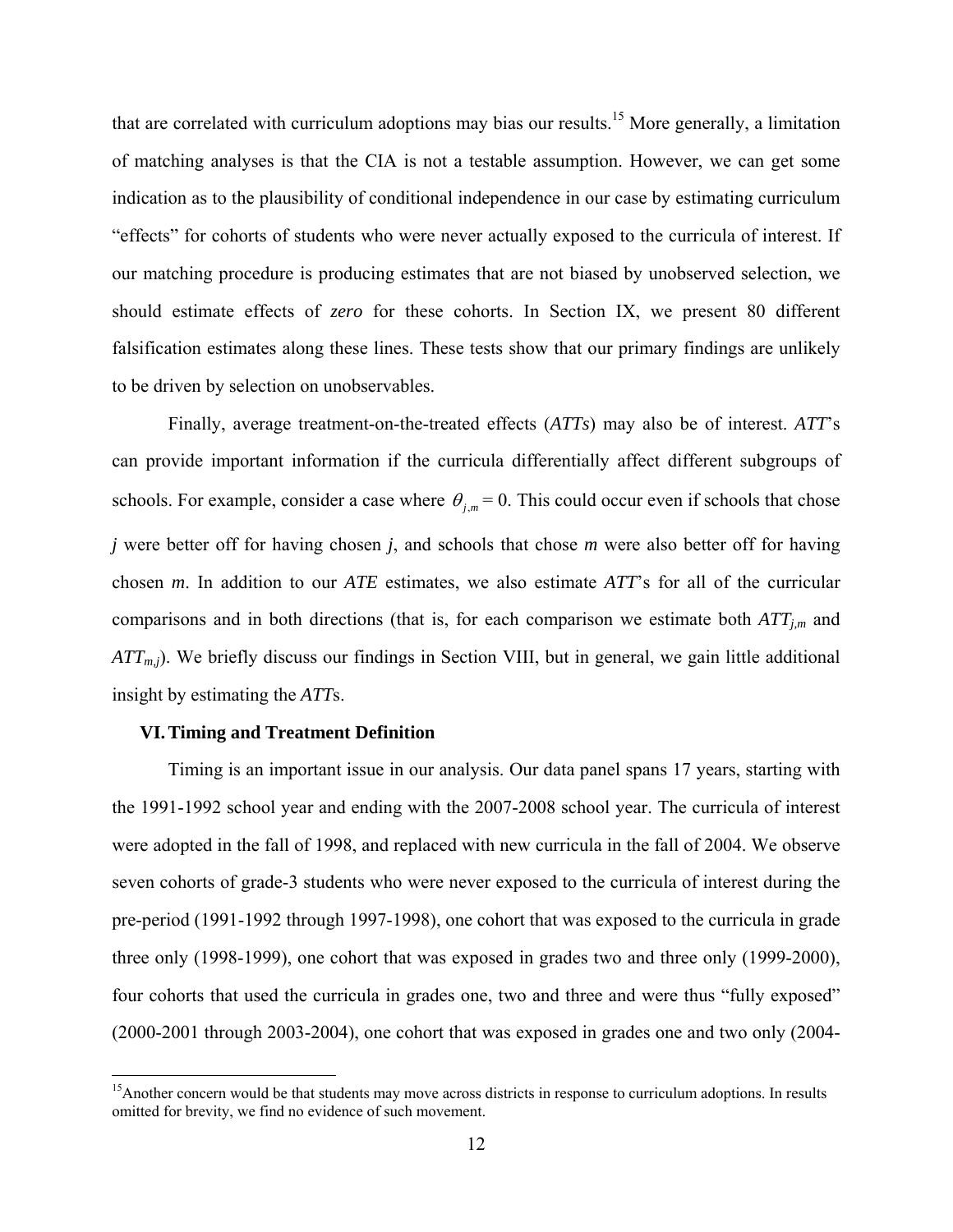2005), one cohort that was exposed in grade one only (2005-2006), and two additional cohorts that were never exposed to the curricula in the post-period (2006-2007 and 2007-2008).

Recall that the estimated curriculum effects are based on grade-3 test scores, and as such represent the effects of sequences of treatments  $(T_{g1}, T_{g2}, T_{g3})$ . For the fully-exposed cohorts, the sequences for treatment and control schools are fully observed, meaning that these cohorts provide our cleanest estimates of curricular effectiveness. For the partially-exposed cohorts (the cohorts that were exposed to the curricula for at least one year, but less than three years), we can still estimate treatment effects because part of the curriculum sequence is observed. However, our analysis for these cohorts is limited because we do not observe curriculum treatments outside of the adoption cycle. A similar concern regarding out-of-cycle curriculum adoptions is relevant for our falsification tests (using the cohorts prior to 1998-1999, and after 2005-2006). This issue will be addressed in more detail in Sections VIII and IX when we present our results.

An additional concern related to timing is that the exposure levels of the different cohorts overlap with "curriculum familiarity" at schools. For example, the 1999-2000 cohort was exposed to the curricula for just one year, in grade 3, which was the year in which the curricula were first introduced at districts, and perhaps more importantly, to teachers. The 2005-2006 cohort was also exposed to the curricula for just one year, in grade 1, but at that point the curricula had been in use for many years. If teacher familiarity with curricula affects achievement, and curricula differentially affect outcomes depending on the grade level at which students are exposed, our estimates of curricular effectiveness at different grade-levels of exposure will be intertwined with the effects of different levels of curriculum familiarity. We can separately identify familiarity effects only across the four fully exposed cohorts - these cohorts were exposed for all three grades but differ with respect to their instructors' familiarity with the curricula.

Finally, a third timing issue involves district restructuring over the course of the 17 years of our data panel. Specifically, there is a pattern of school consolidations in the data such that the number of individual elementary schools decreases over time. As will be discussed in the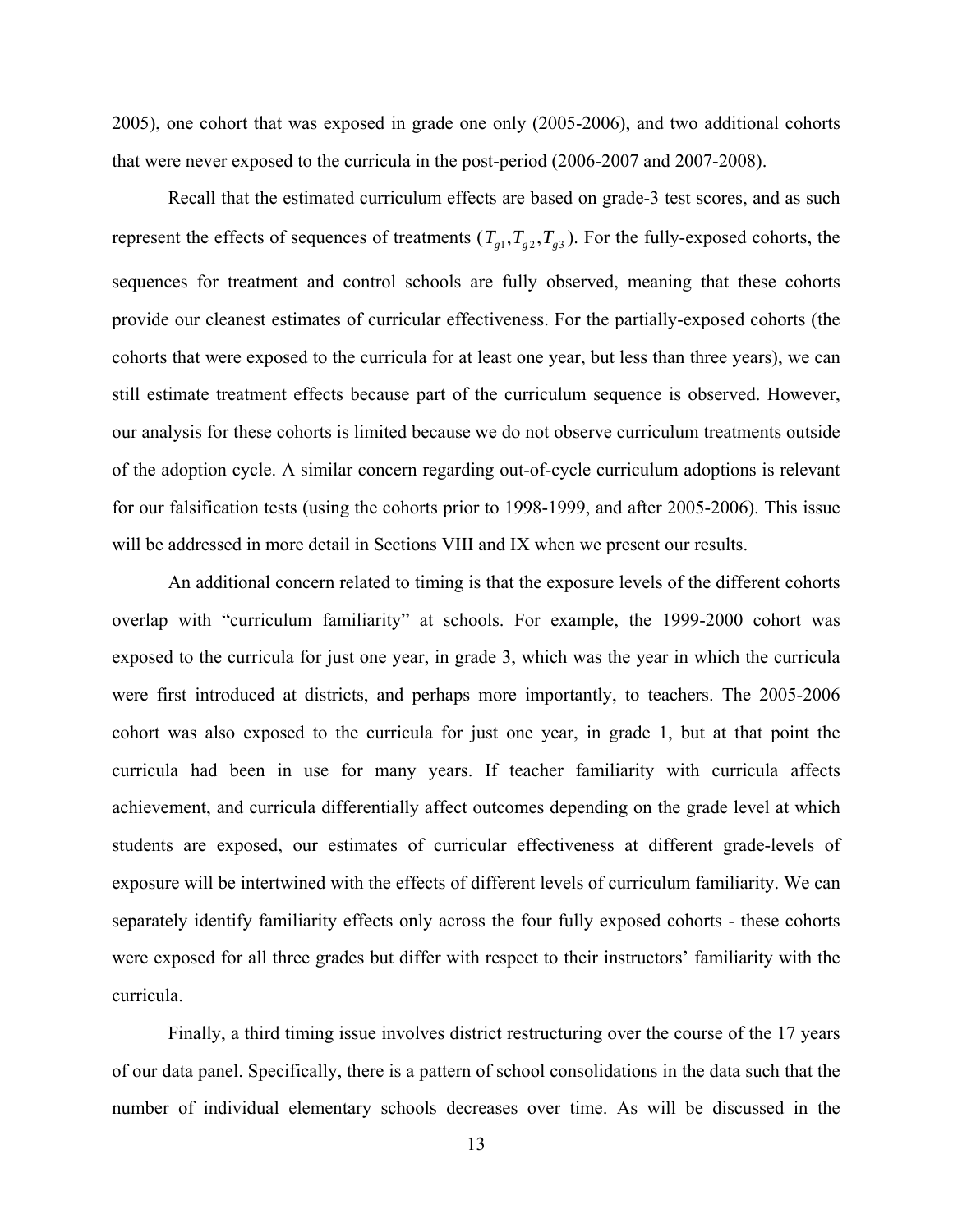following section, we match schools based on their static characteristics from the 1996-1997 and 1997-1998 school years. School consolidations may alter the populations of students served by the schools that remain in operation over time. This will reduce the quality of our matches, and potentially introduce bias into our estimates.

In order for the school consolidations to bias our estimates they must be correlated with curriculum adoptions. However, this does not appear to be the case. Using a  $\chi^2$  test for independence, we fail to reject the null hypothesis that curriculum adoptions are independent of whether a district experiences a school closing (p-value  $\approx 0.40$ ). Additional evidence that our results are unlikely to be biased by school consolidations is provided in the next section where we evaluate the balance of the covariates across matched treatment and control schools over the entire course of the data panel. If the schools that drop out of our sample over time systematically adopted specific curricula, we should find that our treatment and control samples become less balanced as we move away from the matching years (1996-97 and 1997-98). We find little evidence of this, which further supports our contention that school closings are not correlated with curriculum adoptions (see Table 2).<sup>16</sup>

Although we do not expect the school consolidations to bias our results, they will reduce the quality of our matches as we move away from the 1996-1997 and 1997-1998 school years in the data panel. This will add noise to our estimates. Ultimately, we simply report this issue as a caveat, and caution the reader to interpret results that are estimated far away from the matching years more liberally. In an omitted analysis, we also considered a more direct solution to this problem – at any point where a school closing was observed in a district, we dropped all schoollevel observations from that district for the remainder of the data panel.<sup>17</sup> This alternative

1

 $16$  Of course, this use of balancing to test for non-random attrition will only catch non-random attrition if it is correlated with observables. Nonetheless, in conjunction with the our general test for independence between school closings and curriculum adoptions, the time-invariant balancing in our data further supports the contention that the school closings will not bias our estimates.

<sup>&</sup>lt;sup>17</sup> We also performed an analogous procedure for schools that existed in 1996-1997, but came into existence between 1991-1992 and 1996-1997. If school closings re-shuffle student populations within districts, such an approach will reduce the number of bad matches in the data. There is enough natural variation in the enrollment data that we cannot always identify which specific schools are affected by a school closing, particularly when the closing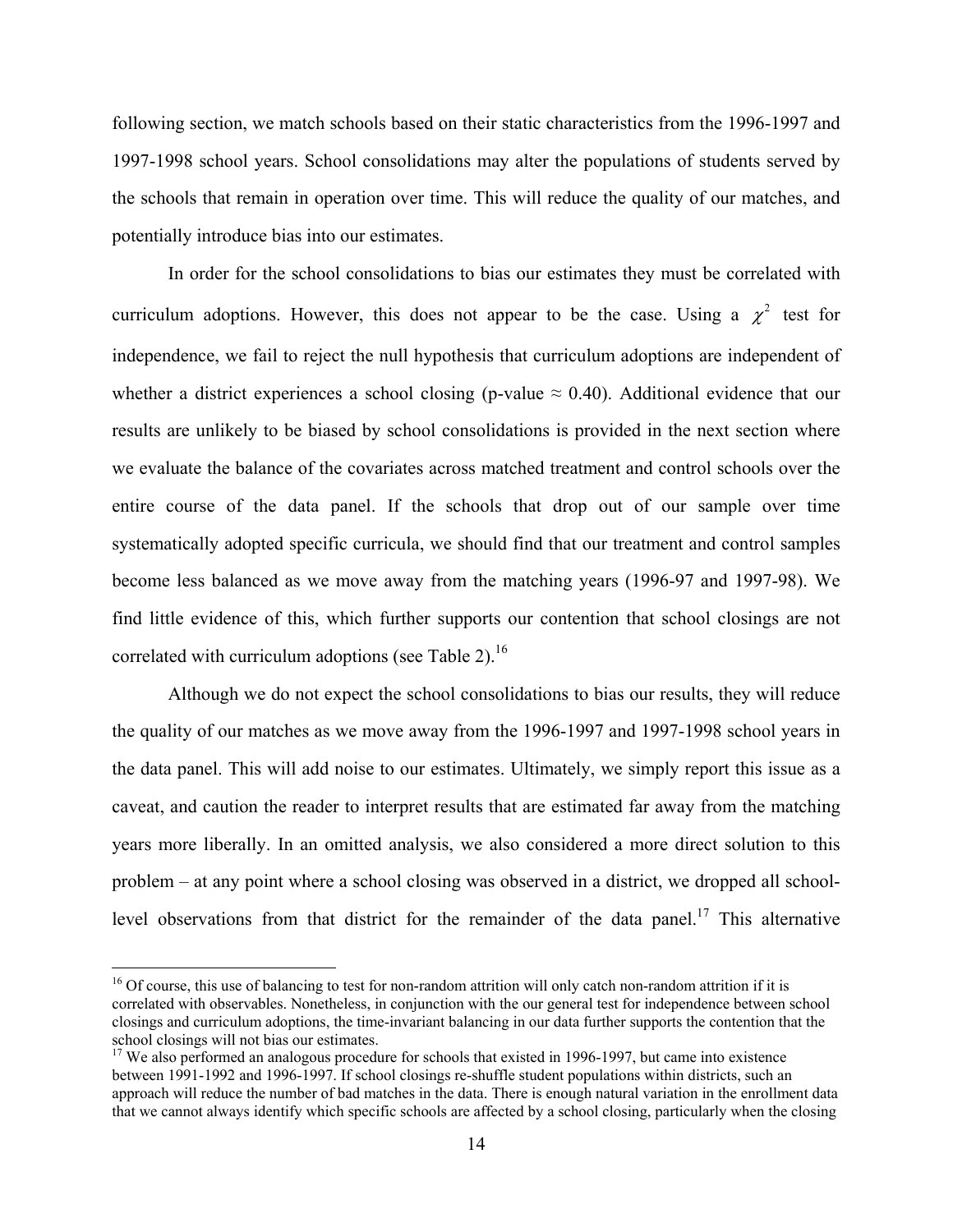approach produces estimates that are qualitatively similar to what we report below, although the efficiency costs associated with discarding data from entire districts may be higher than those from allowing the less accurate matches to occur.<sup>18</sup>

#### **VII. The Propensity Score**

We use a multinomial probit (MNP) specification to estimate the pairwise propensity scores that we use to match schools. The covariates that we include in the MNP are documented in Table 1, and contain both school and district level information. At the school level, the propensity-score model includes controls for enrollment, demographics (race, free and reducedprice lunch status, language status) and outcomes (i.e., grade-3 test scores in math and language arts, and attendance) from the 1996-1997 school year, and controls for enrollment and demographics from the 1997-1998 school year (for brevity, means are not reported in the table for the 1998 information). At the district level, the model includes enrollment, outcome and finance controls from 1996-1997, and enrollment and finance controls from 1997-1998. We also use district-level zip codes to assign Census measures of local-area socioeconomic status to each school. Namely, we include controls for median household income and the share of the adult population who do not have a high-school diploma, both obtained from the year-2000 census. We treat these census variables as fixed area characteristics.

The covariates in the MNP specification were selected based on the process by which the curricula were adopted, with the objective of replicating the relevant information set available to schools and districts at the time of the adoption decision. The curriculum-adoption process in Indiana lasts approximately 18 months, and for the 1998 adoption this process culminated with a

school is small. Therefore, the most straightforward solution is to drop all schools in the district where the school closing is observed.

 $18$  An additional problem with this alternative strategy is that when a school closes we cannot be certain that the only other schools that are affected are in the same district. For example, if the closing school is on the border of another district, its students may change districts, in which case the district-dropping procedure would be doubly harmful – it would retain the schools in the new district where the students from the closed school were infused, and drop the schools from the district where the school closed even though these schools were not affected by the closing.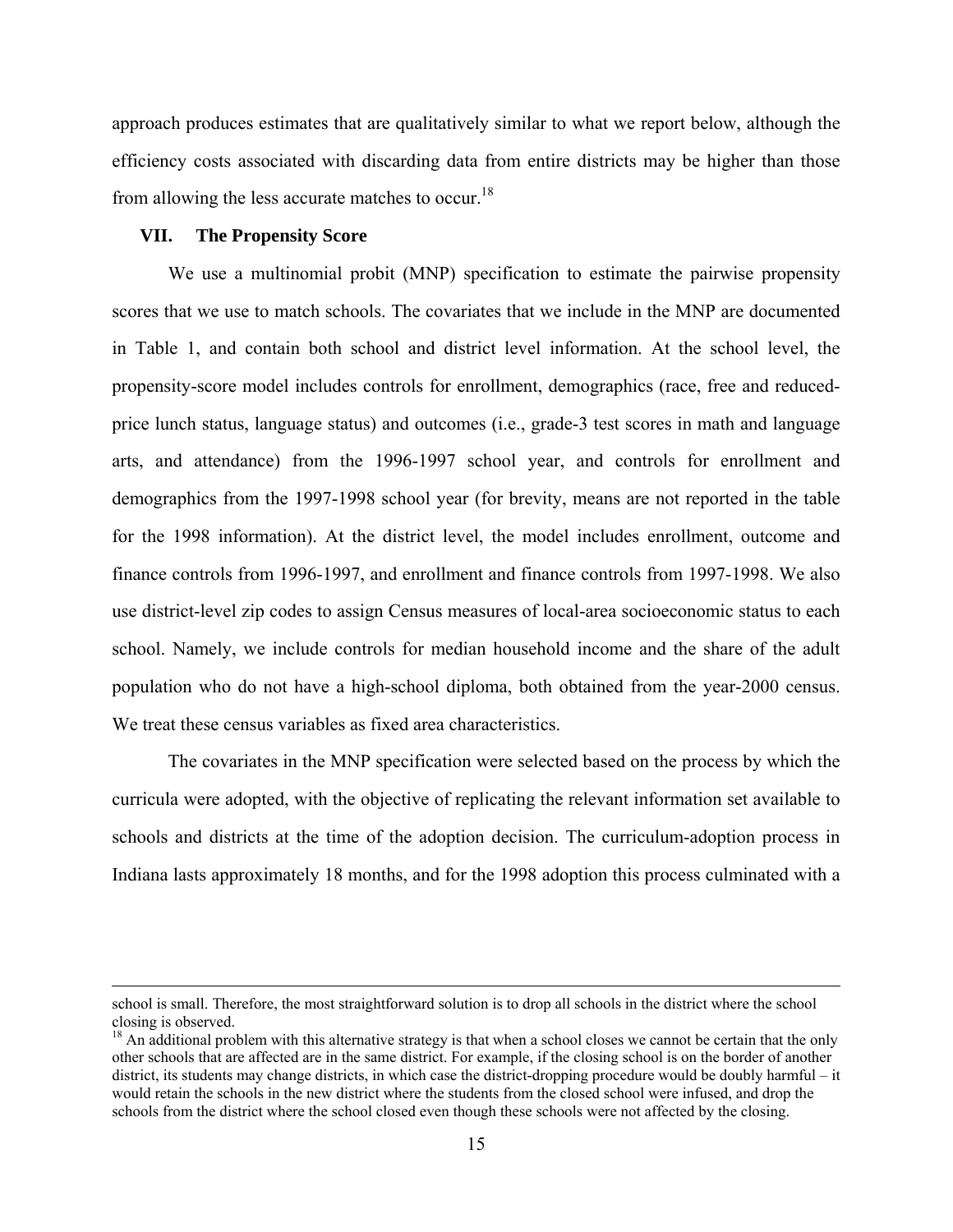final decision in the summer of  $1998$ <sup> $19$ </sup>. Spring 1998 test scores would not have been available to decision makers prior to the adoption decision, and therefore, we do not include test scores from the 1997-1998 school-year in the MNP (we also omit annual attendance figures from 1997-1998 for the same reason). However, our findings are not qualitatively sensitive to reasonable adjustments to the MNP specification, including the addition of the 1997-1998 outcome variables. Similarly, our findings do not depend on whether we include additional years of lagged test scores in the propensity-score specification. An important reason for limiting the number of lagged years of achievement in the propensity-score specification is that we want to use as many years of data as possible for the falsification tests. Each year of data that we use to match schools is one less year that we can use in the falsification exercise.

In each comparison we match treatment and control schools based on the estimated pairwise propensity scores, and test for balance in the covariates among the treated and control samples used for estimation.<sup>20</sup> Balancing tests are motivated by Rosenbaum and Rubin (1983). The tests determine whether  $X \perp T | P(T = k | X)$ , a necessary condition if the propensity score is to be used to reduce the dimensionality of the matching problem to one.

Although achieving covariate balance is important for any matching analysis that relies on a propensity score, there is no clearly preferred test for balance. Furthermore, in some cases, different balancing tests return different results (Smith and Todd, 2005). Given this limitation, we consider two different tests. The first is a regression-based test suggested by Smith and Todd (2005), estimated separately for each covariate in each year of our analysis:

$$
X_{k} = \beta_{0} + \beta_{1}\hat{P}(X) + \beta_{2}\hat{P}(X)^{2} + \beta_{3}\hat{P}(X)^{3} + \beta_{4}\hat{P}(X)^{4}
$$
  
+ $\beta_{5}T + \beta_{6} * T * \hat{P}(X) + \beta_{7} * T * \hat{P}(X)^{2} + \beta_{8} * T * \hat{P}(X)^{3} + \beta_{9} * T * \hat{P}(X)^{4} + \varepsilon$  (3)

 $\overline{a}$ 

<sup>&</sup>lt;sup>19</sup> The timeline for the current math-curriculum adoption cycle is available at  $\frac{http://www.doe.in.gov/olr/docs/CHRONOLOGYPORTHE2009MATHEMATICSADOPTIONApr09.pdf.}$ 

<sup>&</sup>lt;sup>20</sup> For brevity we do not report the results from the propensity-score model, but they are available upon request. To provide a sense of the predictive power of the covariates in the model, we estimate separate linear-regression models for each curriculum comparison where the dependent variable indicates the adoption of one of the curricula, and the independent variables are the covariates from the MNP. Within comparison pairs, the covariates explain 23 to 42 percent of the variability in curriculum adoptions.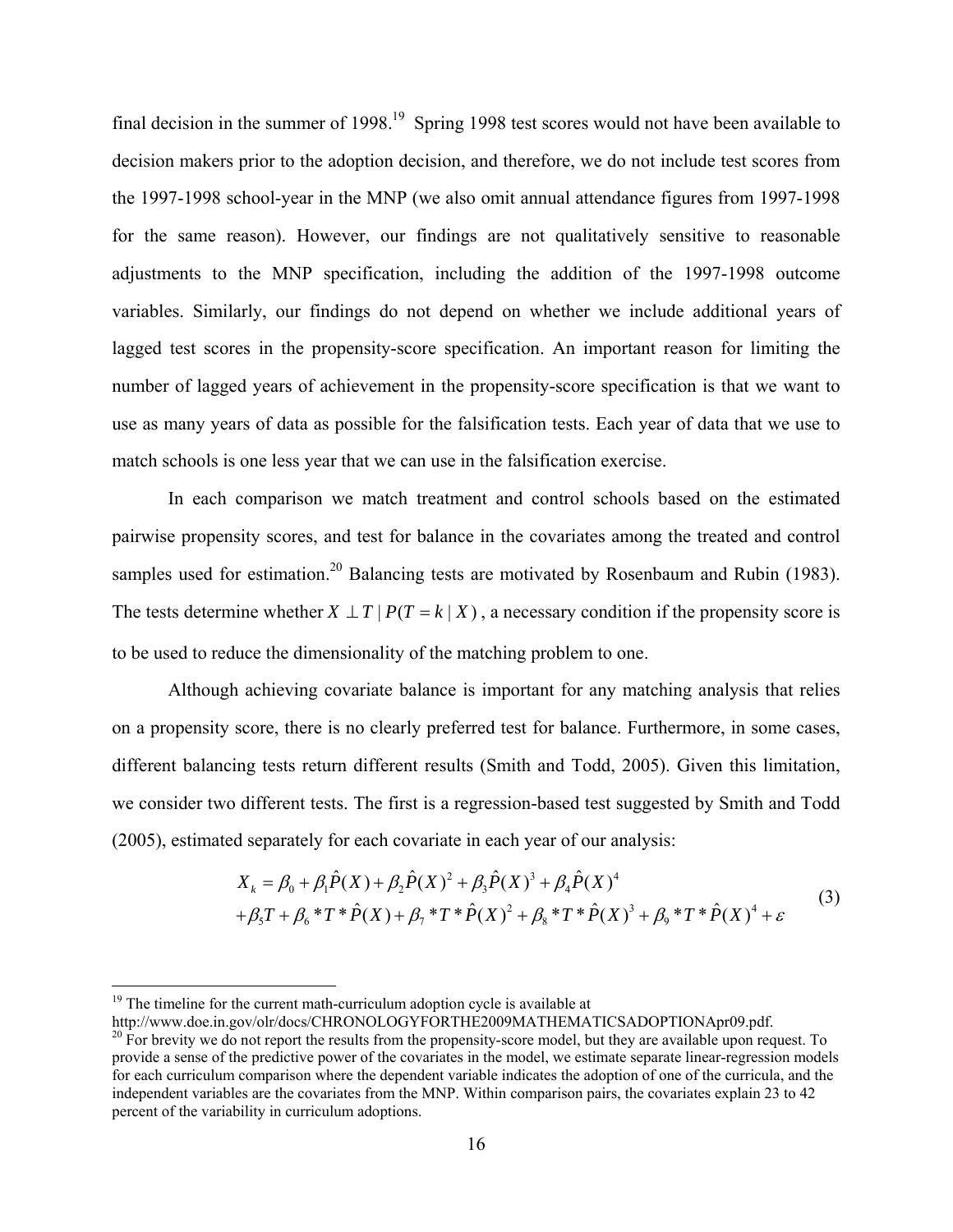In (3),  $X_k$  represents a covariate from the propensity-score specification,  $\hat{P}(X)$  is the estimated pairwise propensity score, and *T* indicates treatment. We test whether the coefficients  $\beta_5 - \beta_9$ are jointly equal to zero in each regression – that is, we test whether treatment predicts the *X*'s conditional on a quartic of the propensity score.

 The second test measures the absolute standardized bias in observables after matching, and was originally suggested by Rosenbaum and Rubin (1985). The formula for the absolute standardized bias for covariate  $X_k$  is given by:

$$
SDIFF(X_k) = \frac{|\frac{1}{N^s}[\sum_{j \in N_j \cap S_p} \{X_{kj} - \sum_{m \in I_{0j} \cap S_p} W(j,m)X_{km}\} - \sum_{m \in N_m \cap S_p} \{X_{km} - \sum_{j \in I_{0m} \cap S_p} W(m,j)X_{kj}\}]|}{\sqrt{\frac{Var(X_{kj}) + Var(X_{km})}{2}}} * 100
$$
(4)

The numerator in (4) is analogous to the formula for our matching estimators in (2) where we replace *Y* with  $X_k$  and take the absolute value. Note that the variances in the denominator are calculated using the full sample (i.e., they include observations that are not on the common support). A weakness of the standardized-bias approach is that there is not a clear rule by which to judge the results, although Rosenbaum and Rubin (1985) suggest that a value of 20 is large.

Our MNP specification uses 32 school- and district-level covariates. The results from the balancing tests are reported in Table 2 by comparison and year. From the regression tests we report the number of covariates where the F-tests reject the null hypothesis at the 5- and 10 percent levels (the former group is a subset of the latter), and the average p-values across all Ftests. We also report the average absolute standardized bias across all covariates. The median absolute standardized bias is also often reported – we omit it for brevity but note it is always smaller than the average.

Table 2 indicates that our comparison between *B* and *A* achieves better balance than our other comparisons. For this comparison, both the regression tests and the standardized-bias results suggest that schools are well-matched. For our comparisons between *C* and *A*, and *C* and *B*, the covariates appear to be less balanced, although it is not clear that the levels of imbalance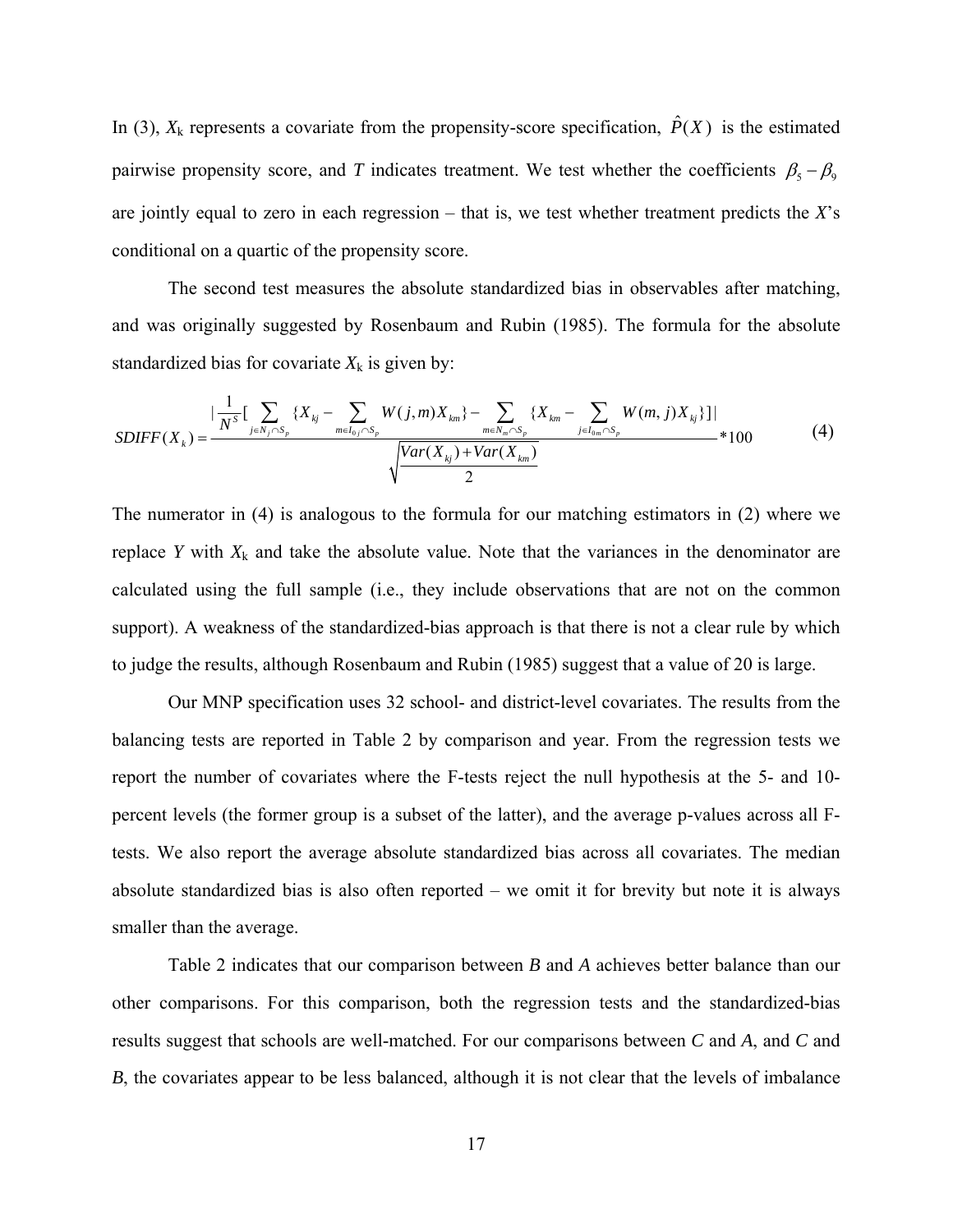in these comparisons are cause for concern. For example, the average p-values from the F-tests in both comparisons are fairly close to 0.50 in all years, which suggests good balance, despite there being more unbalanced covariates than would be expected by chance in both cases. Similarly, although the average absolute standardized bias is much larger in these comparisons than in our comparison between *B* and *A,* by some standards it is still quite reasonable.

Although it is not obvious that the level of imbalance in any of our comparisons is large enough to be problematic, in unreported results we considered many alternative propensity score specifications where we added various combinations of higher-order and interaction terms to the MNP in an effort to improve covariate balance. Likely due in part to our relatively small treatment and control samples (compared to the general matching literature), these alternative models generated only modest improvements in covariate balance, and did not affect our findings qualitatively. Therefore, we proceed below using the simple MNP to predict curriculum adoptions for each comparison, noting that the balancing results are less compelling in our comparisons between *C* and *A*, and *C* and *B*.

We also calculate the divergence between the densities of the estimated propensity scores for treated and control units in each comparison. Intuitively, density divergence will affect the precision of the estimates obtained from matching. Density divergence has been discussed in numerous studies, including Frölich (2004), who measures divergence using the Kullback-Leibler (KL) information criterion. We follow his approach here, using kernel-density plots based on the Epanechnikov kernel. For example, denoting  $\rho_{21} = (\frac{P_B}{P_A + P_B})$ *B A*  $\rho_{21} = \left(\frac{P_B}{P_B + P_A}\right)$  as the probability of

choosing *B* over *A*, we estimate the divergence between the densities of  $\rho_{21}$  for treated and control units as:

$$
KL = \int \ln\left(\frac{f_{p|T=B}(\rho_{21})}{f_{p|T=A}(\rho_{21})}\right) f_{p|T=B}(\rho_{21}) d\rho_{21} + \int \ln\left(\frac{f_{p|T=A}(\rho_{21})}{f_{p|T=B}(\rho_{21})}\right) f_{p|T=A}(\rho_{21}) d\rho_{21}
$$
(5)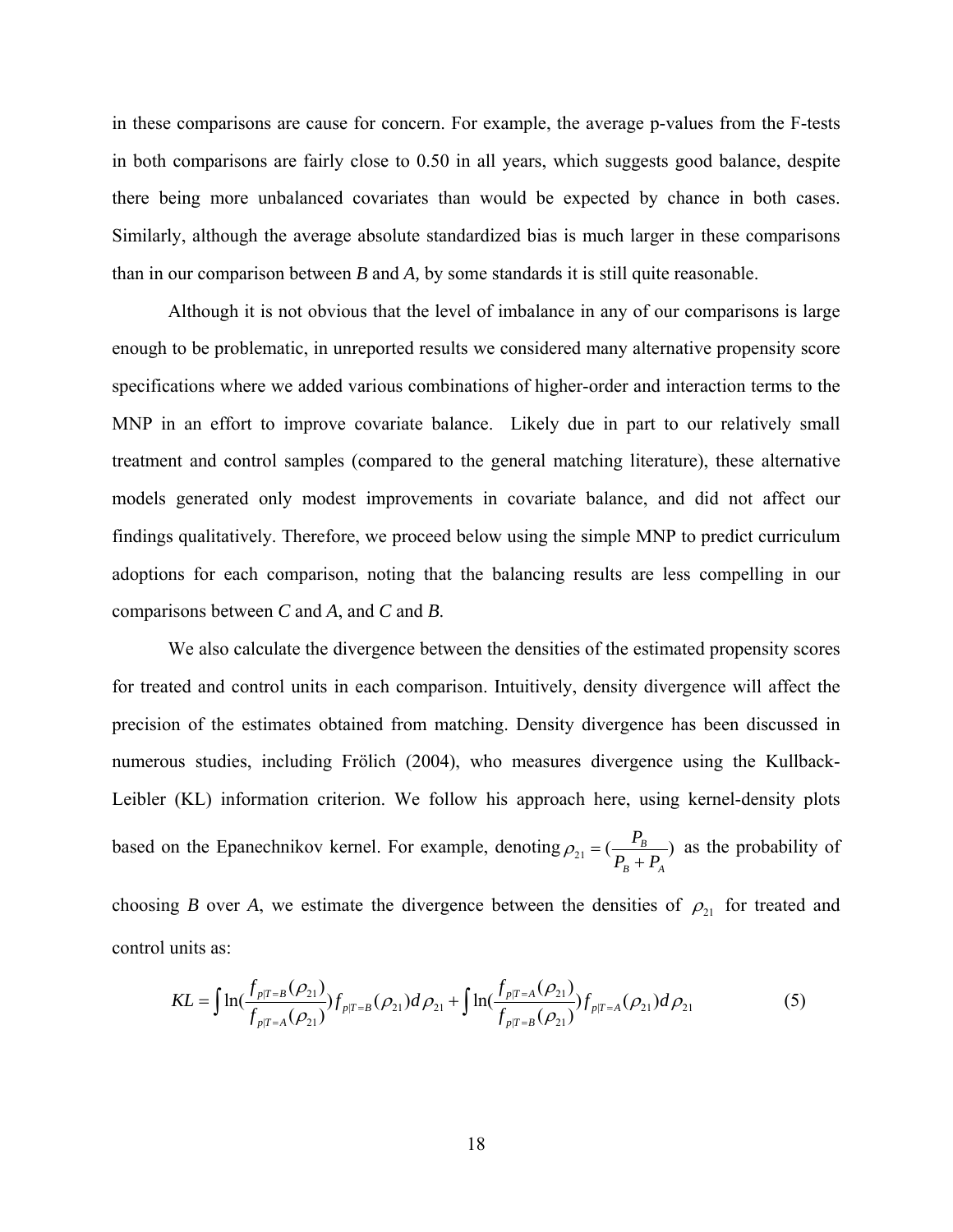In (5),  $f_{p|T=B}(\rho_{21})$  is the density function of  $\rho_{21}$  among schools treated with *B*, and  $f_{pT=4}(\rho_{21})$  is the analogous density function for schools that used curriculum *A*. A KLinformation-criterion measure of zero suggests that the densities are identical, and the measure increases with density divergence. Note that when the parameters of interest are average effects of treatment on the treated, researchers use a unidirectional version of the KL information criterion (see, for example, Frölich, 2004). In our case, where average treatment effects are the parameters of interest, we use the bidirectional information criterion originally suggested by Kullback and Leibler (1951).

 Figure 1 plots the estimated density functions of the propensity scores for treatment and control schools for each pairwise comparison, and Table 3 reports the corresponding KL information criteria. Similarly to the balancing tests, the density-divergence measures suggest that the data conditions are most favorable in our comparison between *B* and *A*. Density divergence is largest in our comparison between *C* and *A*. 21

Both the balancing tests and the density-divergence measures indicate that our data are best-suited to compare curricula *B* and *A*, which combined, accounted for over 70 percent of the curriculum market in Indiana during the 1998 adoption cycle. In the other two comparisons the data conditions are generally less favorable; however, even in these comparisons, it is not clear that they are cause for concern. We consider the reliability of our results from each comparison in more detail when we present the falsification tests in Section IX.

#### **VIII. Estimates of Curricular Effectiveness in Math**

 $\overline{a}$ 

Rather than overwhelm the reader with estimates using the numerous matching algorithms available in the literature, we instead present estimates using kernel and local-linearregression (LLR) matching only (for details on these and other matching estimators, see, for

 $21$  Frölich (2004) uses unidirectional density divergence measures to describe the data conditions in his evaluation of the performance of different matching estimators. Although the one-sided measures are not directly comparable to the two sided measures; roughly speaking, our comparison between *B* and *A* corresponds to Frolich's most-favorable density design, our comparison between *C* and *B* his middle design, and our comparison between *C* and *A* his least favorable design. This is purely by coincidence.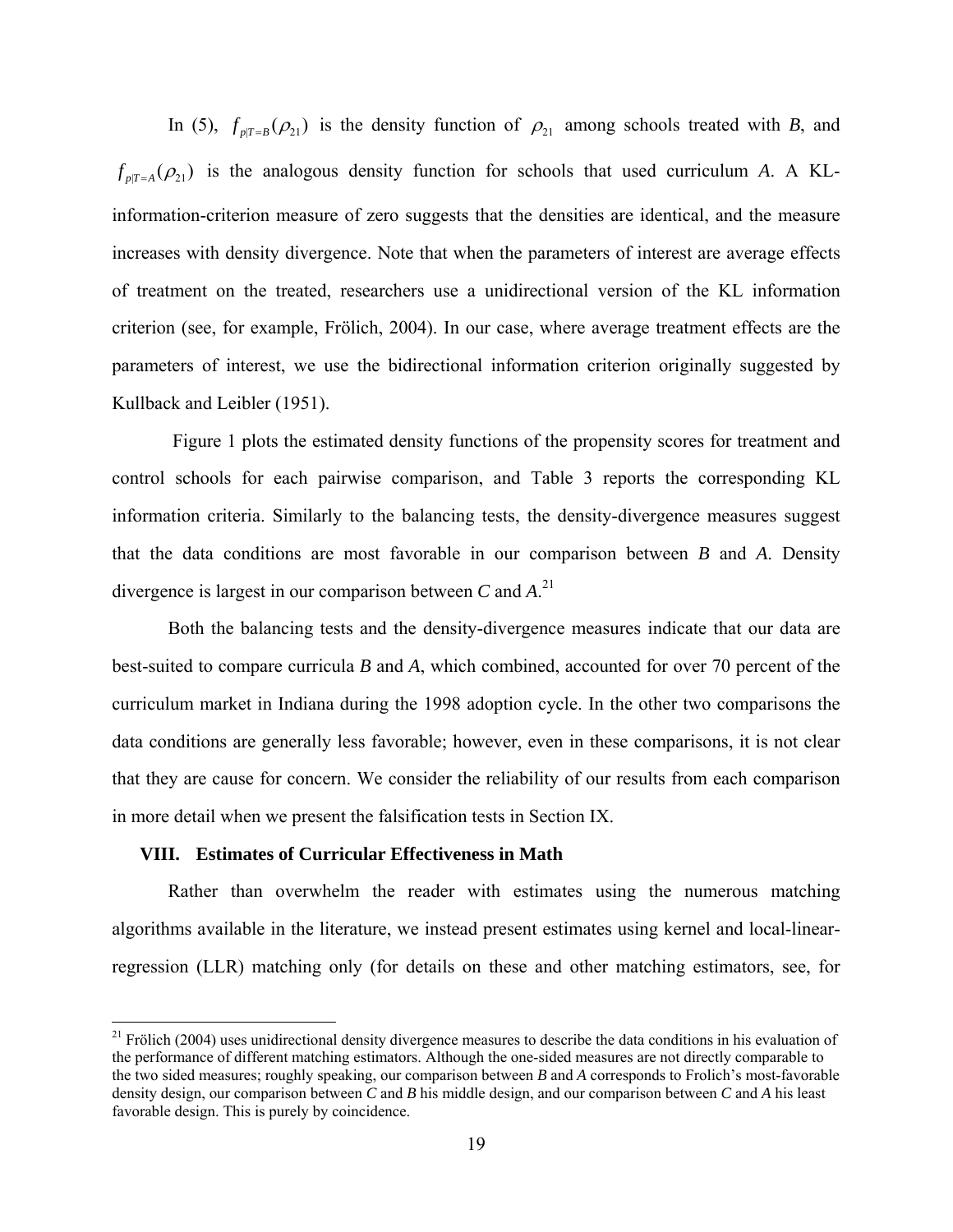example, Heckman et al., 1997, 1998; Mueser et al., 2007). Frölich's (2004) analysis indicates that kernel matching in particular should perform well in our context.<sup>22</sup> As for LLR matching, the evidence in the literature is mixed.<sup>23</sup> Although our estimates using LLR matching are less precise than the kernel-matching estimates, they are generally very similar. We present results using the Epanechnikov kernel for both types of matching estimators. In unreported results available upon request we show that our results are robust to alternative estimators, including kernel and LLR matching estimators that use the Gaussian kernel, other matching estimators based on simple pair matching or radius matching using various radii, and regression-adjusted and weighting estimators.

Table 4 presents results for all grade-3 cohorts who were ever exposed to the curricula of interest using fixed-bandwidth matching estimators where the bandwidths are obtained via conventional cross-validation.<sup>24</sup> All of our matching estimators impose the common support condition. We also report OLS estimates where we regress test score outcomes on the covariates used in the propensity score model and indicator variables for curriculum adoptions, retaining our pairwise comparisons (that is, when we compare *B* to *A*, we drop all schools at districts that adopted *C*). The standard errors for the matching and OLS estimates are clustered at the district level and the matching-estimator standard errors are bootstrapped using  $250$  repetitions.<sup>25</sup> We obtain the optimal numbers of bootstrap repetitions to use for our standard error calculations following Ham et al. (2006), who use a special case of Andrews and Buchinsky (2001).<sup>26</sup>

<sup>&</sup>lt;sup>22</sup> Frölich's (2004) study also suggests that ridge matching should perform well, but the ridge parameter will lead to bias in the case of multiple covariates (Frölich uses a single-covariate setting). See Heckman et al.  $^{23}$ For instance, Fan (1993) indicates that local linear regression has better sampling properties than the standard

kernel estimator, and Caliendo and Koepinig (2005) suggest LLR is particularly useful when controls are distributed asymmetrically around treated observations. Frölich (2004) notes that LLR matching will perform worse in regions of sparse data, which is consistent with the large standard errors that we estimate in some years using LLR matching in our comparisons with less density overlap.

<sup>&</sup>lt;sup>24</sup> In some cases the cross-validation estimates of the loss function are fairly flat. In these cases, we combine "visual" inspection" with cross-validation to choose the optimal bandwidth. See Appendix B for details.

<sup>&</sup>lt;sup>25</sup> Abadie and Imbens (2006) show that bootstrapping methods cannot be used to obtain standard errors for nearestneighbor matching estimators, but their study does not apply to smoother estimators like those used here.

 $^{26}$  For our estimators, the optimal number of bootstrap repetitions is consistently near 200. We use 250 repetitions to ensure that we meet or exceed the optimal repetition count in each year.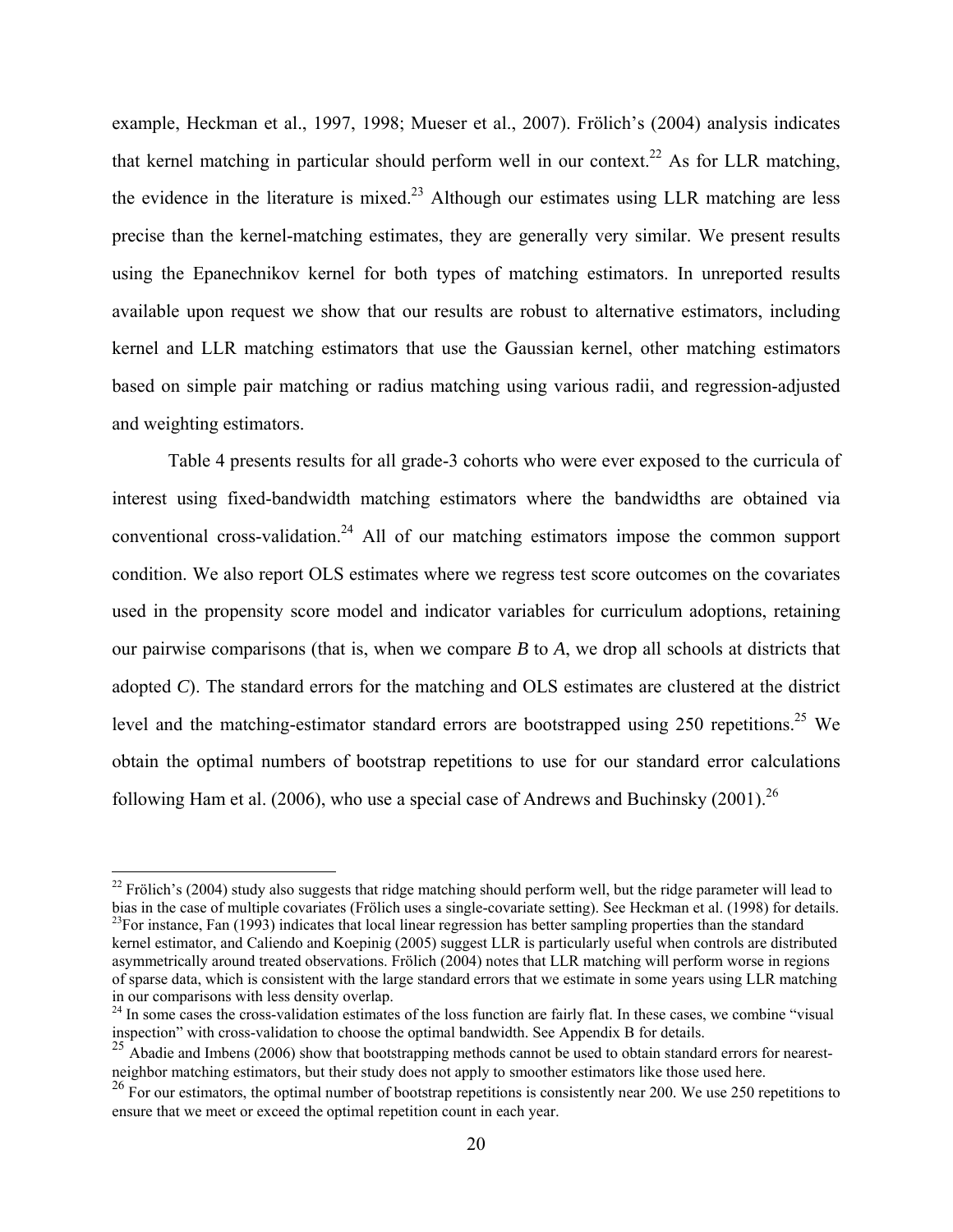Each cohort is labeled in the tables according to the year of its spring test score (i.e., the 1998-1999 cohort is labeled "1999"). Recall that the 1999, 2000, 2005, and 2006 cohorts were only partially exposed to the curricula, while the cohorts from 2001 through 2004 were exposed for all three years. All of the effects in the table are standardized using the distribution of schoollevel test scores. For example, the estimate in Table 4 for  $ATE_{BA}$  in 2002 indicates that, among the sample of schools that chose *B* or *A,* the average effect of using *B* instead of *A* was 0.40 standard deviations of the distribution of school-level math test scores. More typically, researchers report effects that are standardized based on the distribution of *individual-level* scores, but we do not have access to the distributions of individual-level scores over the entire course of the data panel (specifically, we do not have these distributions for the years prior to 1999-2000). In Appendix Table A.2, for each year where we have access to the individual-level distribution of test scores (such that we could compute the standard deviation), we provide the scaling factors that convert the estimates in Table 4 into the more common metric. Roughly speaking, dividing the coefficients by three returns estimates in the metric of standard deviations of the individual-level distribution of scores.

Focusing first on our largest comparison between *B* and *A*, and the estimates for the fullyexposed cohorts (2001 – 2004), we find that curriculum *B* meaningfully outperformed curriculum *A*. Averaging the kernel-matching estimates across all four fully-exposed cohorts, and using the appropriate scaling factors in Appendix Table A.2, the effect of using curriculum *B* instead of *A* was approximately 0.12 standard deviations of the test*.* Our estimates are also consistent with *C* outperforming *A*. There we estimate an average effect of roughly 0.06 standard deviations of the student-level distribution of scores, although only two of the four estimates are statistically significant and the estimate from 2004 is particularly small. Our results also suggest, at least weakly, that *B* outperformed *C*, although inference from this comparison is limited because the estimates are imprecise.<sup>27</sup>

 $\overline{a}$ 

<sup>&</sup>lt;sup>27</sup> We also note that our inability to follow individual students over time implies some downward bias in our estimates to the extent that students switch curricula between grades one and three. For example, even among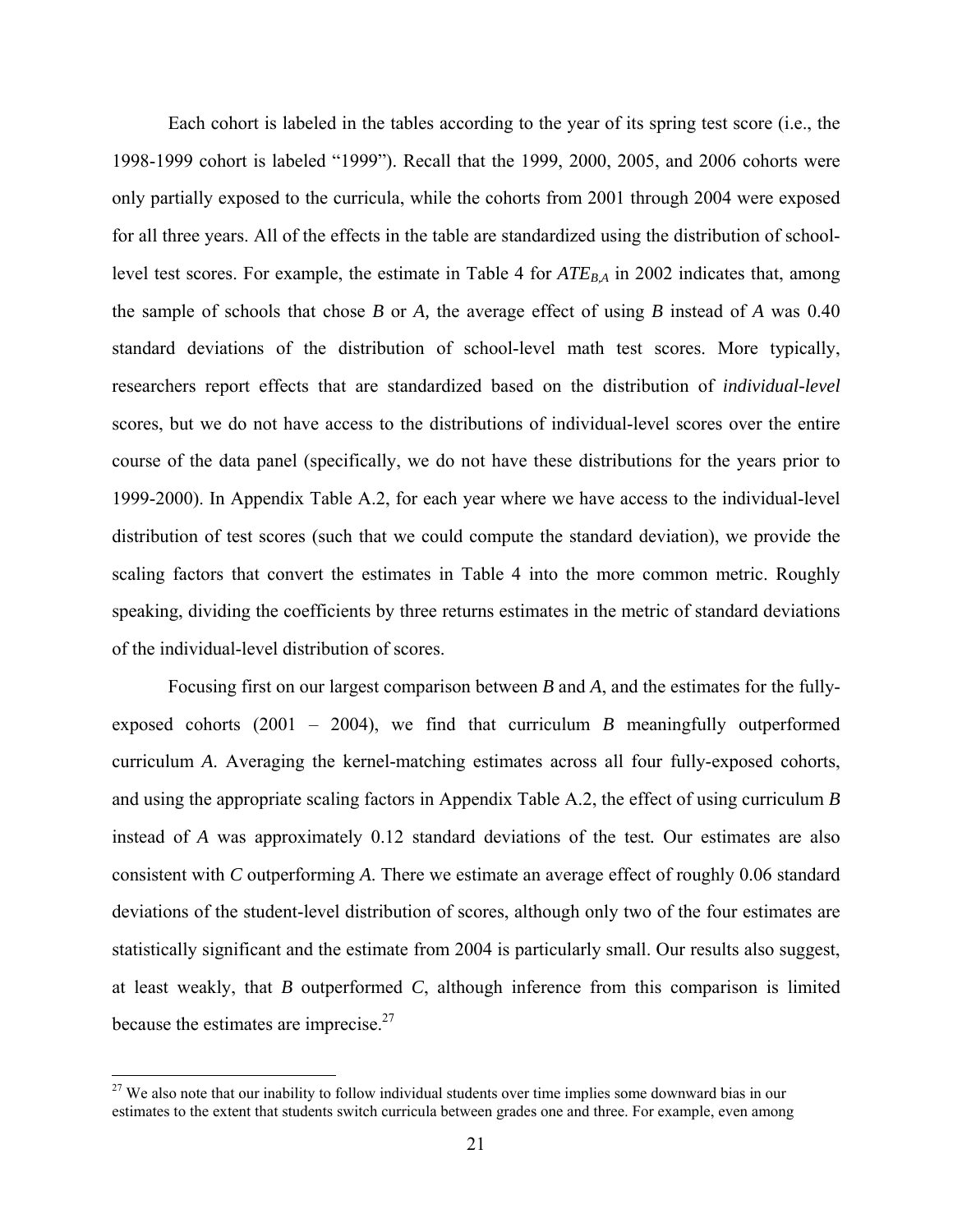The magnitudes of the estimated curriculum effects are economically meaningful, particularly when weighed against the marginal costs associated with choosing one curriculum over another. Fryer and Levitt (2006) show that between grades one and three, the black-white achievement gap grows at a rate of approximately 0.10 standard deviations per year.<sup>28</sup> In our most-compelling curriculum comparison, we estimate that the effect of choosing curriculum *B* over curriculum *A* is roughly equivalent to one year's worth of expansion of the black-white achievement gap. Given that the curricula are very similarly priced (the texts from *A, B* and *C* were, averaged over grades 1-3, \$23.08, \$24.80 and \$25.34 each, respectively, in 1998 dollars), selecting a better curriculum appears to be a cost-effective way to improve student achievement.

We do not find any evidence of curriculum-familiarity effects for the fully-exposed cohorts. If curriculum familiarity were important for teachers, we might expect the 2001 and 2002 cohorts, for example, to be less affected by curriculum differences than the cohorts in 2003 and 2004 (under the assumption that when familiarity is low, curriculum implementation by teachers reverts toward a common mean). There is no evidence of such a trend in curricular effectiveness across cohorts.

Our results for the partially-exposed cohorts differ by comparison. One common theme is that the point estimates for the 2005 and 2006 cohorts are generally larger than for the 1999 and 2000 cohorts. In fact, in our comparison between *B* and *A*, the estimates for the 2005 and 2006 cohorts are large and statistically distinguishable from zero. Note that the 2005 and 2006 cohorts were exposed to the curricula as the treatments were winding down, while the earlier cohorts were exposed when the treatments were just beginning. If using the respective curricula for multiple years affects schools and teachers, regardless of student exposure, this may explain our findings for the 2005 and 2006 partially-exposed cohorts. Also of interest is that, per Section IV, curriculum *B* is distinguished from the other curricula in terms of mathematics pedagogy

students from the fully-exposed cohorts, across-district movers who are tested in grade-3 may only be partially exposed to their assigned curricula.

<sup>&</sup>lt;sup>28</sup> Fryer and Levitt (2006) analyze a different testing instrument; however, similar estimates of the black-white achievement gap spread are available elsewhere (see, for example, Chubb and Loveless, 2002).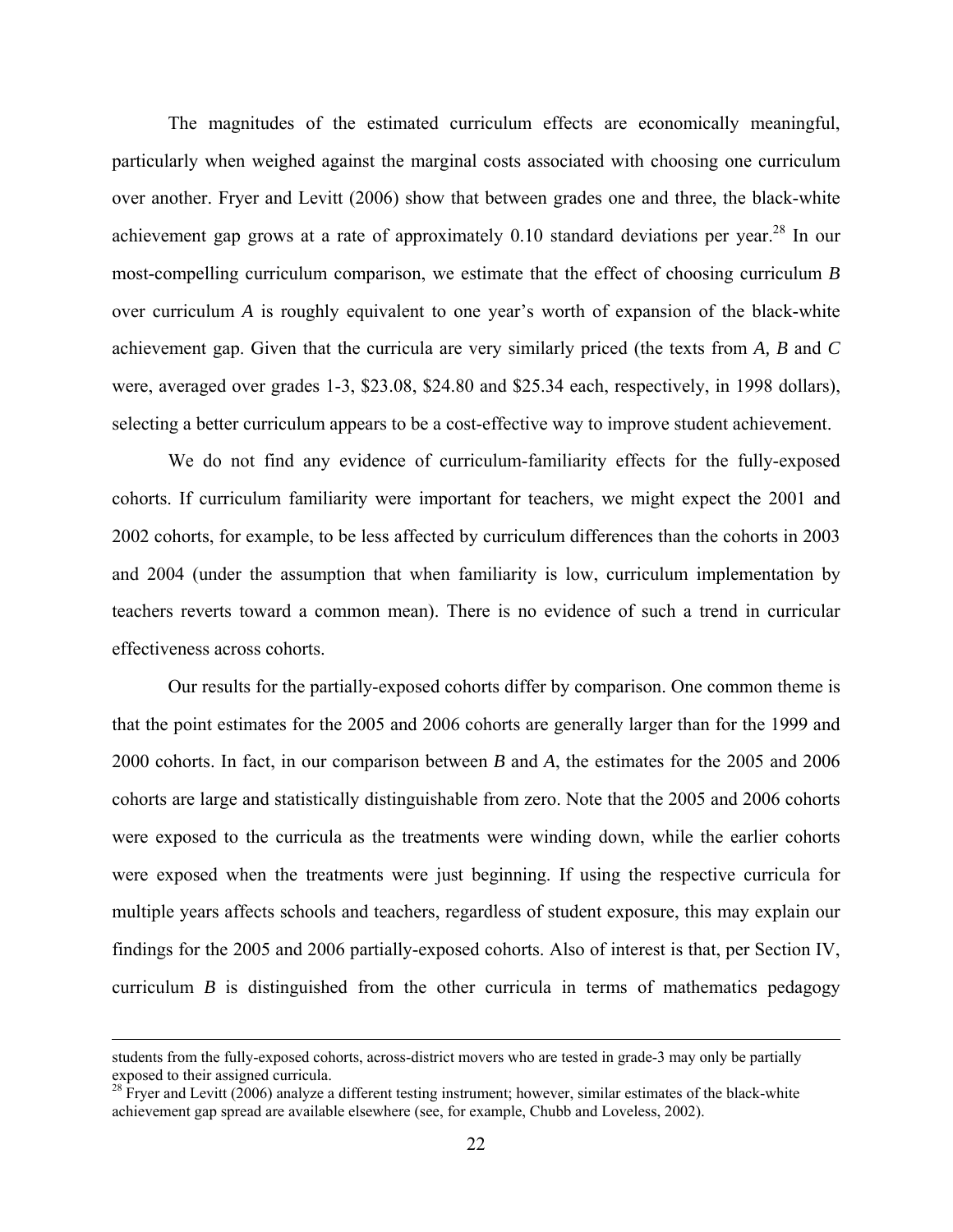(specifically, curriculum *B* relies more on mathematical models). Although it would be entirely speculative to link the benefits of curriculum *B* to any specific attribute, this pedagogical difference would have the potential to stay with teachers and administrators beyond the curriculum adoption cycle of interest.<sup>29</sup>

In terms of gaining further inference from the partially exposed cohorts, we face two obstacles. First, although we cannot distinguish any curriculum-familiarity using the fullyexposed cohorts, there may be familiarity issues upon immediate adoption, which would affect the 1999 and 2000 cohorts but not the 2005 and 2006 cohorts. Second, the students in all of the partial-exposure cohorts were exposed to other curricula in other adoption cycles. This is likely to attenuate the partial-exposure estimates. The degree of attenuation will depend on the extent to which curricular quality is correlated across adoption cycles for treatment and control schools, which we explore to the extent possible in Table 5.

Table 5 compares curriculum adoptions in the 2004 adoption cycle across uniform adopters from 1998 (recall that we do not have curriculum adoption data from the prior cycle in 1992). For brevity, the table shows adoption shares in 2004 only for the four most popular curricula from that adoption cycle (published by Saxon, Harcourt, Houghton-Mifflin and Scott-Foresman). For the 2005 and 2006 cohorts, Table 5 provides direct information about the curricula to which they were exposed after the 1998 adoption cycle. For the 1999 and 2000 cohorts, it is merely suggestive about the extent to which curriculum adoptions in the prior cycle may have been correlated with the 1998 adoptions. The table shows that while Saxon adopters (curriculum *A*) in 1998 were much more likely to adopt Saxon in 2004, adopters of the other two curricula are quite dispersed across alternative options during the 2004 adoption cycle. Without knowing the respective qualities of the different curricula adopted outside of the 1998 adoption cycle, including those from the same publishers (there is no evidence that we are aware of on the

<u>.</u>

<sup>&</sup>lt;sup>29</sup> Equally interesting is that Mathematically Correct, which has a preference for non-model-based mathematics instruction, rated curriculum *B* similarly to *A* and *C*. Given Mathematically Correct's pedagogical preference, it is almost certain that curriculum *B* was downgraded for using models, which suggests the quality of the curriculum outside of this issue may be high.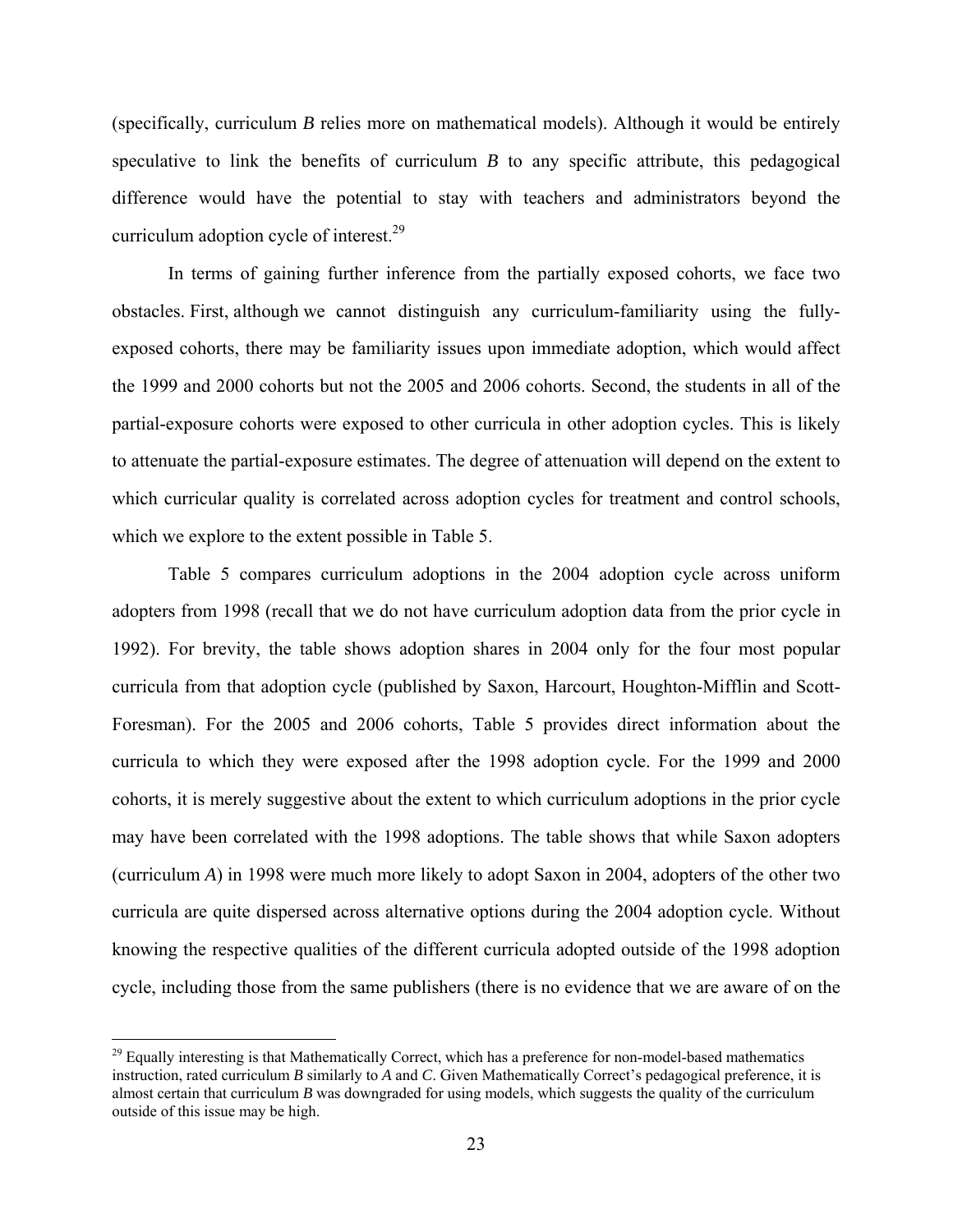persistence of publisher quality), it is difficult to form expectations based on the patterns in Table 5<sup>.30</sup> Ultimately, given the potential for attenuation in the estimates for the partially exposed cohorts, and the sizes of our standard errors, we cannot make strong inference about partialexposure curriculum effects.

Table 5 is also informative about the changing market shares of curriculum publishers over time. It shows that the publisher of curriculum *A*, despite its relative underperformance, maintained its near-50-percent market share from the 1998 adoption cycle to the 2004 adoption cycle. Although curriculum *B* was the most effective curriculum during the 1998 adoption cycle, it did not appear in 2004. The publisher of curriculum *B* was bought by Pearson Publishing during the 1998 cycle and Pearson phased out curriculum *B* in favor of curriculum *C*, which it also publishes. Curriculum *C's* market share fell from roughly fifteen to nine percent across adoption cycles.

Finally, in an omitted analysis we also considered the possibility that the treatment effects depend on treatment status. For example, despite our finding that curriculum *B* outperformed curriculum *A* on average, it could be that curriculum *A* was still better for schools that actually chose *A*, while curriculum *B* performed better for schools that chose *B*. To investigate the extent to which the curriculum effects might depend on treatment status, for each of our comparisons we estimated average treatment-on-the-treated effects (*ATT*) in each direction. Our findings provide few insights. In our comparison between *B* and *A*, the treatment effects do not depend on treatment status. Similarly, the *ATT*'s in our comparison between *C* and *B* do not suggest differential effects (although again, these estimates are noisy). Only in our comparison between *C* and *A* do we find any evidence of differential curriculum effects. There, curriculum *A* appears to perform less poorly relative to *C* at schools that actually chose *A*. Nonetheless, even our

 $\overline{a}$ 

 $30$  Evidence on the persistence of publisher quality would be difficult to obtain without the availability of consistent comparisons over time. For example, because Silver-Burdett Ginn did not offer a curriculum in Indiana during the 2004 adoption, our most reliable comparisons (per Section VII) cannot be replicated in the later adoption cycle. Even more, we cannot reliably compare Saxon and Scott-Foresman in 2004 because of the large decline in Scott-Foresman's market share across adoption cycles. Even in cases where curriculum publishers are consistently represented across adoption cycles, long cycle durations imply that long data panels will be required to evaluate the persistence of publisher quality.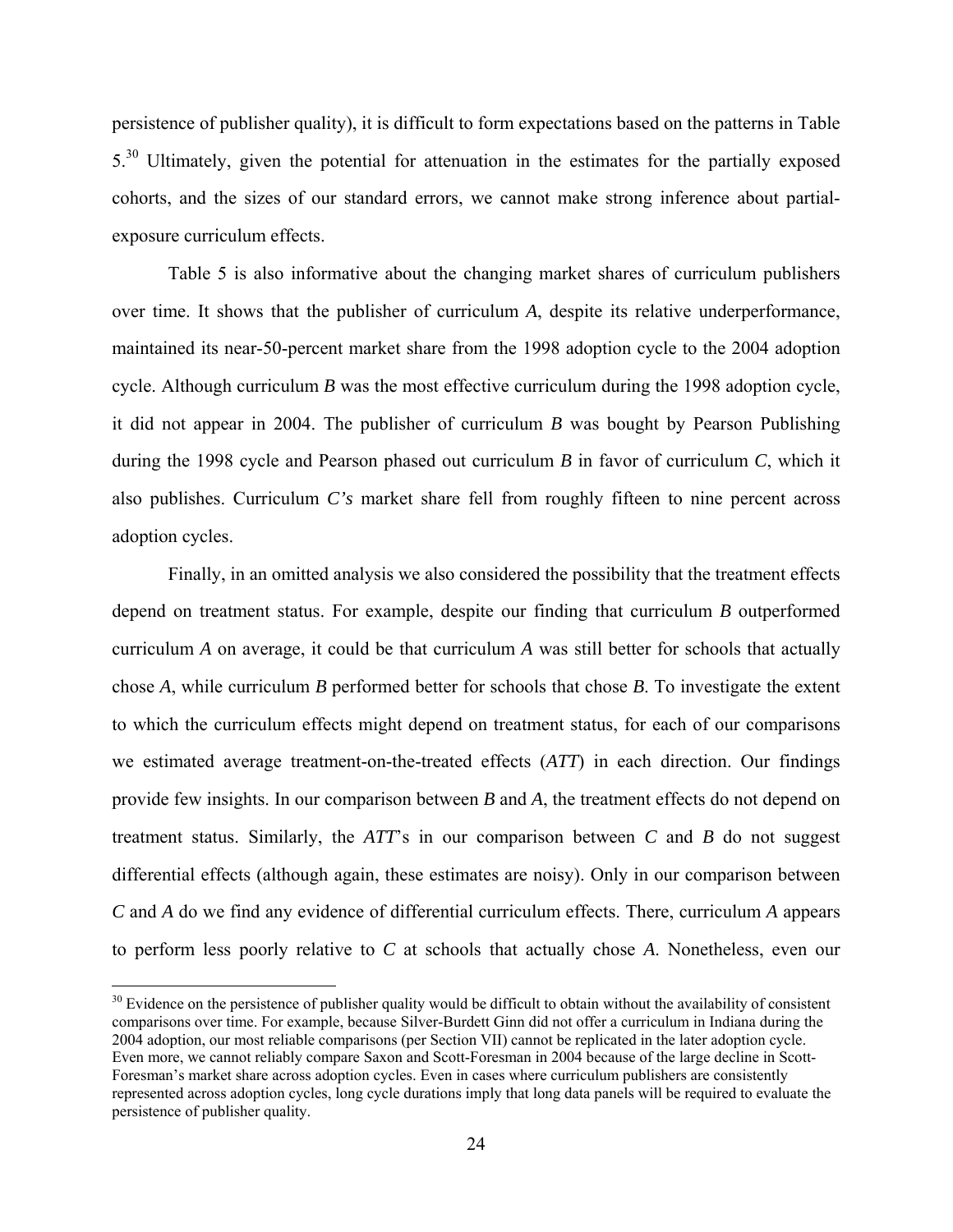estimates of  $ATT_{A,C}$  suggest that schools that actually chose A would have been better off had they instead chosen *C.*

Overall, our most reliable estimates of curricular effectiveness come from the four cohorts of fully-exposed students who used the curricula of interest in grades one, two and three. Our estimates based on these cohorts indicate that curriculum *B* outperformed curriculum *A* by a substantial margin. We also find that *C* outperformed *A*, although the differential effect was smaller. The statistical imprecision associated with our comparison between *C* and *B* limits inference, but if anything, our estimates suggest that *B* outperformed *C*. The relative underperformance of curriculum *A* did not adversely impact the publisher's market share in the next adoption cycle in Indiana.

#### **IX.Falsification Tests**

Matching estimators will not return causal estimates if conditional independence is violated. Although conditional independence is not a testable assumption, we provide some evidence on its plausibility using a series of falsification tests. We present falsification tests based on data from students who were never actually exposed to the curricula of interest (e.g., cohorts of grade-3 and grade-6 students from the mid 1990s), and from students who were exposed, but we estimate curriculum effects on reading test scores. For the students who were never exposed to the curricula we expect to estimate "effects" that are statistically indistinguishable from zero. For the reading estimates, timing does not rule out the possibility of causal effects for some cohorts; however, at most, we would expect only small across-subject spillover effects.

Potentially confounding both types of falsification estimates are correlations in curriculum adoptions across grades, subjects, and adoption cycles. Recall from Table 5 that there are non-zero correlations in math-curriculum adoptions across adoption cycles. Not surprisingly, in unreported results (omitted for brevity and available upon request) we also find that math curriculum adoptions are correlated across grades within adoption cycles, and to a lesser extent, with curriculum adoptions in other subjects (where the adoptions overlap imperfectly with the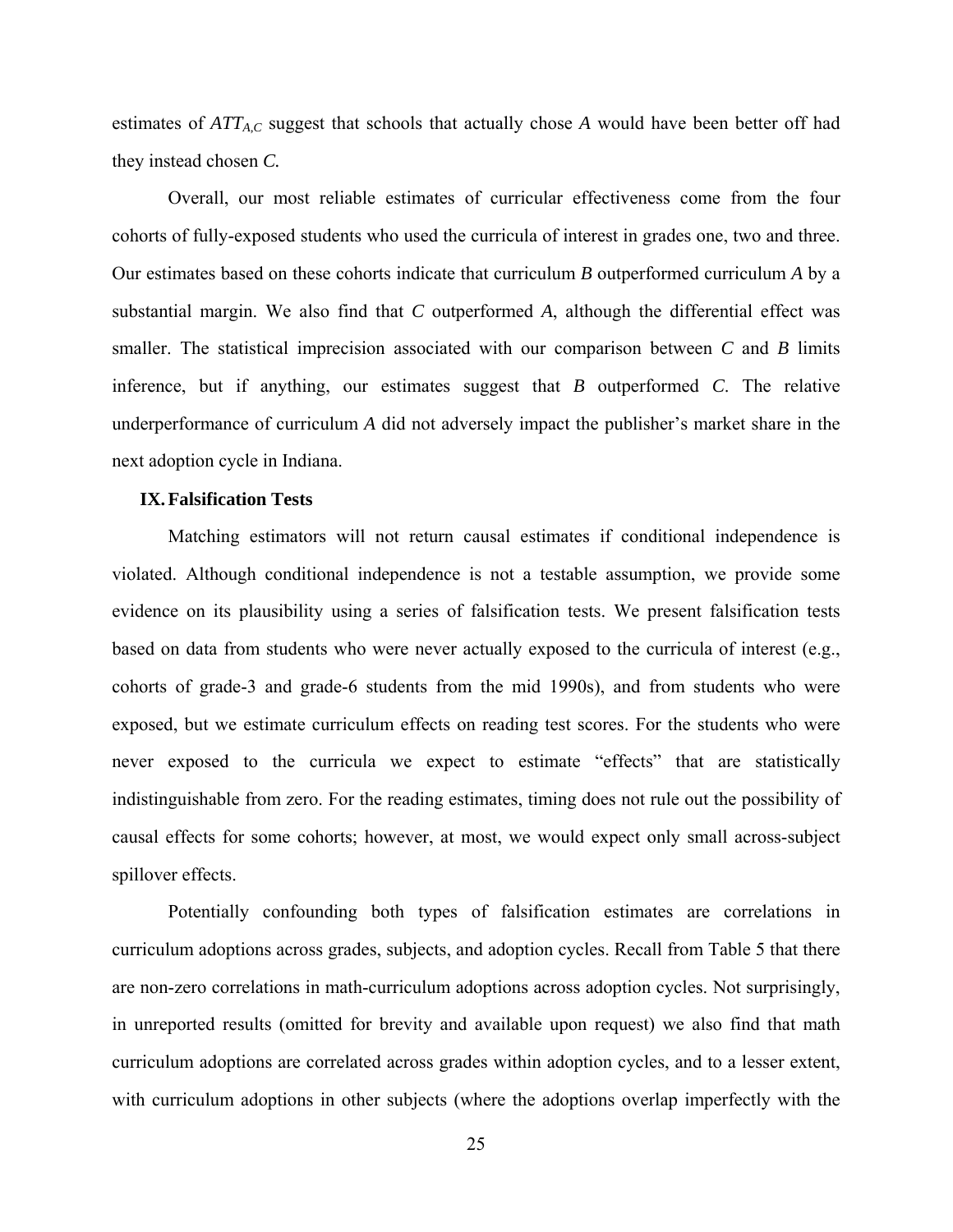math adoptions – see Section II). The correlations between the curricula of interest and the other curricula to which the falsification cohorts were exposed could potentially confound the falsification tests. For example, if curriculum quality is correlated across adoption cycles for districts, the falsification estimates will capture more than just bias, making them difficult to interpret. However, in practice, the correlations in curricular quality across adoption cycles do not appear to be strong enough to limit inference from our falsification exercise - almost all of the falsification estimates are statistically indistinguishable from zero.

For brevity, we only report falsification estimates using kernel matching with the Epanechnikov kernel.<sup>31</sup> We present 80 falsification estimates in all (but note that the tests are not independent).<sup>32</sup> Summarizing the results, the tests do not uncover any consistent evidence of selection bias in any of our comparisons, although similarly to Table 4, the falsification estimates are noisy in our comparison between *C* and *B*, limiting inference.

We begin by estimating curriculum "effects" on math test scores for cohorts of grade-3 students from 1992 through 1996, and 2007 and 2008 (recall that we use data from 1997 and 1998 to match schools). The results are reported in Table 6. Our most-convincing falsification estimates are from the 1992-1996 cohorts, who passed through Indiana schools prior to the curriculum-adoption cycle we study. For these cohorts, all of the estimates are small and statistically indistinguishable from zero with the exception of the 1992 estimate in our comparison between *C* and *A*. Although the 2007 and 2008 cohorts were not actually exposed to the curricula of interest, their outcomes were observed after the curriculum-adoption cycle we study. This leaves open the possibility of non-zero treatment effects for these cohorts, limiting inference to some degree, but even so, none of the estimates from these cohorts are statistically significant.

 $\overline{a}$ 

<sup>&</sup>lt;sup>31</sup> In unreported results we verify that our findings are robust to using the Gaussian kernel instead of the Epanechnikov kernel and to alternative matching estimators.

 $32^{\circ}$  If the falsification tests were independent we would expect roughly eight "false positives" in total. However, treatment and control schools are uniformly defined over time, making it unclear how many false positives to expect.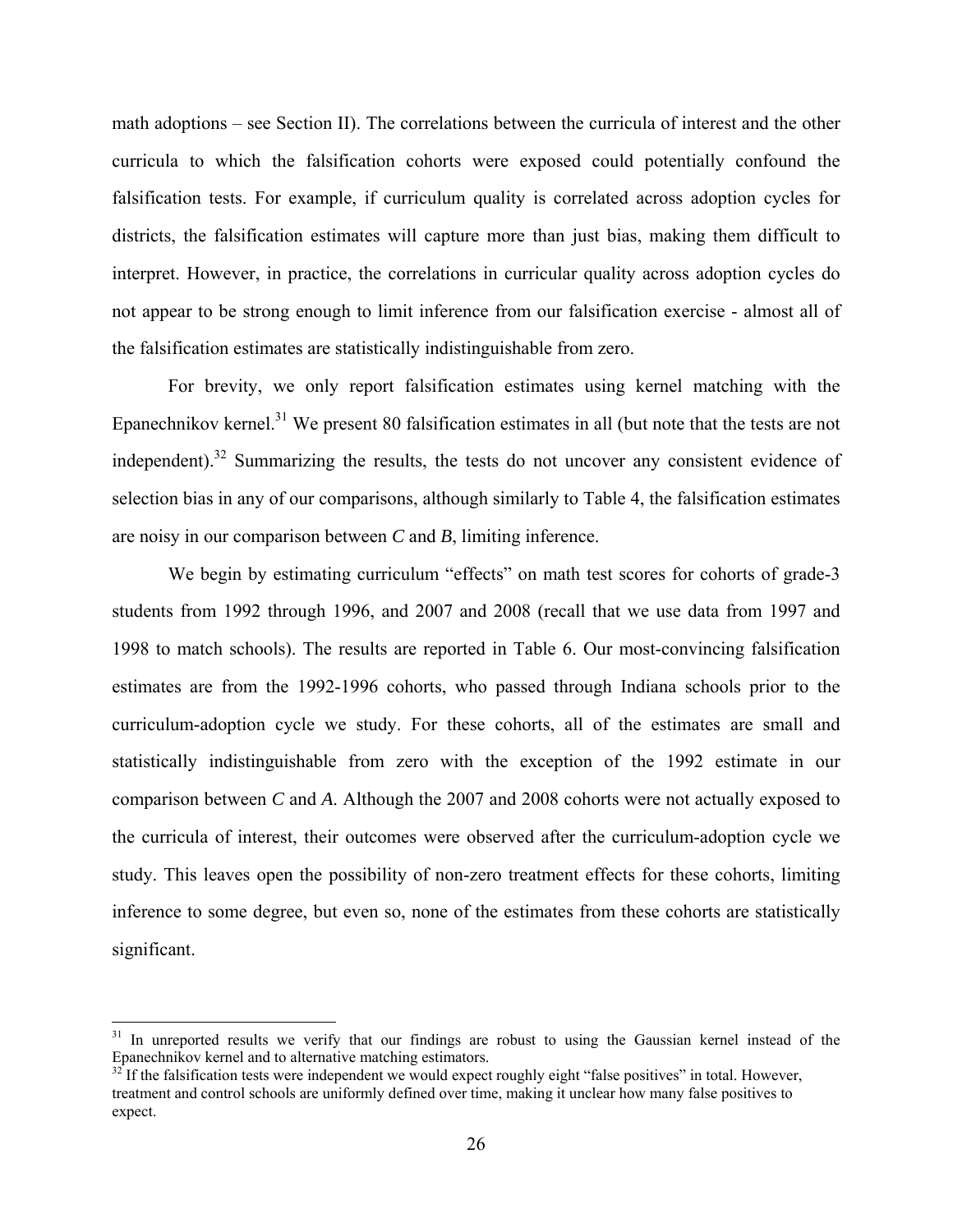Next we estimate curriculum "effects" using cohorts of grade-6 students who were never exposed to the curricula of interest (cohorts from 1993-2001). For these falsification tests we use the same matching procedure to predict the same treatments (the uniform adoption of curriculum *A, B or C* in grades one, two and three), only we match schools that have grade-6 classrooms and estimate the "effects" of the curricula on grade-6 achievement.

Many districts teach grades three and six in different buildings (i.e., elementary and middle schools). Further, multiple elementary schools generally feed into a single middle school, meaning that the grade-6 samples of schools are much smaller than the grade-3 samples. This turns out to be problematic for our grade-6 comparisons involving curriculum C because our sample of curriculum-C districts is small. When we focus our attention on grade-6 schools, our sample of schools in curriculum-C districts falls to below 100 (roughly 80, on average, across the data panel), and we cannot balance treatment and control schools in either of our comparisons involving this curriculum. For example, taking the average p-values from the Smith and Todd (2005) balancing regressions across years for the comparisons involving curriculum *C*, they fall from roughly 0.50 in the grade-3 analysis (as reported in Table 2), to roughly 0.20 in the grade-6 analysis. Alternatively, in our grade-6 comparison between *B* and *A* the sample sizes are much larger, and the balance in the grade-6 comparison is only slightly worse than in the grade-3 comparison (the average p-value across years falls to just below  $0.50$  in the grade-6 sample).<sup>33</sup>

The lack of balance in the grade-6 comparisons involving curriculum *C* suggests that estimates from these comparisons will not be informative. Therefore, we present grade-6 falsification estimates only for our comparison between *B* and *A*. These estimates are reported in

 $\overline{a}$ 

<sup>&</sup>lt;sup>33</sup> That the grade-6 comparisons involving curriculum *C* are unbalanced while the grade-3 comparisons appear to be roughly balanced is interesting but perhaps not surprising given the small samples of schools that are available for the grade-6 analysis. We can only speculate as to why the grade-6 schools are less balanced in the data. Our small samples are surely partly responsible, but how students matriculate through schooling levels at different districts, and how students are dispersed across sets of elementary schools that feed into a single middle school, may also be important. One easily observable difference between districts that adopted curriculum *C* and the other districts is that the ratio of grade-6 to grade-3 schools is smallest for curriculum-*C* districts. This is likely because curriculum-*C* districts tend to be larger (see Table 1). Ultimately, the grade-6 data in our comparisons involving curriculum *C* are not well-suited for a matching analysis.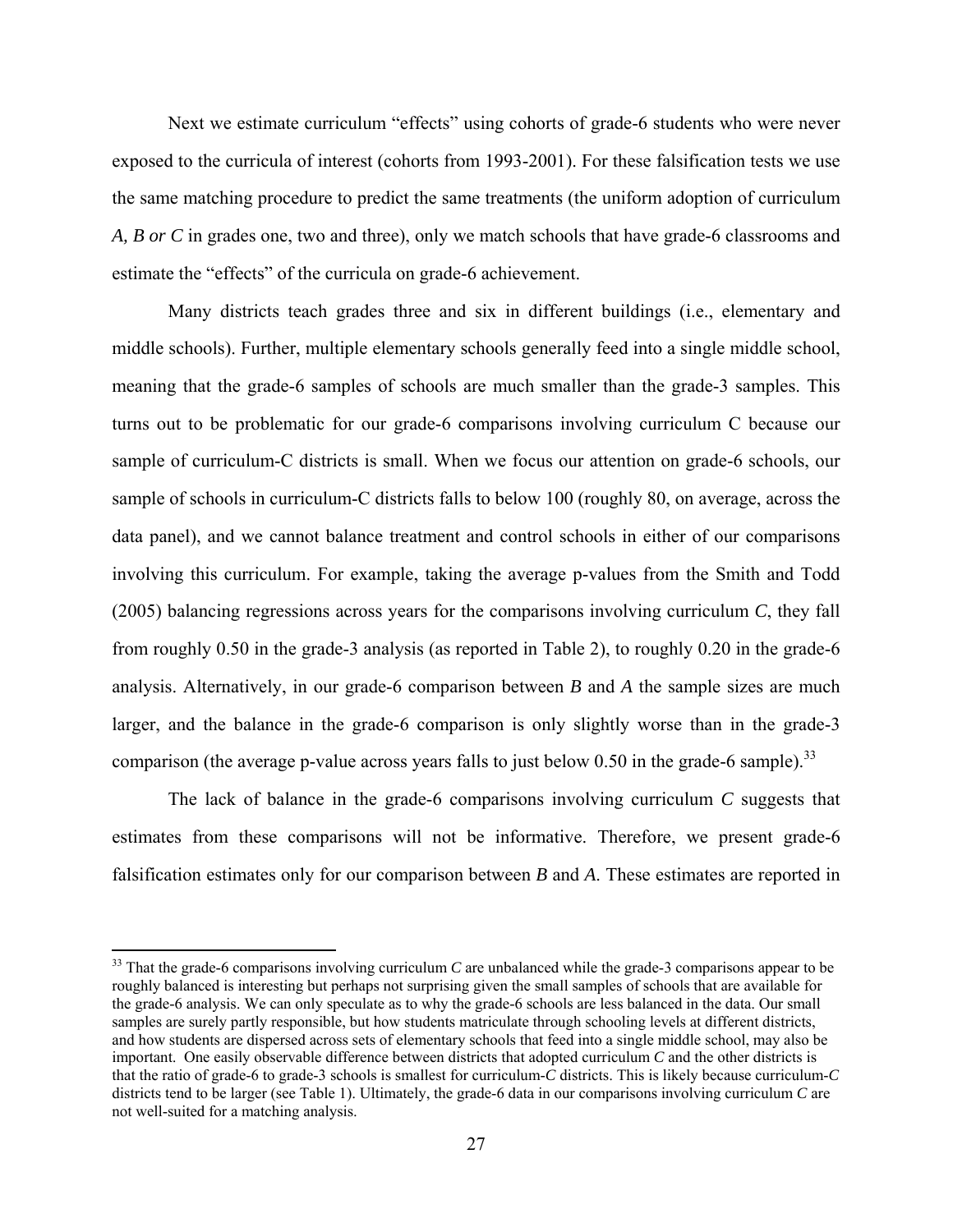Table 7, where we estimate one non-zero "effect" in 1993, but otherwise, the point estimates are generally small and statistically indistinguishable from zero.

In Table 8 we return to our well-balanced grade-3 samples and estimate math curriculum effects on reading test scores for all cohorts in the data panel. Students in the cohorts from 1992 through 1996, and 2007 and 2008, were never exposed to the curricula of interest. The other cohorts of students were exposed, and it is unclear *a priori* whether we should expect any acrosssubject spillover effects. We suggest four possible mechanisms that may generate spillover effects. First, math curricula may directly affect reading performance. As an example, math curricula may differentially use word problems, which could lead to differential effects on reading scores. Second, the training for teachers associated with each math curriculum could affect teacher performance in other subjects. Third, a better math curriculum may afford teachers more time to spend on reading instruction. Fourth, a better math curriculum may increase the return to math instruction and encourage teachers to substitute out of reading instruction and into math instruction. These latter two possibilities are analogous to income and substitution effects from basic microeconomic theory. The direction of the across-subject spillover will depend on which effect dominates.

 Although we do not have a strong prior about whether math curricula affect reading outcomes, one straightforward expectation is that the effects of math curricula on math test scores should be larger in magnitude than their effects on reading test scores. Thus, at its most basic level, this final test should confirm this result. Table 8 presents estimates for the effects of the math curricula on reading test scores throughout our data panel, and indeed, the point estimates are generally small and there is only one statistically significant estimate (in our comparison between *B* and *A* in 2002).

While all of the estimates in Table 8 are relatively small, and only one is statistically indistinguishable from zero, taking the point estimates at face value at least raises the possibility that our primary findings are biased, particularly in our comparisons between *B* and *A*, and *C* and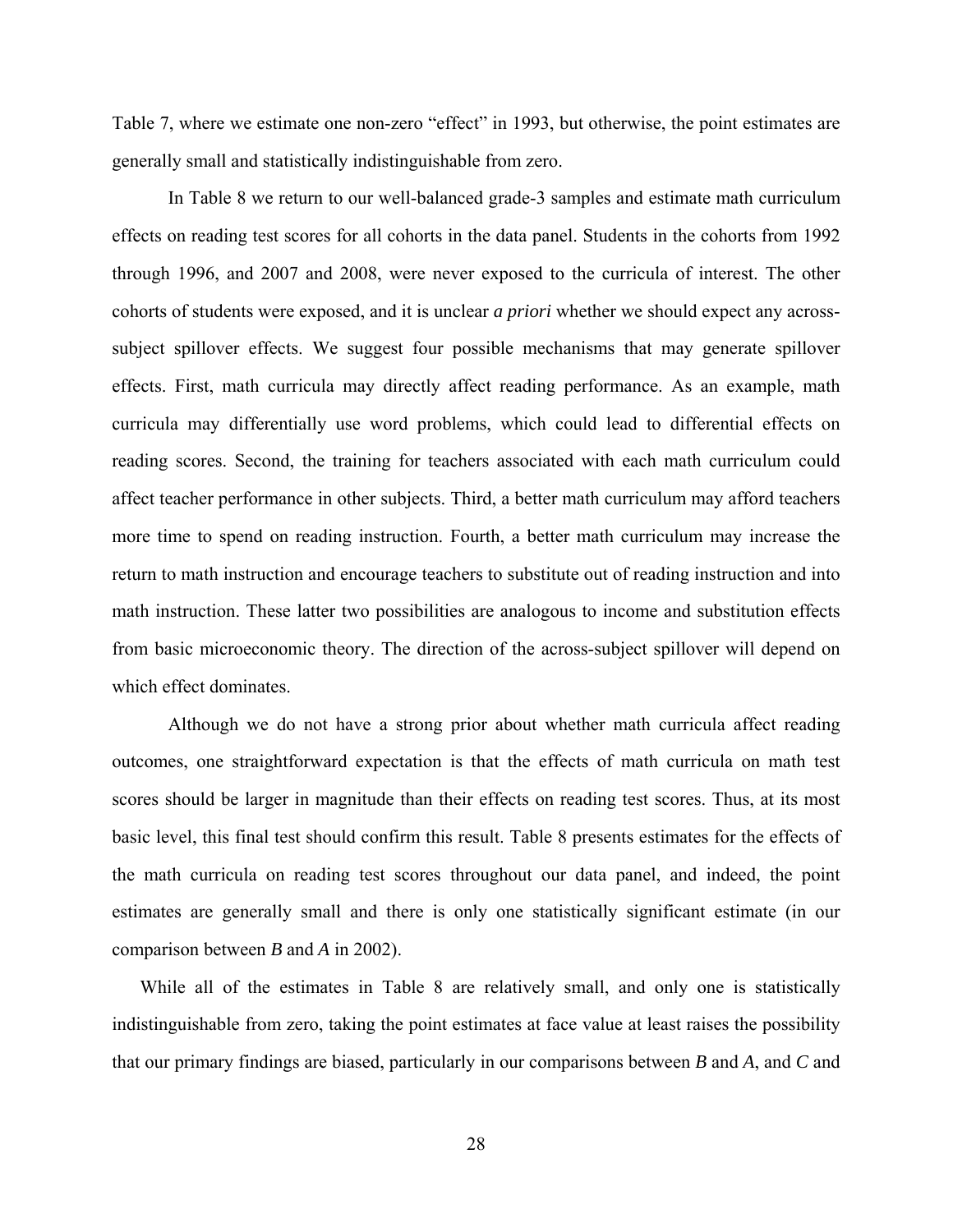$B$ <sup>34</sup>. Therefore, we briefly consider how a pure-bias interpretation of the reading estimates would impact our results by assuming that across-subject spillover effects are zero. To do this, we estimate math-curriculum effects on schools' de-trended math test scores, where we de-trend each school's math score by separately standardizing its math and reading test scores, and subtracting the reading score from the math score. We omit the estimates for brevity, but note that they are in line with what would be expected by subtracting the stand-alone reading estimates from the stand-alone math estimates. Specifically, the estimates still indicate that *B* outperforms *A*, although the point estimates fall by roughly half, and that *C* outperforms *A*. The estimates that are statistically significant in Table 4 for these comparisons remain statistically significant in the de-trended analysis. In the comparison between *C* and *B*, the curricula are not statistically distinguishable in any year using the de-trended estimates. We treat the de-trended results as lower bounds because they assume that across-subject spillover effects are zero.<sup>35</sup>

#### **X. Persistence**

 $\overline{a}$ 

Finally, we use our extended data panel to evaluate the persistence of curriculum effects over time. Specifically, in our comparison between *B* and *A*, we ask whether the cohorts of students who were exposed to curriculum *B* in grades one, two and three still performed better by grade six.<sup>36</sup> We measure persistence using test score outcomes for cohorts of grade-6 students between 2002 and 2008. These cohorts correspond to the cohorts of grade-3 students who were exposed to the curricula of interest in our primary analysis – for example, the 2005 cohort of grade-6 students is also the 2002 cohort of grade-3 students. The fully exposed cohorts were in grade six between 2004 and 2007.

<sup>&</sup>lt;sup>34</sup> One seemingly obvious source of bias is that we do not condition on reading curriculum adoptions in producing our estimates. However, math and reading curriculum adoptions are not highly correlated, and in an omitted analysis we show that this cannot account for our findings in Table 8.

<sup>35</sup> We compute effect sizes for our comparisons between *B* and *A*, and *C* and *A*, as in the previous section by averaging the de-trended estimates across the four fully-exposed cohorts. This suggests an effect size of choosing *B* over *A* of approximately 0.07 standard deviations of the test. The effect of choosing *C* over *A* remains the same, 0.06 standard deviations, by virtue of the small reading estimates.

<sup>&</sup>lt;sup>36</sup> As discussed in the previous section, we are unable to construct observationally equivalent comparisons of treated and control schools from the grade-6 sample in our evaluations involving curriculum *C*. Therefore, we only examine persistence in our comparison between *B* and *A*.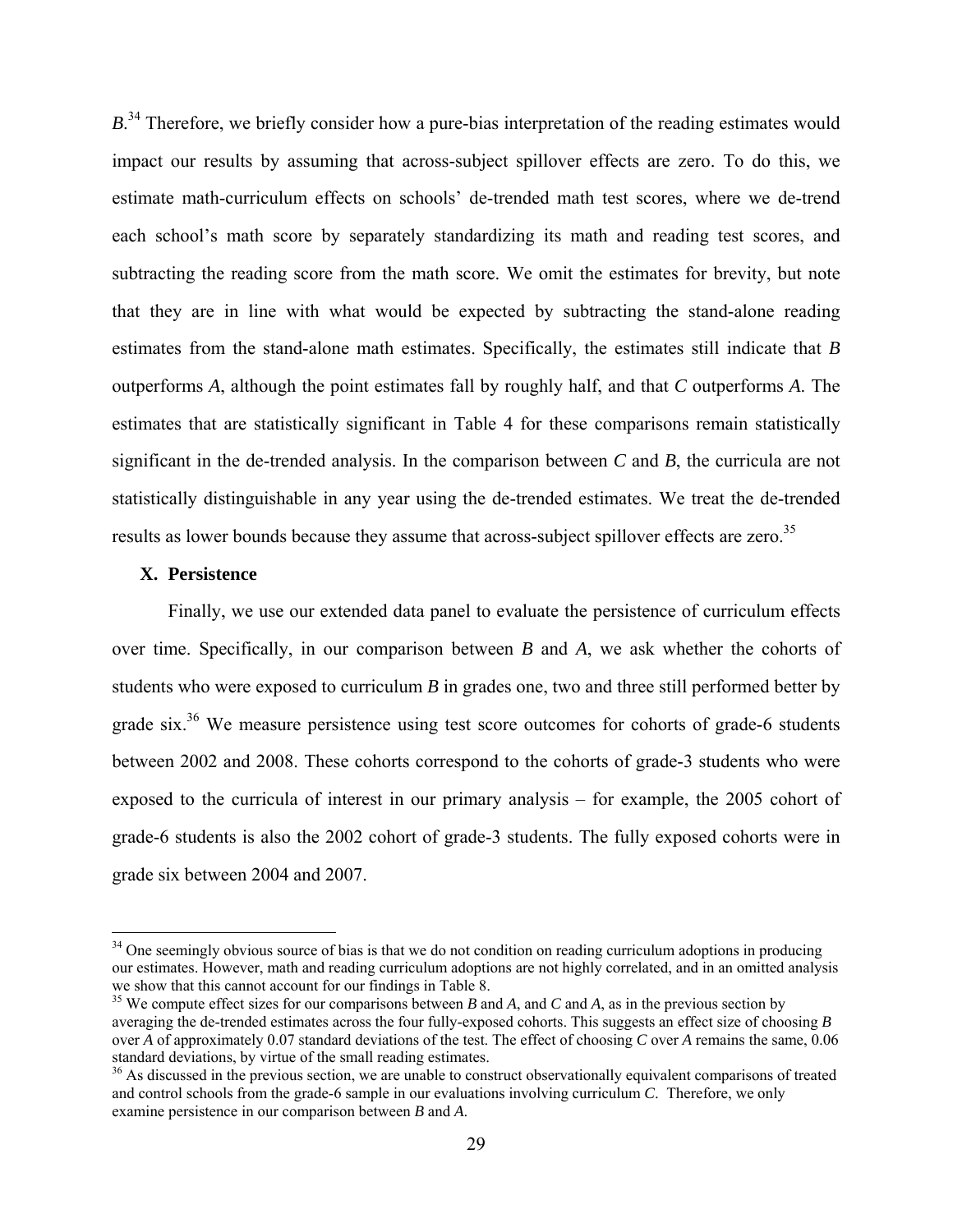Two issues merit attention in our persistence analysis. First, if there are test-score ceilings in higher grades on the Indiana test, it will be difficult to detect persistence effects because the tests in later grades may not adequately differentiate student learning. We test for ceiling effects following Koedel and Betts (2010) and find that the testing instruments should be sufficient to detect any persistence effects should such effects exist. A second concern is that we cannot track individual students over time in the data, and as a consequence our assignments to curriculum treatments during grades 1-3 may not be accurate for all students in any given cohort. That is, while every school that contains a grade-6 classroom is attached to a district, allowing us to identify the curriculum to which students would have been exposed in grades 1-3 if they attended a school in that same district, some students may have moved districts between grades 1-6. This churning implies that some of the students who contribute to a school's grade-6 test score were not actually treated with the district's curriculum in the early grades. This will add noise to our treatment classifications, attenuating any estimated persistence effects. $37$ 

Table 9 presents our persistence findings, again using kernel matching with the Epanechnikov kernel. Even though we expect our results to be attenuated to some extent per the previous discussion, the estimates in the table provide little indication that curriculum effects persist over time. Put differently, for the estimates in the table to be driven by downward bias from student movement across districts, the amount of student movement would need to be inordinately large. This result is consistent with a large body of evidence pointing to a general lack of persistence in the effects of educational inputs (see, for example, Jacob et al., 2008; U.S. Department of Health and Human Services, 2010), and raises doubts about the extent to which administrators can improve student performance in the long run by choosing more effective curricula.

 $\overline{a}$ 

 $37$  As noted above, student churning across districts is also a problem in our primary analysis, although less so. For example, if a student changes districts in grade-2, she may change curricula. Therefore, all of our estimates will be biased toward zero to some extent.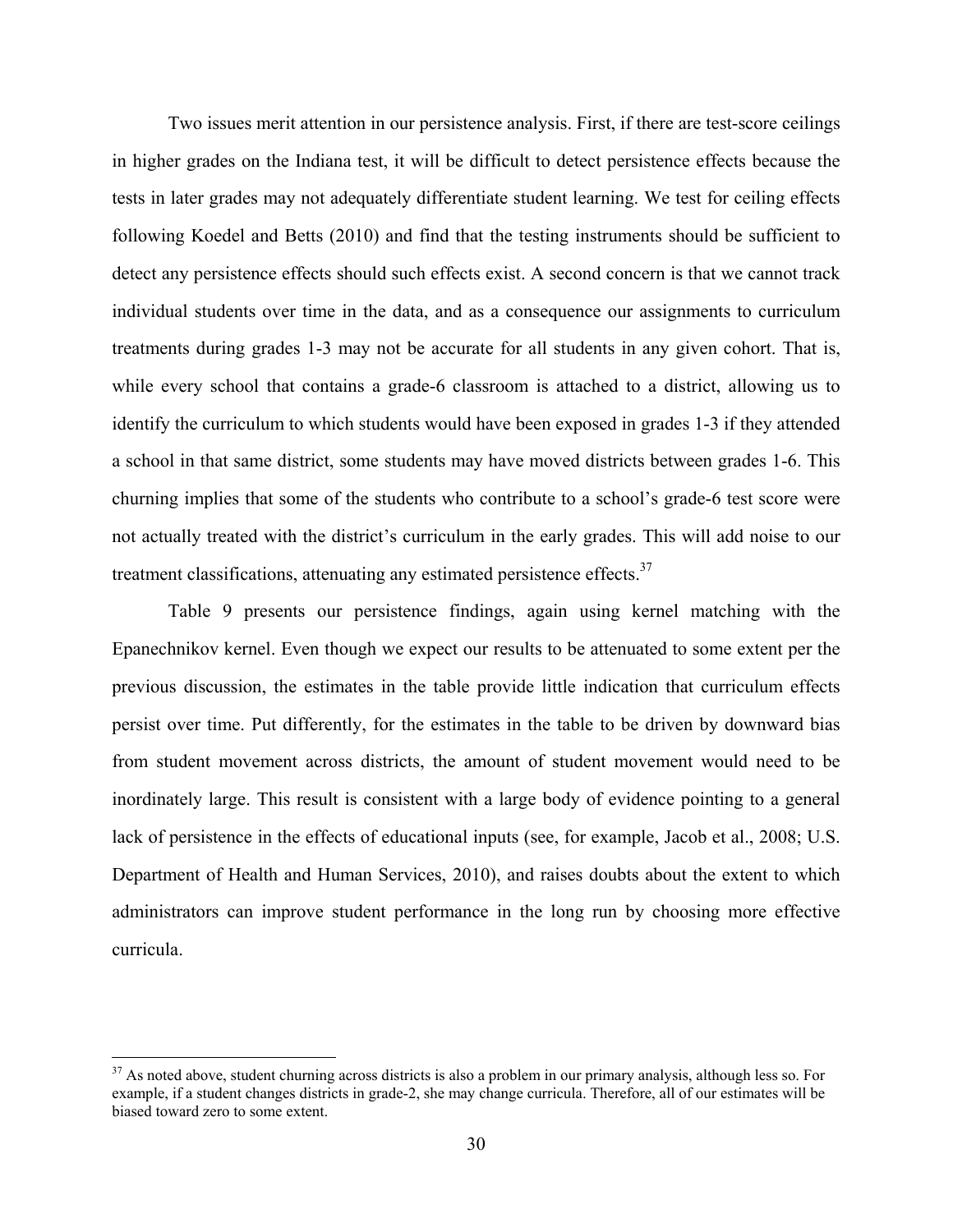#### **XI.Conclusion**

We identify causal curriculum effects using non-experimental data from the state of Indiana. A key component of our study is our falsification exercise, where we use data from multiple cohorts of students who were never exposed to the curricula of interest, and students' out-of-subject test scores, to show that our findings are unlikely to be driven by selection into the different curricula. In cases where data conditions are favorable, and some form of confirmation exercise is possible (like our falsification tests), much can be learned from careful, nonexperimental work. A caveat relating to curricular evaluation is that, somewhat surprisingly, most states do not centrally track curriculum adoptions. Given that it would be relatively inexpensive to track this information, and that curricula play such a large role in students' everyday learning experiences, this seems peculiar.

Currently, the bulk of the curricular-effectiveness debate is not based on rigorous evidence from analyses of implementation. For example, in addition to the general lack of rigor in comparative curricular evaluations (WWC, 2007), much of the literature relies on case studies, or content studies, where curriculum impacts on student outcomes are not measured (National Research Board, 2004). Rigorous scientific evidence about how different curricula actually affect student achievement is needed in order for administrators and educators to make informed decisions. Our study provides such evidence on a scale not yet seen in the curriculum-evaluation literature.

That our study is non-experimental allows us to bypass some of the limitations inherent to experimental analyses of curricular effectiveness. These limitations include the experimentation on a subpopulation problem (Manski, 1996), and the possibility of publisher Hawthorne effects. The latter concern seems particularly important given publishers' active roles in curriculum experiments. Another benefit of our non-experimental approach is that it is feasible to replicate in other environments both methodologically *and fiscally*. In contrast to the ongoing project by Agodini et al. (2009), a particularly well-designed RCT that is funded by the Institute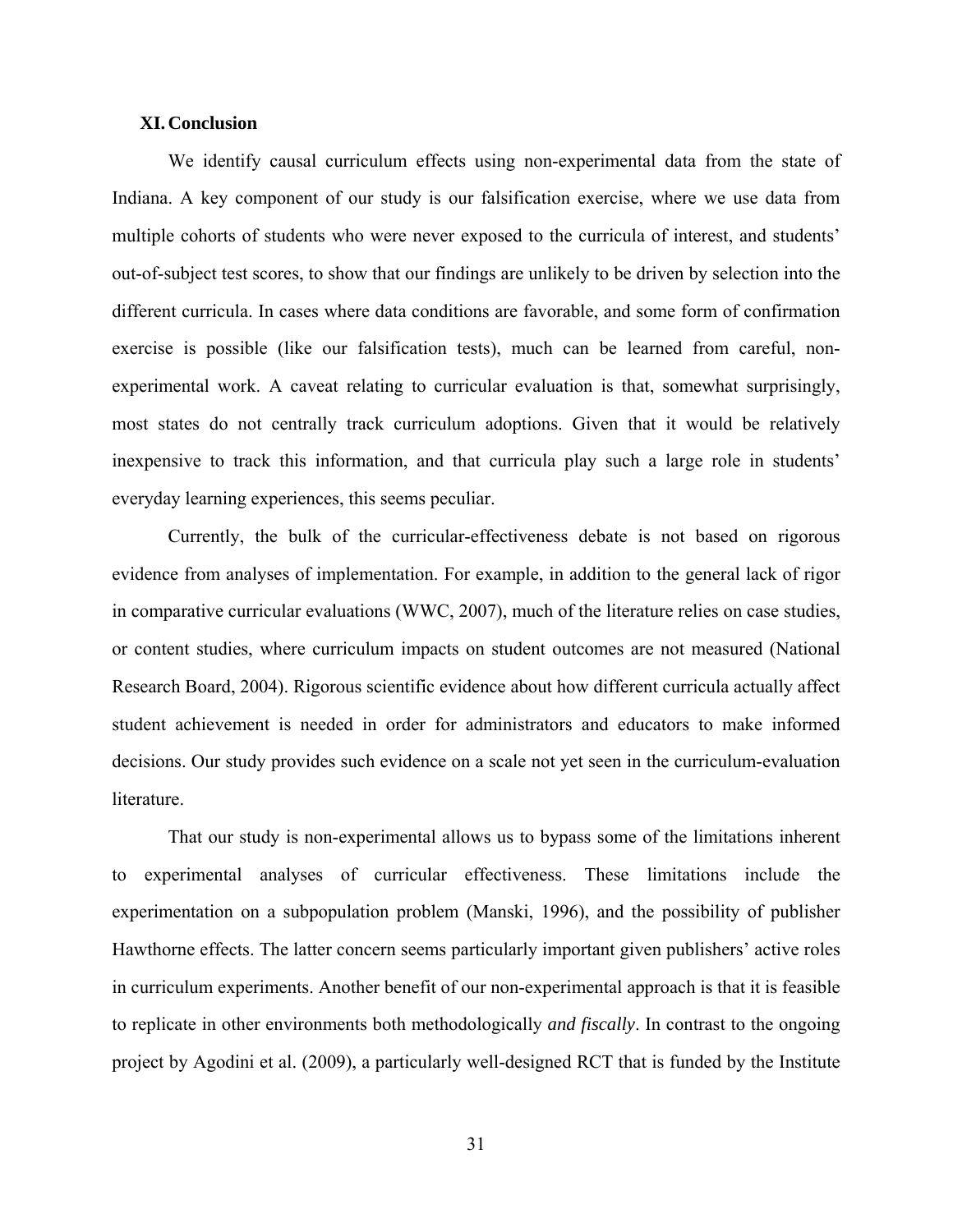for Education Sciences for roughly 21 million dollars over five years, our study was performed using publicly available data at only a small fraction of this cost.

We also note several limitations of our study. For one, we do not have enough data, or the right kind of data (i.e., student level), to evaluate the extent to which curricula differentially affect different types of students (e.g., high and low-achieving, English-proficient and ESL, etc.). This deficiency in our analysis is likely to be less problematic in the future because districts and states continue to develop longitudinal databases that track individual students. These data could be linked to curriculum data, if such data were available, quite easily. We also depend on the standardized test administered by the state of Indiana as our outcome measure (the ISTEP). While we expect our results to extrapolate well to other states or districts that use similar tests, they may not carry over to states or districts where the testing instrument differs greatly in content. Our results also may not extrapolate well to states or regions where the student population differs greatly from the student population in Indiana, which is a fairly rural state.

Our findings indicate that students in Indiana who used curricula *B* or *C* outperformed students who used curriculum *A*. In our most compelling comparison, between *B* and *A*, the effect of exposure to the better curriculum for three consecutive years is roughly 0.12 standard deviations of the grade-3 ISTEP test. This effect is similar in magnitude to one year's growth of the black-white achievement gap over these grades (Fryer and Levitt, 2006). Interestingly, despite the consistent underperformance of curriculum *A* in our analysis, the publisher of curriculum *A* did not lose market share in the next curriculum adoption cycle in Indiana. There are many possible explanations for this finding, ranging from a lack of reliable information available to administrators about curricular quality (WWC, 2007), to poor decision making by educational administrators (also see Ballou, 1996).

Overall, our results are encouraging because choosing a better curriculum can nonnegligibly improve student performance. Further, the near-zero marginal cost of choosing one curriculum over another suggests that implementing a better curriculum will be quite costeffective. However, our finding that curriculum effects do not persist over time, although not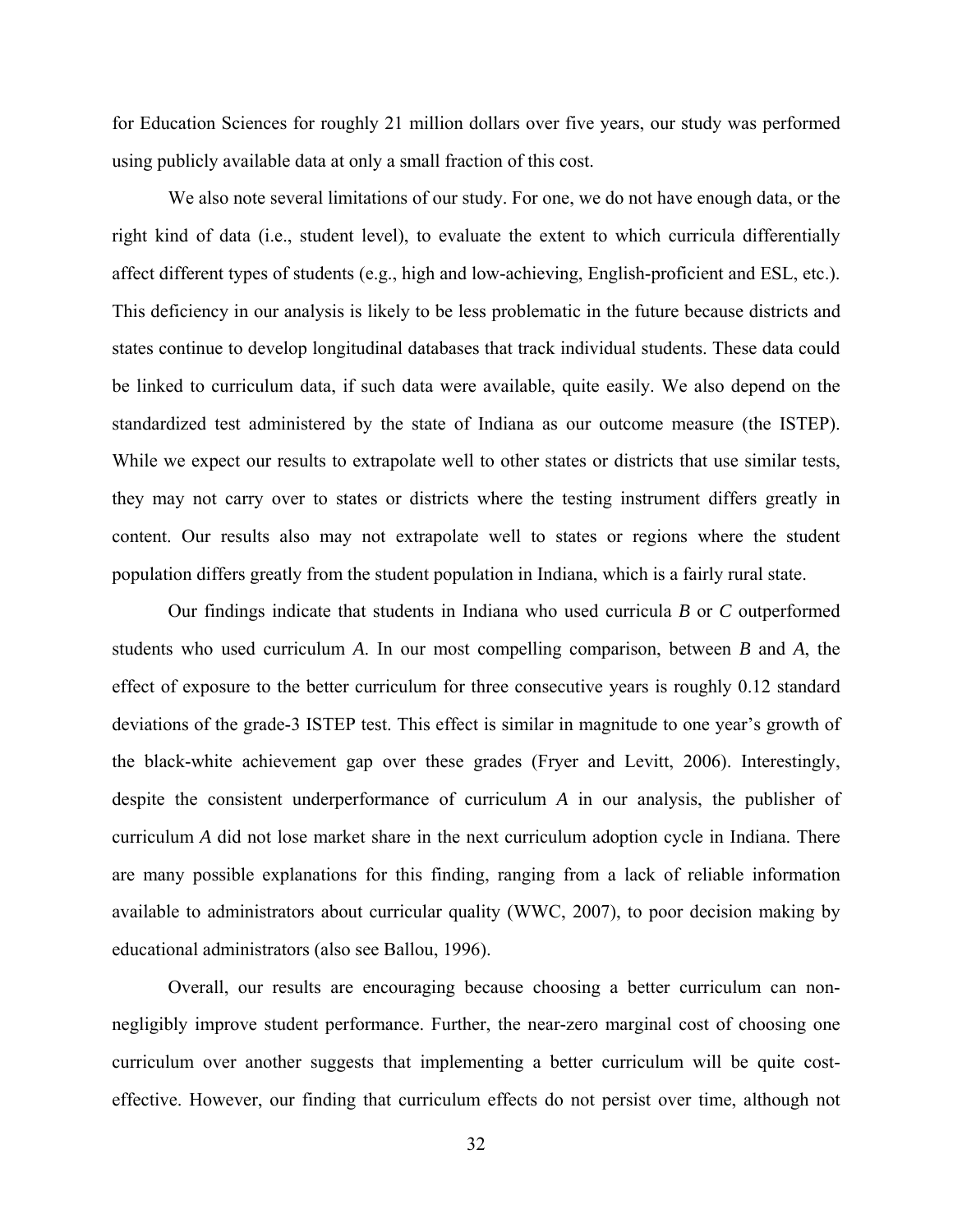unique to curriculum in education, dampens enthusiasm about the potential benefits of improved curricula. By grade six, the benefits of the most-effective curriculum in our study are no longer distinguishable.

#### References

Abadie, Alberto and Guido W. Imbens. 2006. On the Failure of the Bootstrap for Matching Estimators. NBER Technical Working Paper No. 325.

Agodini, Robert and Barbara Harris and Sally Atkins-Burnett and Sheila Heaviside, and Timothy Novak. 2009. *Achievement Effects of Four Early Elementary School Math Curricula*. National Center for Education Evaluation and Regional Assistance, U.S. Department of Education, Institute of Education Sciences. NCEE 2009-4052.

Association of American Publishers. 2001. *Less than a Penny: The Instructional Materials Shortage & How It Shortchanges Students, Teachers, & Schools.* Association of American Publishers Report.

Andrews, Donald W. K. and Moshe Buchinsky. 2001. "Evaluation of a Three-Step Method for Choosing the Number of Bootstrap Repetitions," *Journal of Econometrics*, 103, 345-386

Ballou, Dale. 1996. "Do Public Schools Hire the Best Applicants?" *Quarterly Journal of Economics* 111(1), pp. 97-133.

Black, Dan and Jeffrey Smith. 2004. "How Robust is the Evidence on the Effects of College Quality? Evidence From Matching," *Journal of Econometrics* 121 (2), 99-124.

Borman, Geoffrey D. and N. Maritza Dowling and Carrie Schneck. 2008. "A Multisite Cluster Randomized Field Trial of Open Court Reading," *Education Evaluation and Policy Analysis* 30 (4), 389-407.

Caliendo, Marco and Sabine Kopeinig. 2005. "Some Practical Guidance for the Implementation of Propensity Score Matching," IZA Discussion Paper No. 1588.

Chubb, John and Tom Loveless. 2002. *Bridging the Achievement Gap*, Brookings Institution Press, Washington, D.C.

Fan, Jianqing. 1993. "Local Linear Regression Smoothers and Their Minimax Efficiencies," *The Annals of Statistics*, 21, 196-216.

Finn, Chester. 2004. "The Mad, Mad World of Textbook Adoption" The Thomas B Fordham Foundation and Institute Report. Washington, D.C.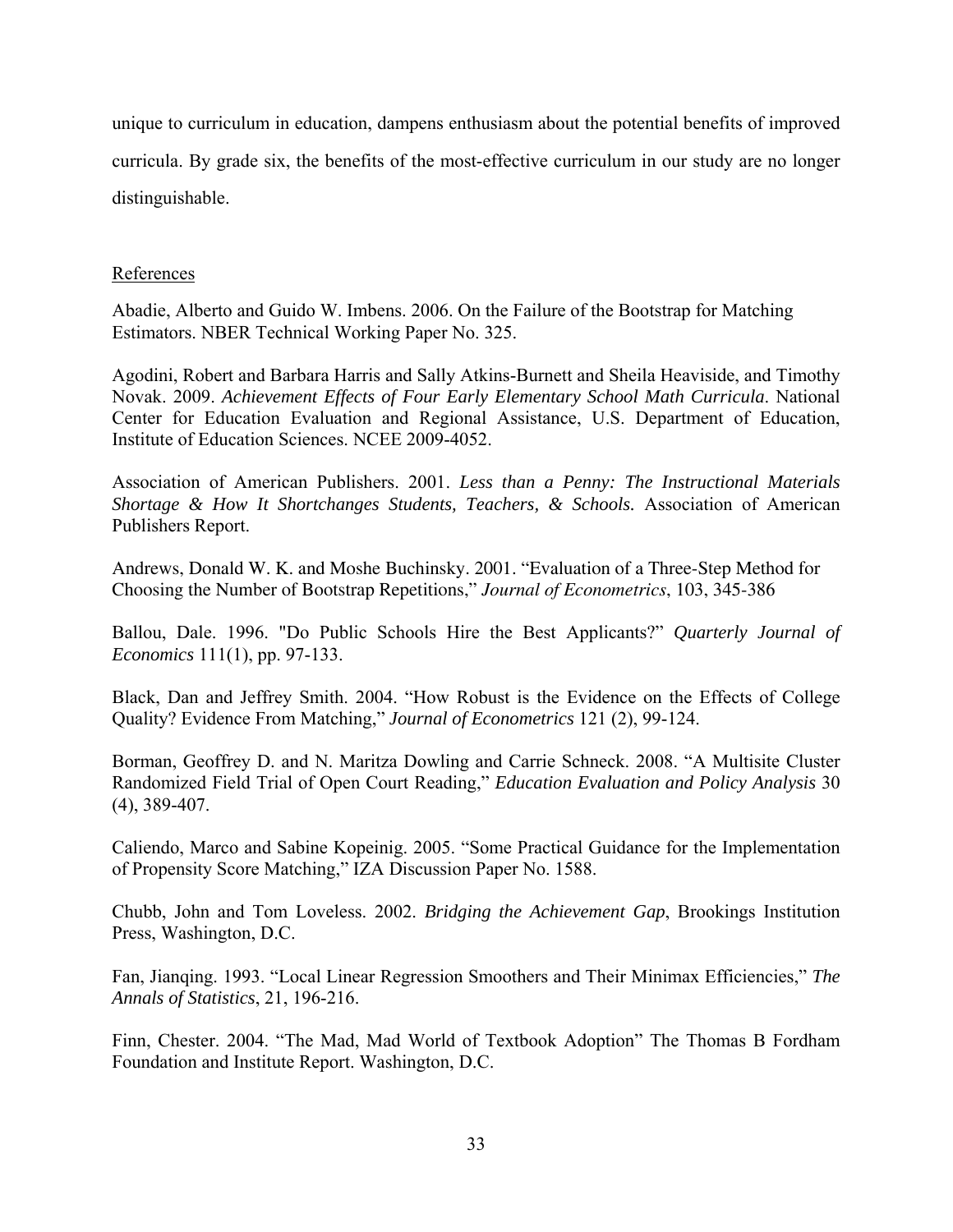Frölich, Markus. 2004. "Finite-Sample Properties of Propensity-Score Matching and Weighting Estimators," *The Review of Economics and Statistics* 86 (1), 77-90.

Fryer, Roland and Steven Levitt. 2006. "The Black-White Test Score Gap Through Third Grade," *American Law and Economics Review* 8 (2), 249-281.

Ham, John and Xianghong Li and Patricia Reagan. 2006. "Propensity Score Matching, a Distance-Based Measure of Migration, and the Wage Growth of Young Men," Federal Reserve Bank, Staff Report No. 212.

Heckman, James J. and Jeffrey A Smith. 1995. "Assessing the case for social experiments," *Journal of Economic Perspectives* 9 (2), 85-110.

Heckman, James and Hidehiko Ichimura, and Petra Todd. 1997. "Matching as an Econometric Evaluation Estimator: Evidence from Evaluating a Job-Training Programme," *Review of Economic Studies* 64 (4), 261-294.

Heckman, James and Hidehiko Ichimura and Petra Todd. 1998. "Matching As An Econometric Evaluation Estimator," *Review of Economic Studies* 65 (2), 261-294.

Imbens, Guido. 2004. "Nonparametric Estimation of Average Treatment Effects Under Exogeneity: A Review," *The Review of Economics and Statistics* 86 (1), 4-29.

Jacob, Brian and Lars Lefgren and David Sims. 2008. "The Persistence of Teacher-Induced Learning Gains," NBER Working Paper No. 14065.

Koedel, Cory and Julian R. Betts. 2010. "Value-Added to What? How a Ceiling in the Testing Instrument Influences Value-Added Estimation," *Education Finance and Policy* 5 (1), 54-81.

Kullback, Solomon and Richard Leibler. 1951. "On Information and Sufficiency," *Annals of Mathematical Statistics* 22 (1), 79-86.

Lechner, Michael. 2002. "Program Heterogeneity and Propensity Score Matching: An Application to the Evaluation of Active Labor Market Policies," *The Review of Economics and Statistics* 84 (2), 205-220.

Lechner, Michael. 2004. "Sequential Matching Estimation of Dynamic Causal Models," IZA Discussion Paper No. 1042.

Lechner, Michael and Ruth Miquel (forthcoming). "Identification of the Effects of Dynamic Treatments by Sequential Conditional Independence Assumptions," *Empirical Economics***.** 

Li, Qi and Jeff Racine. 2007. *Nonparametric Econometrics: Theory and Practices*, Princeton University Press, Princeton N.J.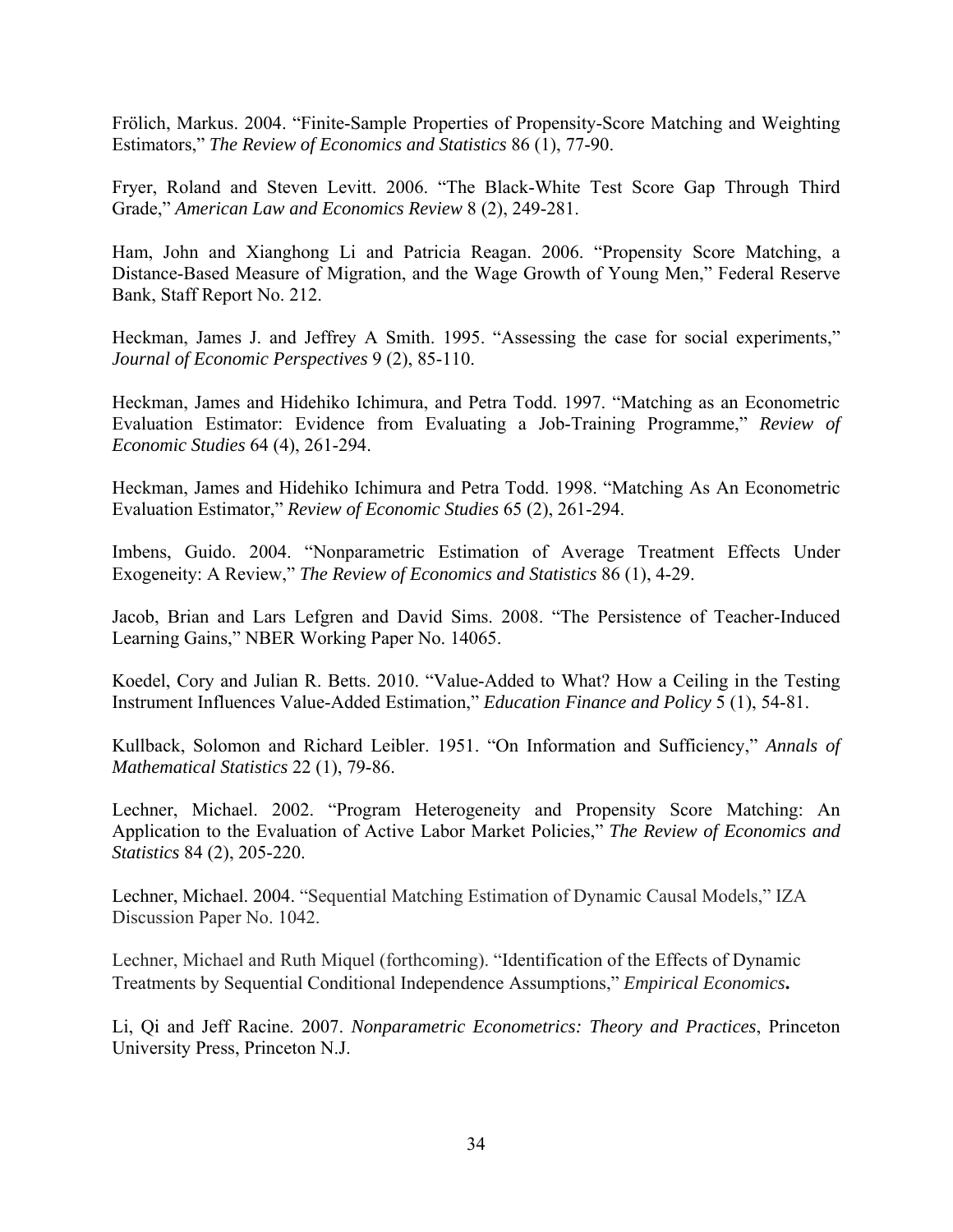Ludwig, Jens and Douglas Miller. 2007. "Does Head Start Improve Children's Life Chances? Evidence from a Regression Discontinuity Design,*" Quarterly Journal of Economics* 122 (1) 159-208.

Manski, Charles. 1996. "Learning About Treatment Effects from Experiments with Random Assignment of Treatments," *The Journal of Human Resources* 31 (4), 709-733.

Millimet, Daniel L. and Rusty Tchernis. 2009. "On the Specification of Propensity Scores, with Applications to the Analysis of Trade Policies," *Journal of Business & Economic Statistics* 27 (3), 397-415.

Mueser, Peter R. and Kenneth R. Troske and Alexey Gorislavsky. 2007. "Using State Administrative Data to Measure Program Performance," *The Review of Economics and Statistics* 89 (4), 761-83.

National Research Board. 2004. *On Evaluating Curricular Effectiveness: Judging the quality of K-12 Mathematics Evaluations*, The National Academies Press, Washington DC.

Resendez, Miriam and Mariam Azin. 2007. "The Relationship Between Using Saxon Elementary and Middle-School Math and Student Performance on California Statewide Assessments," Planning Research Evaluation Services.

Rosenbaum, Paul R. and Donald B. Rubin. 1983. "The Central Role of the Propensity Score in Observtional Studies for Causal Effects," *Biometrika* 70 (1), 41-55.

Rosenbaum, Paul R. and Donald B. Rubin. 1985. "The Bias due to Incomplete Matching," *Biometrika* 41 (1), 103-116.

Slavin, Robert E. and Cynthia Lake. 2008. "Effective Programs in Elementary Mathematics: A Best-Evidence Synthesis," *Review of Educational Research*, 78 (3), 427-515.

Smith, Jeffrey and Petra Todd. 2005. "Rejoinder," *Journal of Econometrics* 125 (2), 365-375.

Tulley, Michael. 1989. "The Pros and Cons of State-Level Textbook Adoption," *Publishing Research Quarterly*, 5 (2).

U.S. Department of Health and Human Services, Administration for Children and Families. 2010. *Head Start Impact Study*. Final Report. Washington, DC.

What Works Clearinghouse. 2007. Topic Report: Elementary School Math. Available at: http://ies.ed.gov/ncee/wwc/reports/elementary\_math/topic

Zhao, Zhong. 2004. "Using Matching to Estimate Treatment Effects: Data Requirements, Matching Metrics, and Monte Carlo Evidence" *The Review of Economics and Statistics* 86 (1) 91-107.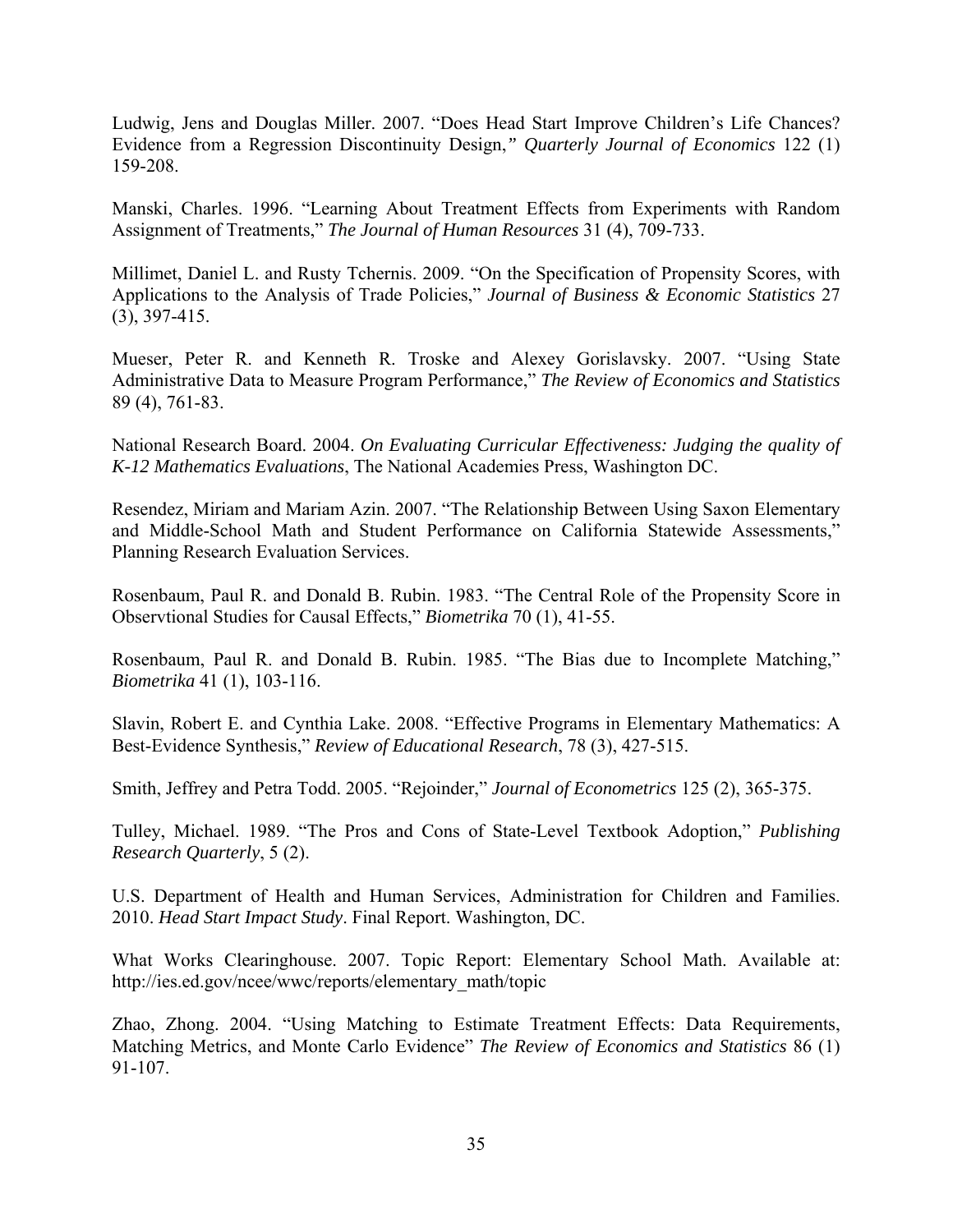Figure 1. Probability Density Functions for Estimated Propensity Scores for Treatment and Control Units on the Common Support in Each Comparison Using 2001 Data (Solid Lines are Treatment Densities, Dashed Lines are Control Densities).



Treatment: Silver-Burdett Ginn (B) Control: Saxon (A) Treatment: Scott-Foresman (C) Control: Saxon (A)



Treatment: Scott-Foresman (C) Control: Silver-Burdett Ginn (B)

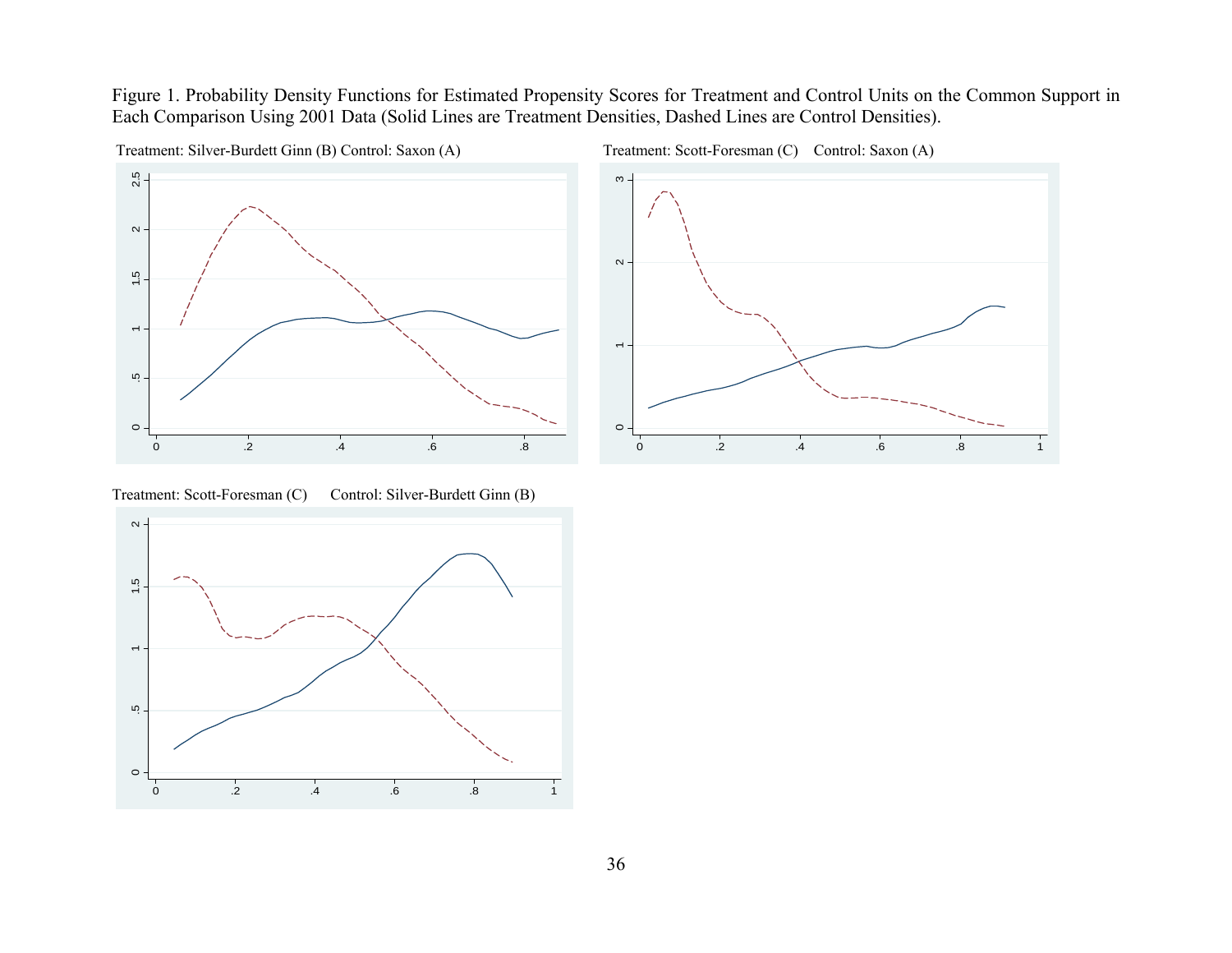| Table 1. Average Characteristics of Schools and Districts, by Adopted Curriculum (1997 values)                               |         |                   |                   |                  |
|------------------------------------------------------------------------------------------------------------------------------|---------|-------------------|-------------------|------------------|
|                                                                                                                              | Sample  | Saxon $(A)$       | Silver $(B)$      | Scott $(C)$      |
|                                                                                                                              | Average |                   |                   |                  |
| School-Level Outcomes                                                                                                        |         |                   |                   |                  |
| <b>Attendance Rate</b>                                                                                                       | 96.2    | $96.3^{\text{a}}$ | $96.1^a$          | 96.3             |
| Grade-3 Math Test Score                                                                                                      | 496.6   | 496.5             | $494.2^{\circ}$   | $499.7^{\circ}$  |
| Grade-3 Language Test Score                                                                                                  | 496.7   | 496.1             | 495.8             | 498.7            |
| <b>School-Level Characteristics</b>                                                                                          |         |                   |                   |                  |
| <b>Percent Free Lunch</b>                                                                                                    | 27.4    | $24.7^{a,b}$      | $28.5^{\rm a}$    | $30.5^{b}$       |
| <b>Percent Reduced Lunch</b>                                                                                                 | 6.7     | 7.1 <sup>a</sup>  | 6.3 <sup>a</sup>  | 6.6              |
| Percent Not Fluent in English                                                                                                | 1.2     | $0.7^{\rm a}$     | $1.7^{\rm a}$     | 1.2              |
| <b>Percent Language Minority</b>                                                                                             | 2.6     | 1.8 <sup>a</sup>  | 3.9 <sup>a</sup>  | 2.6              |
| Percent White                                                                                                                | 91.3    | $95.4^{a,b}$      | $88.0^{a}$        | $88.4^{b}$       |
| <b>Percent Black</b>                                                                                                         | 5.6     | $2.3^{a,b}$       | $7.2^{a,c}$       | $9.2^{b,c}$      |
| Percent Asian                                                                                                                | 0.7     | $0.4^{a,b}$       | 0.9 <sup>a</sup>  | 1.1 <sup>b</sup> |
| Percent Hispanic                                                                                                             | 2.2     | $1.8^{a,b}$       | $3.7^{a,c}$       | $1.1^{b,c}$      |
| Percent American Indian                                                                                                      | 0.2     | 0.1               | 0.2               | 0.2              |
| Enrollment (logs)                                                                                                            | 5.95    | 5.92              | 5.97              | 5.96             |
| N (Schools)                                                                                                                  | 716     | 311               | 221               | 184              |
| District-Level Outcomes                                                                                                      |         |                   |                   |                  |
| <b>Attendance Rate</b>                                                                                                       | 95.8    | $95.7^{b}$        | 95.8              | $96.1^{b}$       |
| Grade-3 Math Test Score                                                                                                      | 498.1   | $495.8^{b}$       | $498.1^{a,c}$     | $506.9^{b}$      |
| Grade-3 Language Test Score                                                                                                  | 498.9   | $496.5^{a,b}$     | $500.6^a$         | $505.6^{b}$      |
| District-Level Characteristics                                                                                               |         |                   |                   |                  |
| Enrollment (logs)                                                                                                            | 7.72    | $7.60^{a,b}$      | $7.8^{a,c}$       | $8.2^{b,c}$      |
| Total Per-Pupil Revenue (logs)                                                                                               | 8.83    | $8.81^{b}$        | 8.84              | $8.87^{b}$       |
| Local Per-Pupil Revenue (logs)                                                                                               | 7.24    | $7.18^{b}$        | 7.24 <sup>c</sup> | $7.47^{b,c}$     |
| <b>Census Information (District Level)</b>                                                                                   |         |                   |                   |                  |
| Median Household Income (logs)                                                                                               | 10.81   | $10.8^{a,b}$      | $10.8^{a,c}$      | $10.9^{b,c}$     |
| Share of Population with Low Education                                                                                       | 18.2    | $18.8^{b}$        | $19.2^{\circ}$    | $14.3^{b,c}$     |
| N (Districts)                                                                                                                | 213     | 124               | 56                | 33               |
| <sup>a</sup> Indicates statistically significant difference at the 10% level between Saxon and Silver-Burdett Ginn adopters. |         |                   |                   |                  |
| <sup>b</sup> Indicates statistically significant difference at the 10% level between Saxon and Scott-Foresman adopters.      |         |                   |                   |                  |
| <sup>c</sup> Indicates statistically significant difference at the 10% level between Silver-Burdett Ginn and Scott-Foresman  |         |                   |                   |                  |

|  | Table 1. Average Characteristics of Schools and Districts, by Adopted Curriculum (1997 values) |  |  |  |
|--|------------------------------------------------------------------------------------------------|--|--|--|
|--|------------------------------------------------------------------------------------------------|--|--|--|

j.

adopters.

Note: The propensity-score specification also uses italicized information from 1998 – differences in means for these years are not reported for brevity.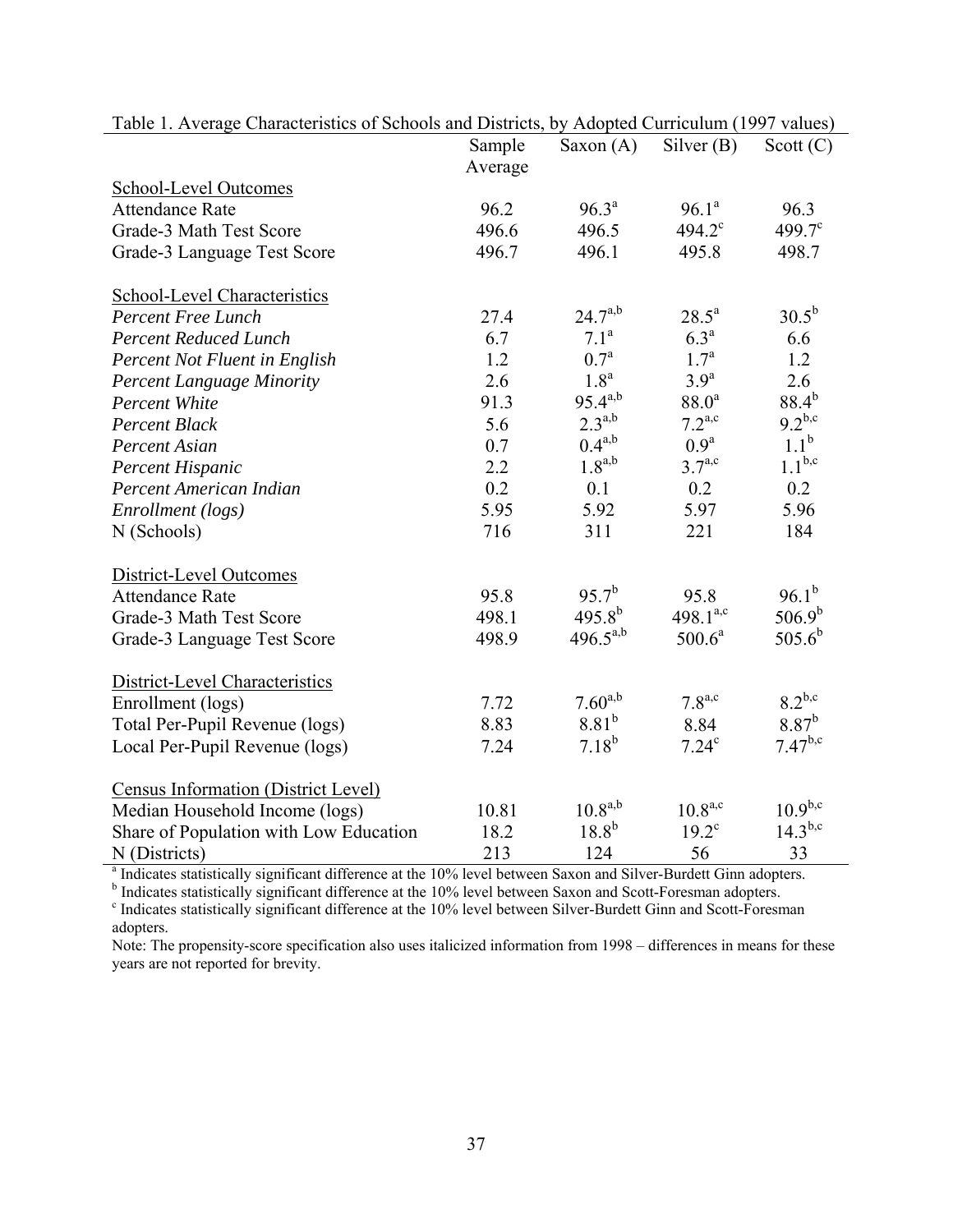|                                                                                            | 1992 | 1993 | 1994 | 1995 | 1996 | 1999 | 2000 | 2001 | 2002 | 2003 | 2004 | 2005 | 2006 | 2007 | 2008 |
|--------------------------------------------------------------------------------------------|------|------|------|------|------|------|------|------|------|------|------|------|------|------|------|
| Silver $(B)$ to Saxon $(A)$<br># of unbalanced covariates<br>(p-values below $0.05/0.10$ ) | 1/4  | 0/4  | 0/3  | 0/2  | 0/2  | 0/2  | 0/0  | 0/0  | 0/2  | 0/1  | 0/0  | 0/0  | 0/2  | 1/2  | 1/3  |
| Average p-value from<br>balancing tests, all covariates                                    | 0.55 | 0.55 | 0.55 | 0.55 | 0.55 | 0.55 | 0.56 | 0.56 | 0.56 | 0.56 | 0.57 | 0.58 | 0.58 | 0.57 | 0.53 |
| Mean Standardized Bias                                                                     | 3.4  | 2.9  | 3.8  | 3.9  | 3.3  | 3.5  | 3.6  | 3.3  | 3.5  | 3.3  | 3.0  | 3.7  | 3.9  | 4.2  | 4.7  |
| Scott $(C)$ to Saxon $(A)$<br># of unbalanced covariates<br>(p-values below $0.05/0.10$ )  | 2/4  | 4/6  | 3/6  | 4/6  | 3/5  | 3/6  | 3/5  | 3/5  | 3/6  | 5/5  | 3/5  | 4/5  | 5/5  | 5/5  | 3/4  |
| Average p-value from<br>balancing tests, all covariates                                    | 0.48 | 0.49 | 0.49 | 0.48 | 0.50 | 0.49 | 0.48 | 0.48 | 0.49 | 0.44 | 0.45 | 0.46 | 0.47 | 0.47 | 0.46 |
| Mean Standardized Bias                                                                     | 8.5  | 5.9  | 6.1  | 6.2  | 6.1  | 6.0  | 6.6  | 6.3  | 6.0  | 7.2  | 7.6  | 7.4  | 7.6  | 7.6  | 8.2  |
| Scott $(C)$ to Silver $(B)$<br># of unbalanced covariates<br>(p-values below $0.05/0.10$ ) | 2/5  | 2/5  | 2/5  | 2/5  | 1/3  | 0/4  | 0/4  | 1/4  | 1/4  | 0/4  | 0/4  | 0/4  | 1/4  | 3/5  | 2/4  |
| Average p-value from<br>balancing tests, all covariates                                    | 0.48 | 0.47 | 0.44 | 0.46 | 0.51 | 0.50 | 0.50 | 0.49 | 0.50 | 0.52 | 0.54 | 0.54 | 0.50 | 0.51 | 0.54 |
| Mean Standardized Bias                                                                     | 9.6  | 10.2 | 8.8  | 9.3  | 9.3  | 9.2  | 9.5  | 9.7  | 9.8  | 10.1 | 10.6 | 10.6 | 10.8 | 10.6 | 10.8 |

Table 2. Balancing details for the 32 covariates included in the multinomial probit specification.

Note: Columns in italics are for years that are contiguous to the years from which the matching criteria are drawn. Results reported using the samples of treatments and controls that are on the common support in each year for the kernel-matching estimators. The numbers of covariates that fail the balancing tests at the 5 percent level are a subset of those that fail at the 10 percent level.

Table 3. Kullback-Leibler (KL) Information Criteria by Curriculum Comparison.

| Comparison  | <b>KL</b> Information Criterion |
|-------------|---------------------------------|
| B and A     | 0.63                            |
| C and A     | 1.58                            |
| $C$ and $B$ | O 91                            |

Note: Based on 2001 sample of schools.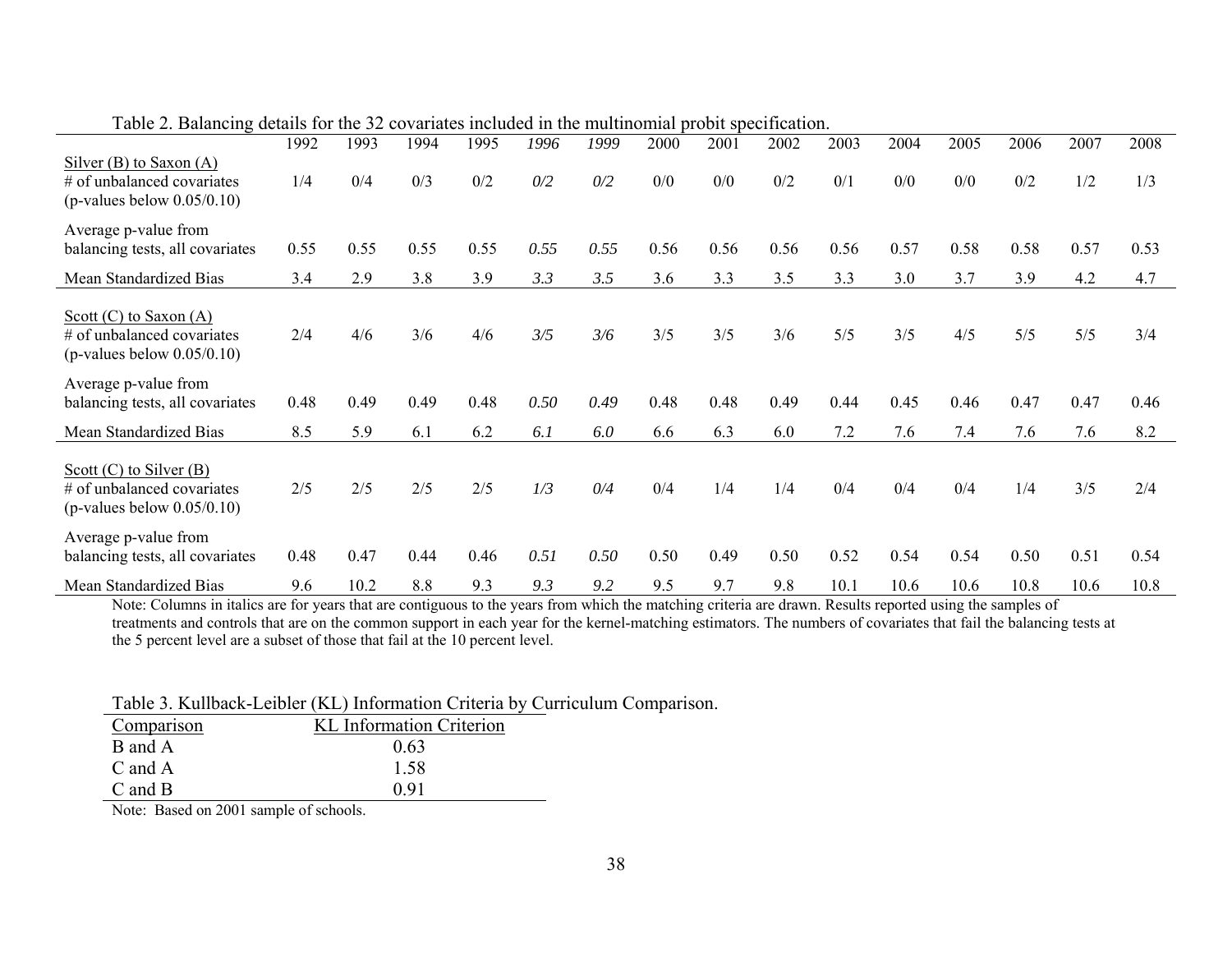|                     | 1999       | 2000     | 2001         | 2002         | 2003         | 2004        | 2005         | 2006        |
|---------------------|------------|----------|--------------|--------------|--------------|-------------|--------------|-------------|
|                     |            |          |              |              |              |             |              |             |
| Treatment: B        | Control: A |          |              |              |              |             |              |             |
| <b>OLS</b>          | 0.124      | 0.162    | 0.354        | 0.356        | 0.374        | 0.268       | 0.293        | 0.250       |
|                     | (0.105)    | (0.101)  | $(0.095)$ ** | $(0.087)$ ** | $(0.099)$ ** | $(0.131)^*$ | $(0.104)$ ** | $(0.110)*$  |
| Kernel Matching     | 0.144      | 0.191    | 0.396        | 0.400        | 0.401        | 0.279       | 0.318        | 0.253       |
|                     | (0.139)    | (0.145)  | $(0.125)$ ** | $(0.102)$ ** | $(0.116)$ ** | $(0.135)*$  | $(0.130)$ ** | $(0.132)$ † |
| <b>LLR</b> Matching | 0.154      | 0.173    | 0.397        | 0.398        | 0.398        | 0.273       | 0.308        | 0.259       |
|                     | (0.184)    | (0.153)  | $(0.117)$ ** | $(0.122)$ ** | $(0.126)$ ** | $(0.147)$ † | $(0.138)$ *  | $(0.134)$ † |
| <u>Treatment: C</u> | Control: A |          |              |              |              |             |              |             |
| <b>OLS</b>          | 0.130      | $-0.013$ | 0.187        | 0.261        | 0.208        | 0.014       | 0.109        | 0.183       |
|                     | (0.120)    | (0.134)  | $(0.104)$ †  | $(0.096)$ ** | $(0.110)$ †  | (0.119)     | (0.104)      | (0.119)     |
| Kernel Matching     | 0.117      | 0.010    | 0.215        | 0.270        | 0.272        | $-0.042$    | 0.113        | 0.150       |
|                     | (0.169)    | (0.184)  | (0.158)      | $(0.122)*$   | $(0.124)$ *  | (0.118)     | (0.187)      | (0.187)     |
| <b>LLR</b> Matching | 0.128      | 0.135    | 0.169        | 0.295        | 0.301        | 0.032       | 0.085        | 0.141       |
|                     | (0.248)    | (0.269)  | (0.220)      | $(0.156)$ †  | (0.199)      | (0.224)     | (0.243)      | (0.354)     |
|                     |            |          |              |              |              |             |              |             |
| Treatment: C        | Control: B |          |              |              |              |             |              |             |
| <b>OLS</b>          | 0.008      | $-0.160$ | $-0.100$     | $-0.186$     | $-0.285$     | $-0.271$    | $-0.181$     | $-0.083$    |
|                     | (0.100)    | (0.123)  | (0.117)      | (0.129)      | $(0.166)$ †  | $(0.162)$ † | (0.129)      | (0.139)     |
| Kernel Matching     | $-0.088$   | $-0.237$ | $-0.165$     | $-0.164$     | $-0.331$     | $-0.275$    | $-0.208$     | $-0.148$    |
|                     | (0.255)    | (0.274)  | (0.230)      | (0.183)      | $(0.193)$ †  | (0.204)     | (0.239)      | (0.249)     |
| <b>LLR</b> Matching | $-0.072$   | $-0.230$ | $-0.149$     | $-0.122$     | $-0.302$     | $-0.236$    | $-0.163$     | $-0.163$    |
|                     | (0.657)    | (0.531)  | (0.652)      | (0.898)      | (0.358)      | (0.219)     | (0.484)      | (0.798)     |
| N(A)                | 309        | 307      | 307          | 305          | 300          | 294         | 286          | 287         |
| N(B)                | 220        | 219      | 219          | 213          | 213          | 212         | 210          | 207         |
| N(C)                | 184        | 182      | 182          | 181          | 176          | 174         | 169          | 163         |

Table 4. Estimates of Math Curricular Effectiveness on Math Test Scores for Partially and Fully-Exposed Cohorts. All Comparisons.

Notes: Bolded columns are for the fully-exposed cohorts. Matching estimators impose the common support restriction. Standard errors in parentheses are clustered at the district level for all estimates, and bootstrapped using 250 repetitions for the matching estimators.

\*\* Denotes statistical significance at the 1 percent level or better

\* Denotes statistical significance at the 5 percent level or better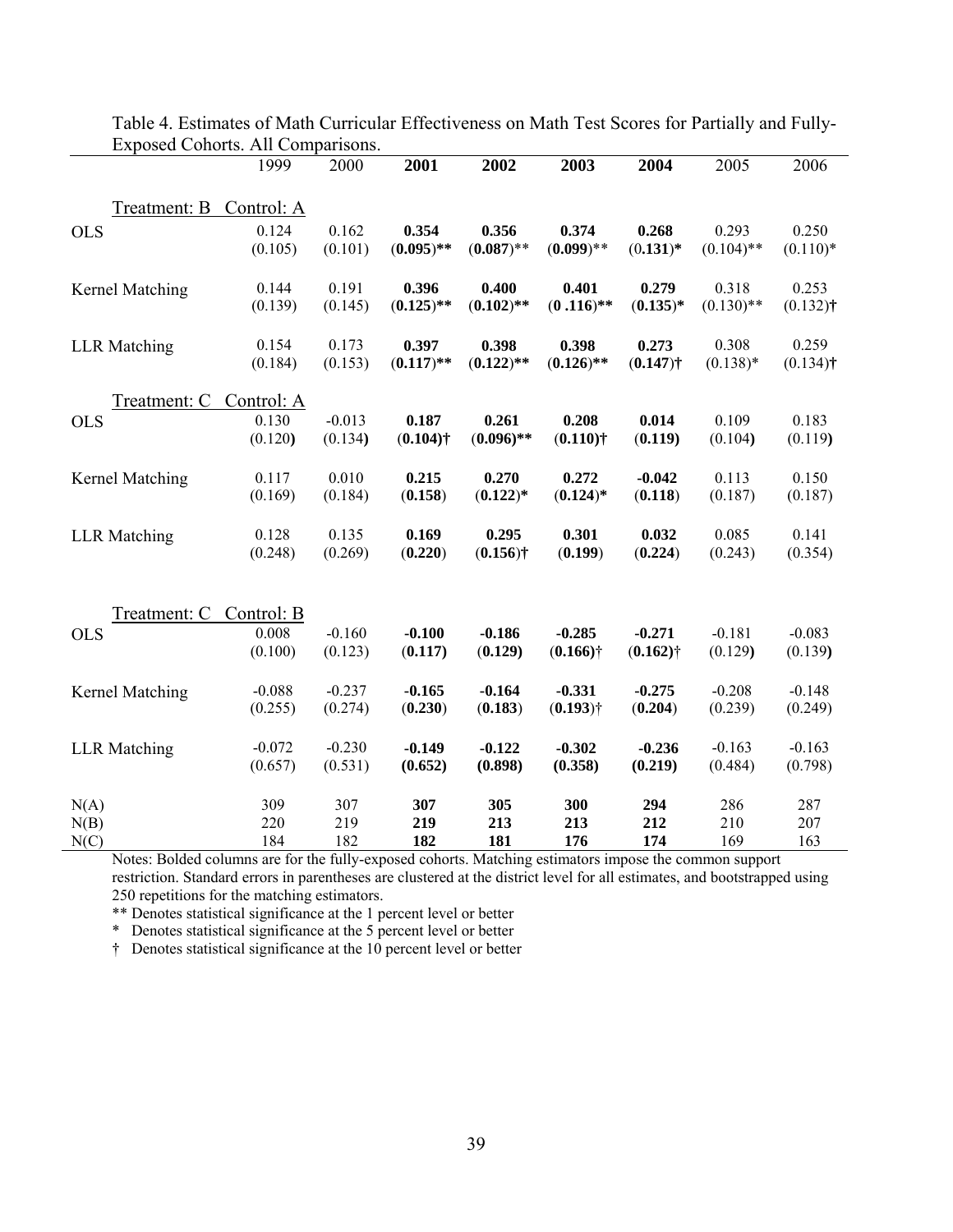|                     |      |             | 1998 Uniform Math Adoptions - Grades 1 Through 3 |                |       |
|---------------------|------|-------------|--------------------------------------------------|----------------|-------|
|                     | All  | Saxon $(A)$ | Silver-Burdett                                   | Scott-Foresman | Other |
|                     |      |             | Ginn(B)                                          | (C)            |       |
| 2004 Math Adoptions |      |             |                                                  |                |       |
| Grade 1             |      |             |                                                  |                |       |
| Saxon               | 0.48 | 0.76        | 0.25                                             | 0.12           | 0.21  |
| Harcourt            | 0.19 | 0.07        | 0.32                                             | 0.35           | 0.24  |
| Houghton Mifflin    | 0.10 | 0.06        | 0.11                                             | 0.21           | 0.15  |
| Scott-Foresman      | 0.09 | 0.07        | 0.07                                             | 0.15           | 0.18  |
| Grade 2             |      |             |                                                  |                |       |
| Saxon               | 0.48 | 0.77        | 0.25                                             | 0.09           | 0.24  |
| Harcourt            | 0.19 | 0.08        | 0.32                                             | 0.35           | 0.21  |
| Houghton Mifflin    | 0.10 | 0.06        | 0.11                                             | 0.21           | 0.15  |
| Scott-Foresman      | 0.09 | 0.05        | 0.07                                             | 0.18           | 0.18  |
| Grade 3             |      |             |                                                  |                |       |
| Saxon               | 0.48 | 0.76        | 0.23                                             | 0.09           | 0.24  |
| Harcourt            | 0.18 | 0.08        | 0.32                                             | 0.35           | 0.21  |
| Houghton Mifflin    | 0.12 | 0.07        | 0.14                                             | 0.21           | 0.15  |
| Scott-Foresman      | 0.09 | 0.06        | 0.05                                             | 0.21           | 0.15  |
| Grade 4             |      |             |                                                  |                |       |
| Saxon               | 0.47 | 0.73        | 0.21                                             | 0.12           | 0.24  |
| Harcourt            | 0.18 | 0.09        | 0.30                                             | 0.35           | 0.21  |
| Houghton Mifflin    | 0.12 | 0.09        | 0.12                                             | 0.18           | 0.15  |
| Scott-Foresman      | 0.11 | 0.07        | 0.11                                             | 0.21           | 0.15  |
| Grade 5             |      |             |                                                  |                |       |
| Saxon               | 0.47 | 0.74        | 0.21                                             | 0.18           | 0.22  |
| Harcourt            | 0.18 | 0.08        | 0.30                                             | 0.32           | 0.22  |
| Houghton Mifflin    | 0.10 | 0.07        | 0.11                                             | 0.18           | 0.16  |
| Scott-Foresman      | 0.11 | 0.08        | 0.11                                             | 0.18           | 0.16  |
|                     |      |             |                                                  |                |       |
| N                   | 286  | 128         | 57                                               | 34             | 33    |

Table 5. Average 2004 Curriculum Adoptions in Math by District for the Four Most Common Curricula from the 2004 Adoption Cycle.

Notes: N indicates the number districts where we observe a 2004 math curriculum adoption and at least one grade-3 math test score between 1998 and 2008. The "other" category includes all districts that did not adopt any of the "big three" curricula in any grade during the 1998 adoption cycle. Districts that adopted at least one of the big-three curricula *non-uniformly* during the 1998 adoption cycle are included only in the "all" category.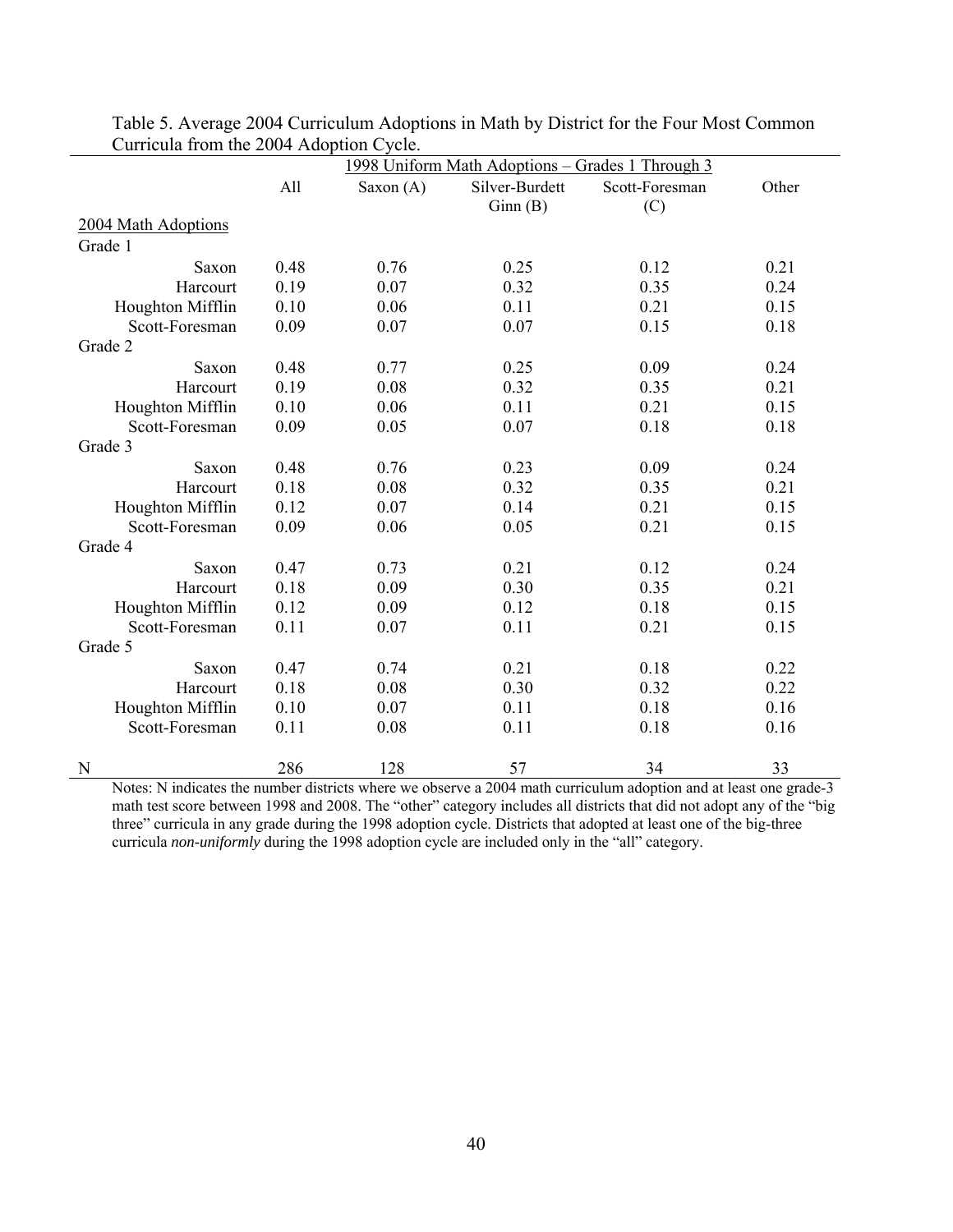Table 6. Falsification Estimates of Math Curricular Effectiveness, Estimated Using Math Test Scores for Grade-3 Cohorts Who Were Never Exposed to the Curricula of Interest. All Comparisons. L.

|                                 | 1992                                 | 1993                | 1994                | 1995                | 1996                | 2007                | 2008                |
|---------------------------------|--------------------------------------|---------------------|---------------------|---------------------|---------------------|---------------------|---------------------|
| Treatment: B<br>Kernel Matching | Control: A<br>$-0.120$<br>(0.112)    | 0.072<br>(0.135)    | $-0.019$<br>(0.120) | 0.079<br>(0.137)    | 0.094<br>(0.129)    | 0.091<br>(0.117)    | 0.192<br>(0.127)    |
| Treatment: C<br>Kernel Matching | Control: A<br>$-0.326$<br>$(0.162)*$ | $-0.046$<br>(0.174) | $-0.011$<br>(0.146) | $-0.035$<br>(0.186) | $-0.045$<br>(0.153) | $-0.020$<br>(0.157) | $-0.050$<br>(0.270) |
| Treatment: C<br>Kernel Matching | Control: B<br>$-0.171$<br>(0.274)    | 0.077<br>(0.277)    | 0.032<br>(0.237)    | 0.072<br>(0.294)    | $-0.066$<br>(0.280) | $-0.147$<br>(0.202) | $-0.235$<br>(0.263) |
| N(A)<br>N(B)<br>N(C)            | 301<br>209<br>179                    | 304<br>210<br>179   | 304<br>213<br>182   | 306<br>216<br>182   | 308<br>220<br>182   | 284<br>205<br>163   | 280<br>201<br>162   |

Notes: Matching estimators impose the common support restriction. Standard errors in parentheses are clustered at the district level and bootstrapped using 250 repetitions.

\*\* Denotes statistical significance at the 1 percent level or better

\* Denotes statistical significance at the 5 percent level or better

† Denotes statistical significance at the 10 percent level or better

Table 7. Falsification Estimates of Math Curricular Effectiveness, Estimated Using Math Test Scores for Grade-6 Cohorts who were Never Exposed to the Curricula of Interest. Comparison of *B* and *A* only.

|                         | 1992     | 1993        | 1994     | 1995     | 1996    | 1999    | 2000     | 2001     |
|-------------------------|----------|-------------|----------|----------|---------|---------|----------|----------|
| Treatment: B Control: A | $-0.126$ | $-0.290$    | $-0.055$ | $-0.133$ | 0.045   | 0.016   | $-0.190$ | $-0.100$ |
| Kernel Matching         | (0.155)  | $(0.165)$ † | (0.158)  | (0.139)  | (0.142) | (0.177) | (0.151)  | (0.130)  |
| N(A)                    | 205      | 208         | 213      | 213      | 218     | 212     | 205      | 204      |
| N(B)                    | 117      | 118         | 122      | 125      | 127     | 122     | 120      | 120      |

Notes: Matching estimators impose the common support restriction. Standard errors in parentheses are clustered at the district level and bootstrapped using 250 repetitions.

\*\* Denotes statistical significance at the 1 percent level or better

\* Denotes statistical significance at the 5 percent level or better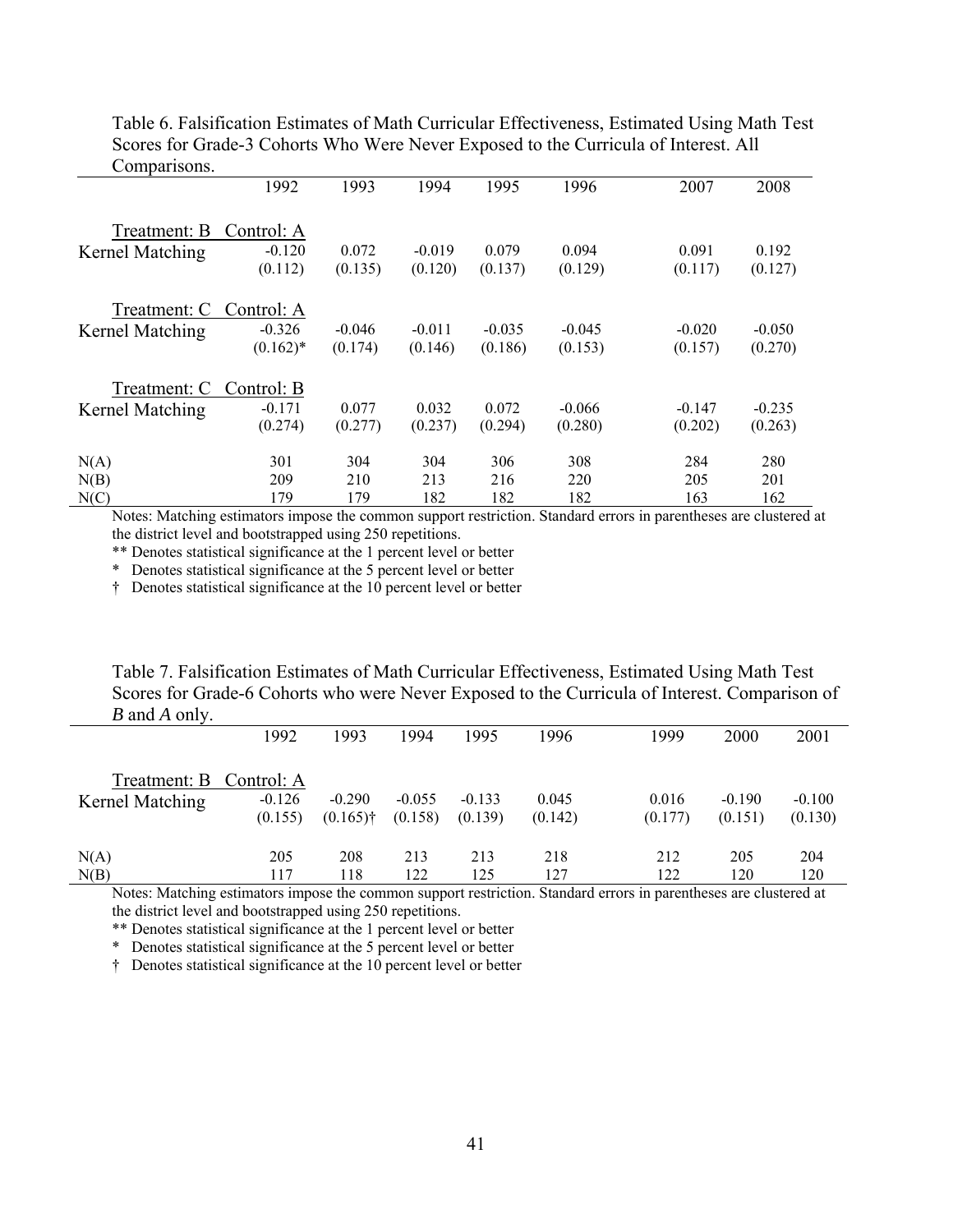|                 | Table 8. Estimates of Math Curricular Effectiveness, Estimated Using Reading Test Scores for all Grade-3 Cohorts. All Comparisons. |          |          |          |          |          |          |         |                        |          |          |          |         |          |          |
|-----------------|------------------------------------------------------------------------------------------------------------------------------------|----------|----------|----------|----------|----------|----------|---------|------------------------|----------|----------|----------|---------|----------|----------|
|                 | 1992                                                                                                                               | 1993     | 1994     | 1995     | 1996     | 1999     | 2000     | 2001    | 2002                   | 2003     | 2004     | 2005     | 2006    | 2007     | 2008     |
|                 |                                                                                                                                    |          |          |          |          |          |          |         |                        |          |          |          |         |          |          |
|                 | Treatment: B Control: A                                                                                                            |          |          |          |          |          |          |         |                        |          |          |          |         |          |          |
| Kernel Matching | $-0.152$                                                                                                                           | $-0.036$ | $-0.078$ | 0.082    | 0.135    | 0.160    | 0.186    | 0.197   | 0.228                  | 0.150    | 0.084    | 0.027    | 0.044   | $-0.084$ | 0.069    |
|                 | (0.110)                                                                                                                            | (0.131)  | (0.130)  | (0.129)  | (0.141)  | (0.141)  | (0.146)  | (0.146) | $(0.123)$ <sup>†</sup> | (0.120)  | (0.127)  | (0.148)  | (0.122) | (0.118)  | (0.117)  |
|                 |                                                                                                                                    |          |          |          |          |          |          |         |                        |          |          |          |         |          |          |
|                 | Treatment: C Control: A                                                                                                            |          |          |          |          |          |          |         |                        |          |          |          |         |          |          |
| Kernel Matching | $-0.200$                                                                                                                           | $-0.126$ | $-0.107$ | $-0.154$ | $-0.161$ | 0.023    | 0.048    | 0.036   | $-0.043$               | 0.037    | $-0.030$ | $-0.080$ | 0.184   | 0.028    | 0.084    |
|                 | (0.156)                                                                                                                            | (0.175)  | (0.178)  | (0.206)  | (0.178)  | (0.207)  | (0.237)  | (0.221) | (0.159)                | (0.177)  | (0.205)  | (0.205)  | (0.208) | (0.205)  | (0.212)  |
|                 | Treatment: C Control: B                                                                                                            |          |          |          |          |          |          |         |                        |          |          |          |         |          |          |
| Kernel Matching | $-0.023$                                                                                                                           | 0.149    | 0.118    | 0.009    | $-0.179$ | $-0.172$ | $-0.143$ | -0.166  | $-0.222$               | $-0.125$ | $-0.095$ | $-0.020$ | 0.113   | 0.065    | $-0.014$ |
|                 | (0.294)                                                                                                                            | (0.305)  | (0.268)  | (0.288)  | (0.290)  | (0.281)  | (0.321)  | (0.289) | (0.245)                | (0.259)  | (0.213)  | (0.297)  | (0.297) | (0.262)  | (0.303)  |
|                 |                                                                                                                                    |          |          |          |          |          |          |         |                        |          |          |          |         |          |          |
|                 |                                                                                                                                    |          |          |          |          |          |          |         |                        |          |          |          |         |          |          |
| N(A)            | 301                                                                                                                                | 304      | 304      | 306      | 308      | 309      | 307      | 307     | 305                    | 300      | 294      | 286      | 287     | 284      | 280      |
| N(B)            | 209                                                                                                                                | 210      | 213      | 216      | 220      | 220      | 219      | 219     | 213                    | 213      | 212      | 210      | 207     | 205      | 201      |
| N(C)            | 179                                                                                                                                | 179      | 182      | 182      | 182      | 184      | 182      | 182     | 181                    | 176      | 174      | 169      | 163     | 163      | 162      |

Notes: Bolded columns are for the fully-exposed cohorts. Matching estimators impose the common support restriction. Standard errors in parentheses are clustered at the district level and bootstrapped using 250 repetitions.

\*\* Denotes statistical significance at the 1 percent level or better

\* Denotes statistical significance at the 5 percent level or better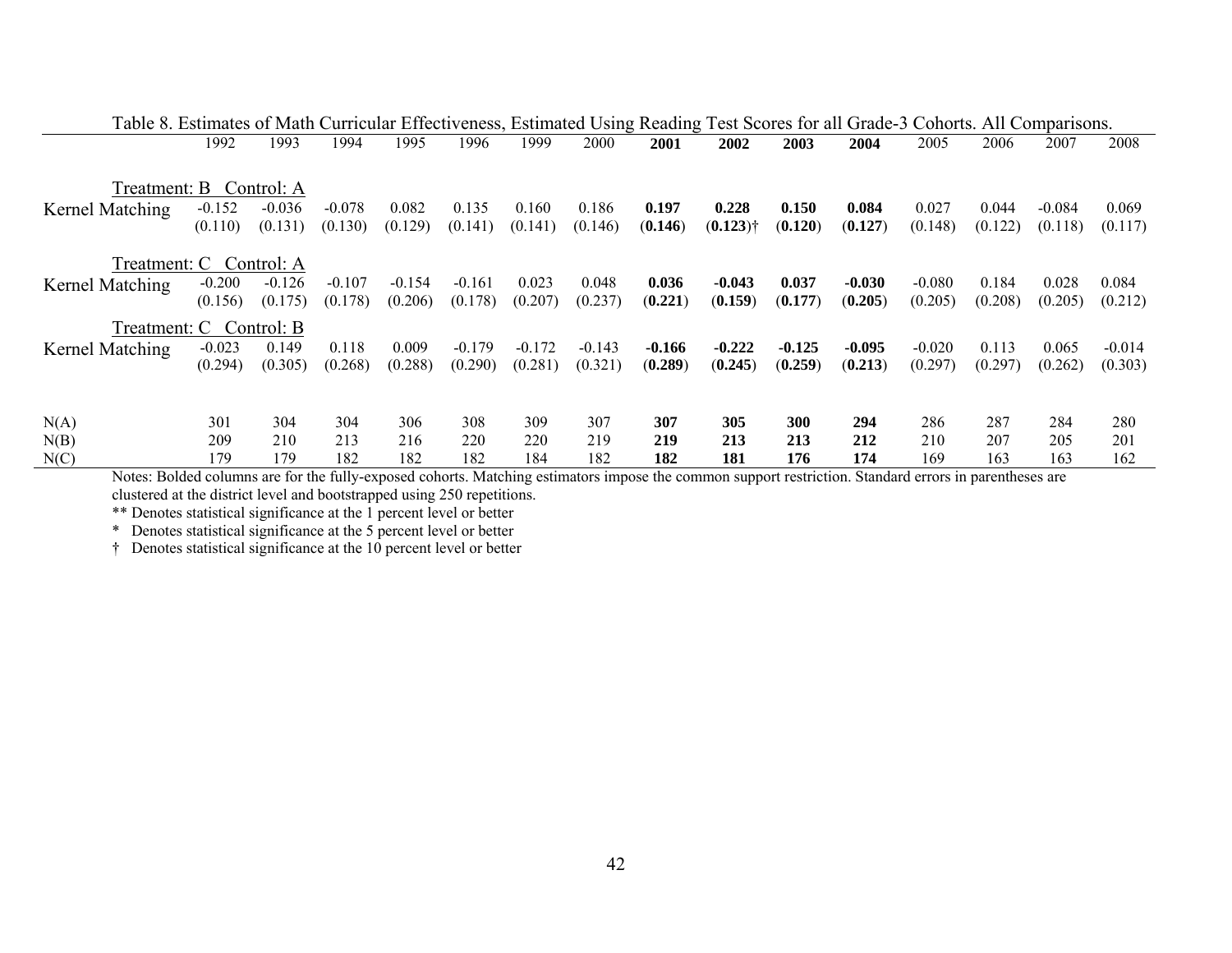|                         | 2002       | 2003    | 2004    | 2005    | 2006    | 2007     | 2008     |
|-------------------------|------------|---------|---------|---------|---------|----------|----------|
| Treatment: B Control: A |            |         |         |         |         |          |          |
| Kernel Matching         | $-0.064$   | 0.141   | 0.156   | 0.077   | 0.007   | $-0.023$ | $-0.016$ |
|                         | (0.151)    | (0.146) | (0.199) | (0.173) | (0.150) | (0.169)  | (0.159)  |
| N(A)                    | <b>200</b> | 189     | 174     | 165     | 163     | 160      | 156      |
| N(B)                    | 118        | 115     | 105     | 101     | 97      | 94       | 93       |

Table 9. Persistence Effects. Estimated Curriculum Effects for Grade-6 Cohorts who were Partially or Fully Exposed. Comparison of *B* and *A* only.

Notes: Bolded columns are for the fully-exposed cohorts. Matching estimators impose the common support restriction. Standard errors in parentheses are clustered at the district level and bootstrapped using 250 repetitions.

\*\* Denotes statistical significance at the 1 percent level or better

\* Denotes statistical significance at the 5 percent level or better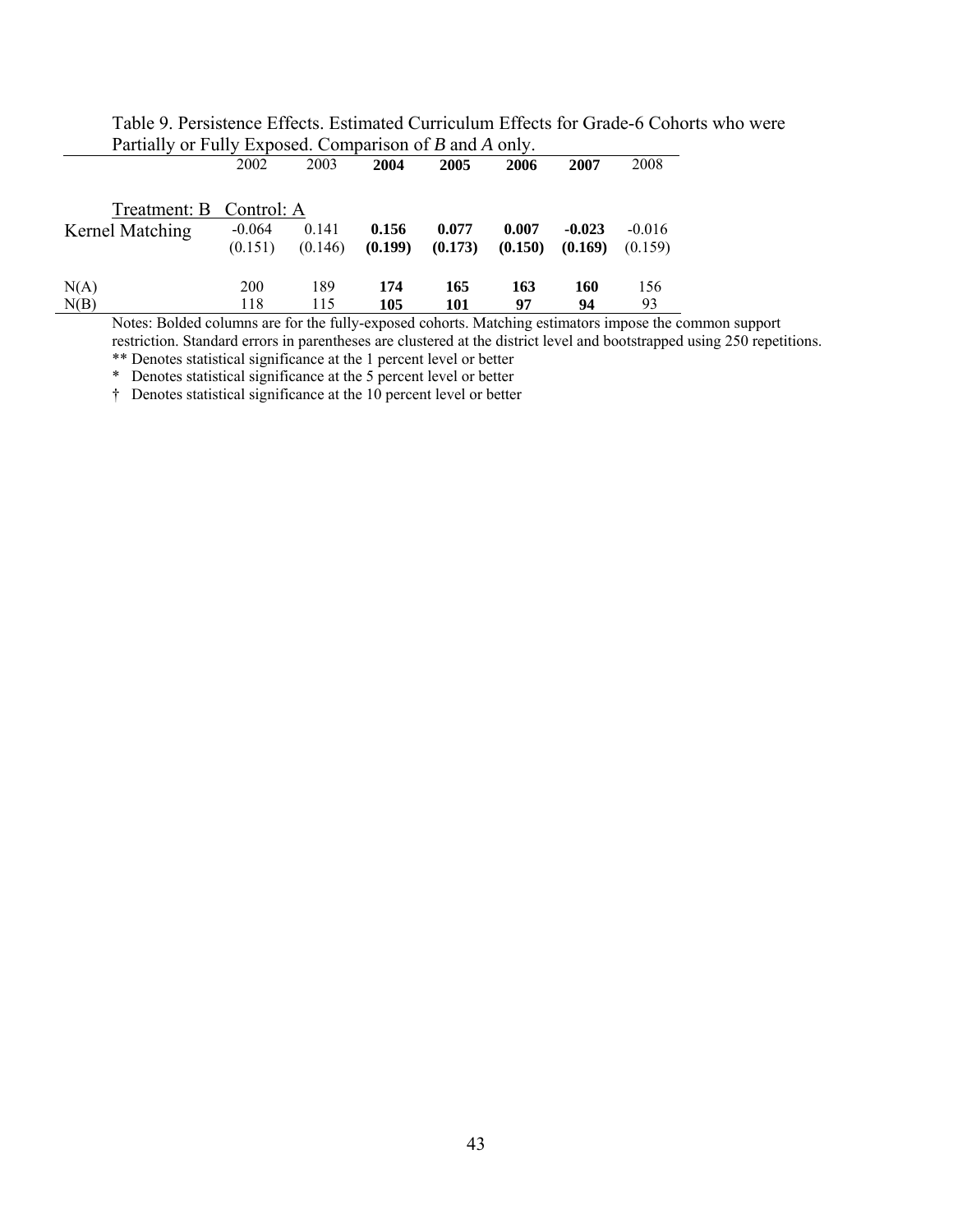### Appendix A Supplementary Tables

| Appendix Table A.1. Data Sample Details.                                                                                                                                           |                       |                            |                                                       |                |
|------------------------------------------------------------------------------------------------------------------------------------------------------------------------------------|-----------------------|----------------------------|-------------------------------------------------------|----------------|
|                                                                                                                                                                                    | Schools               | % of Universe              | <b>Districts</b>                                      | % of Universe  |
| Universe*                                                                                                                                                                          | 1115                  |                            | 294                                                   |                |
| Missing Information:                                                                                                                                                               |                       |                            |                                                       |                |
| District-reported curriculum adoption                                                                                                                                              |                       | 0.3                        |                                                       | 1.0            |
| District outcome variables (1997)                                                                                                                                                  |                       | 0.2                        | ∍                                                     | 0.7            |
| School outcome variables (1997)                                                                                                                                                    | 23                    | 2.2                        |                                                       | 0.3            |
| District finance or enrollment data (1997, 1998)                                                                                                                                   |                       | 0.2                        |                                                       | 0.3            |
| School enrollment or demographic data (1997, 1998)                                                                                                                                 | 82                    | 7.3                        | 12                                                    | 4.0            |
| Did not use one of the primary curricula in grades one, two or three                                                                                                               | 211                   | 18.9                       | 38                                                    | 12.9           |
| Used only primary curricula, but did not uniformly adopt                                                                                                                           | 76                    | 6.8                        | 24                                                    | 8.2            |
| <b>Final Sample</b><br>$\mathbf{a}$ and $\mathbf{a}$ are $\mathbf{a}$ and $\mathbf{a}$ and $\mathbf{a}$<br>$\mathbf{r}$ $\mathbf{r}$ $\mathbf{r}$<br>$\mathbf{a}$ and $\mathbf{a}$ | 716<br>$\cdot$ $\sim$ | 64.2<br>$1.1 \times 100 =$ | 213<br>$\mathbf{1}$ and $\mathbf{1}$ and $\mathbf{1}$ | 72.4<br>$\sim$ |

\* The universe consist of those schools and districts for which any information was reported in 1997, and at least one grade-3 math test score was reported for an exposed cohort (1999-2006).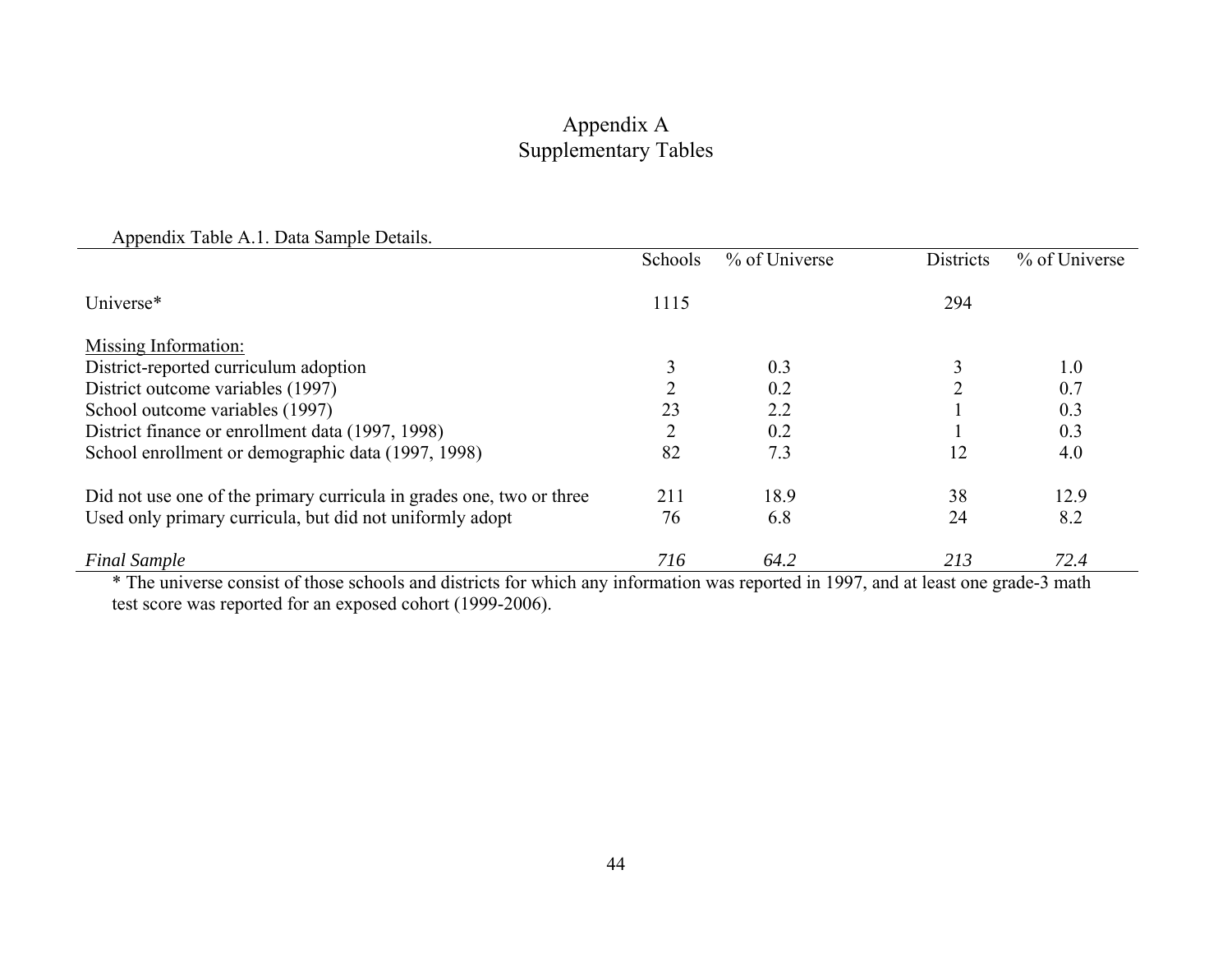|                           | Distribution to multitudae Ecter Distribution for Grade 9 main Scores. |                       |
|---------------------------|------------------------------------------------------------------------|-----------------------|
| <b>Standard Deviation</b> | <b>Standard Deviation of</b>                                           | Approximate           |
| of Distribution of        | Distribution of                                                        | <b>Scaling Factor</b> |
| <b>School Scores</b>      | <b>Individual Scores</b>                                               |                       |
| 2.8                       | N/A                                                                    | N/A                   |
| 2.9                       | N/A                                                                    | N/A                   |
| 2.8                       | N/A                                                                    | N/A                   |
| 2.8                       | N/A                                                                    | N/A                   |
| 1.9                       | N/A                                                                    | N/A                   |
| 21.3                      | N/A                                                                    | N/A                   |
| 20.5                      | 61.0                                                                   | 0.34                  |
| 21.0                      | 61.4                                                                   | 0.34                  |
| 19.9                      | 59.7                                                                   | 0.33                  |
| 20.7                      | 60.9                                                                   | 0.34                  |
| 22.5                      | 63.1                                                                   | 0.36                  |
| 21.0                      | 62.2                                                                   | 0.34                  |
| 20.0                      | 64.3                                                                   | 0.31                  |
| 21.3                      | 65.4                                                                   | 0.33                  |
| 22.5                      | 63.7                                                                   | 0.35                  |
|                           |                                                                        |                       |

Appendix Table A.2. Scaling Factors Used to Convert Estimation Metric from School-Level Distribution to Individual-Level Distribution for Grade-3 Math Scores.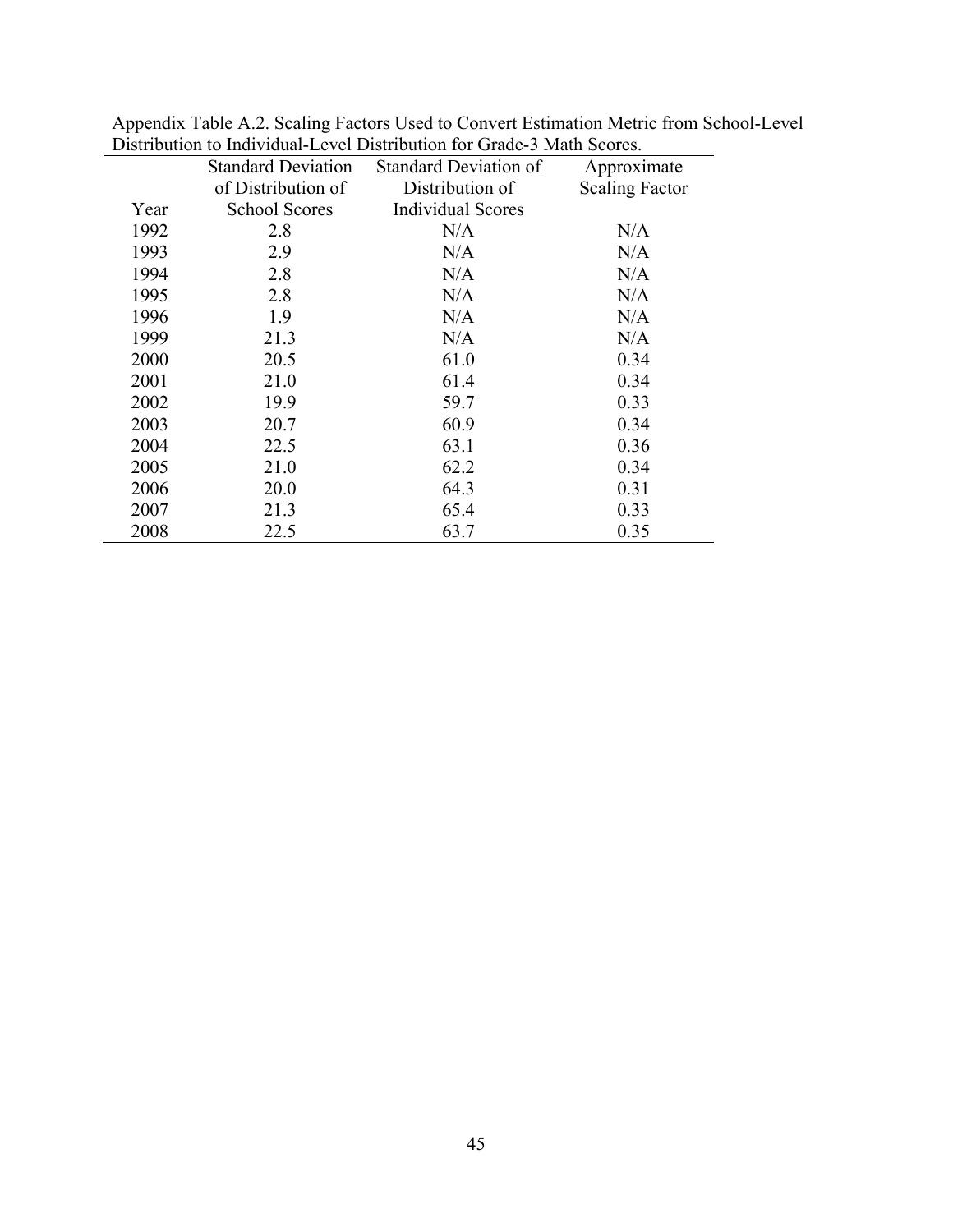### Appendix B Bandwidth Selection

We use standard leave-one-out cross validation (C-V) to obtain fixed bandwidths for the kernel and LLR matching estimators. The grid search for kernel and LLR matching is over the range (0.005, 2.0). Using Frölich's (2004) notation, the C-V approach selects the optimal bandwidth,  $h_{CV}$ , by solving the following minimization problem for control observations.<sup>38</sup>

$$
h_{CV} = \arg\min(h) \sum_{q=1}^{Q} (Y_q - \hat{m}_{-q}(p_q))^2
$$

where *q* indexes the sample of control units, *Y* is the outcome (test score) and  $\hat{m}_{-a}(p_a)$  is the estimate of the mean outcome among the control observations, excluding observation *q*, conditional on the estimated propensity score for unit *q*.

As has been reported in other contexts (see, for example, Ludwig and Miller, 2007), the loss function used to select the bandwidth is fairly flat in most of our comparisons. Therefore, we use a combination of conventional C-V and "visual inspection" to identify the appropriate bandwidth for each of our matching estimators.

First, Figure B.1 illustrates a case where cross-validation produces a clear bandwidth choice at the global minimum of the loss function, for our comparison between *B* and *A* in 2000 using the kernel matching estimator. In this case we use bandwidth at the global minimum, 0.048.



 $\overline{a}$ 

<sup>&</sup>lt;sup>38</sup> In our case the definition of "treatment" and "control" in arbitrary and therefore, we could use either group. We use the largest group in each comparison.